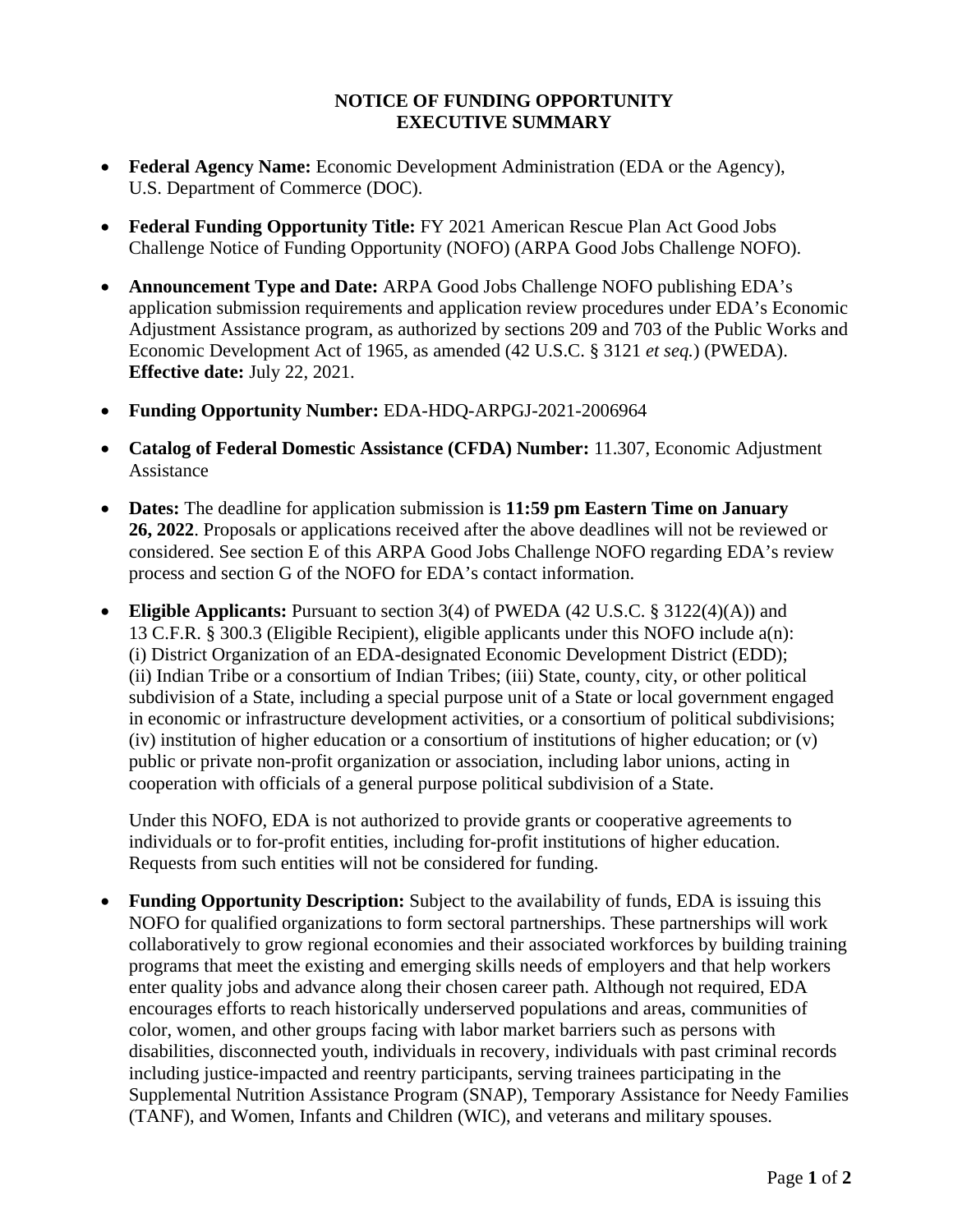## **FULL ANNOUNCEMENT TEXT**

# **FY 2021 EDA American Rescue Plan Act Good Jobs Challenge Notice of Funding Opportunity**

| 1.       |                                                                                    |  |
|----------|------------------------------------------------------------------------------------|--|
| 2.       |                                                                                    |  |
| 3.       |                                                                                    |  |
| 4.       |                                                                                    |  |
|          |                                                                                    |  |
|          |                                                                                    |  |
| 1.       |                                                                                    |  |
| 2.       | What Type of Funding Instrument Will Be Used to Make Awards? How Long Will a       |  |
|          |                                                                                    |  |
|          |                                                                                    |  |
| 1.       |                                                                                    |  |
| 2.       | Applicable Disaster Declaration and Responsiveness to the Coronavirus Pandemic  18 |  |
| 3.       |                                                                                    |  |
|          |                                                                                    |  |
|          |                                                                                    |  |
| 1.       |                                                                                    |  |
| 2.       |                                                                                    |  |
| 3.       |                                                                                    |  |
| 4.       |                                                                                    |  |
| 5.       |                                                                                    |  |
| 6.       |                                                                                    |  |
| 7.       |                                                                                    |  |
| 8.       |                                                                                    |  |
| Е.       |                                                                                    |  |
|          |                                                                                    |  |
| 1.<br>2. | Federal Awardee Performance and Integrity Information System (FAPIIS) Review 30    |  |
|          |                                                                                    |  |
|          |                                                                                    |  |
| 1.       |                                                                                    |  |
| 2.       |                                                                                    |  |
| 3.       |                                                                                    |  |
| 4.       |                                                                                    |  |
| 5.       |                                                                                    |  |
|          |                                                                                    |  |
|          |                                                                                    |  |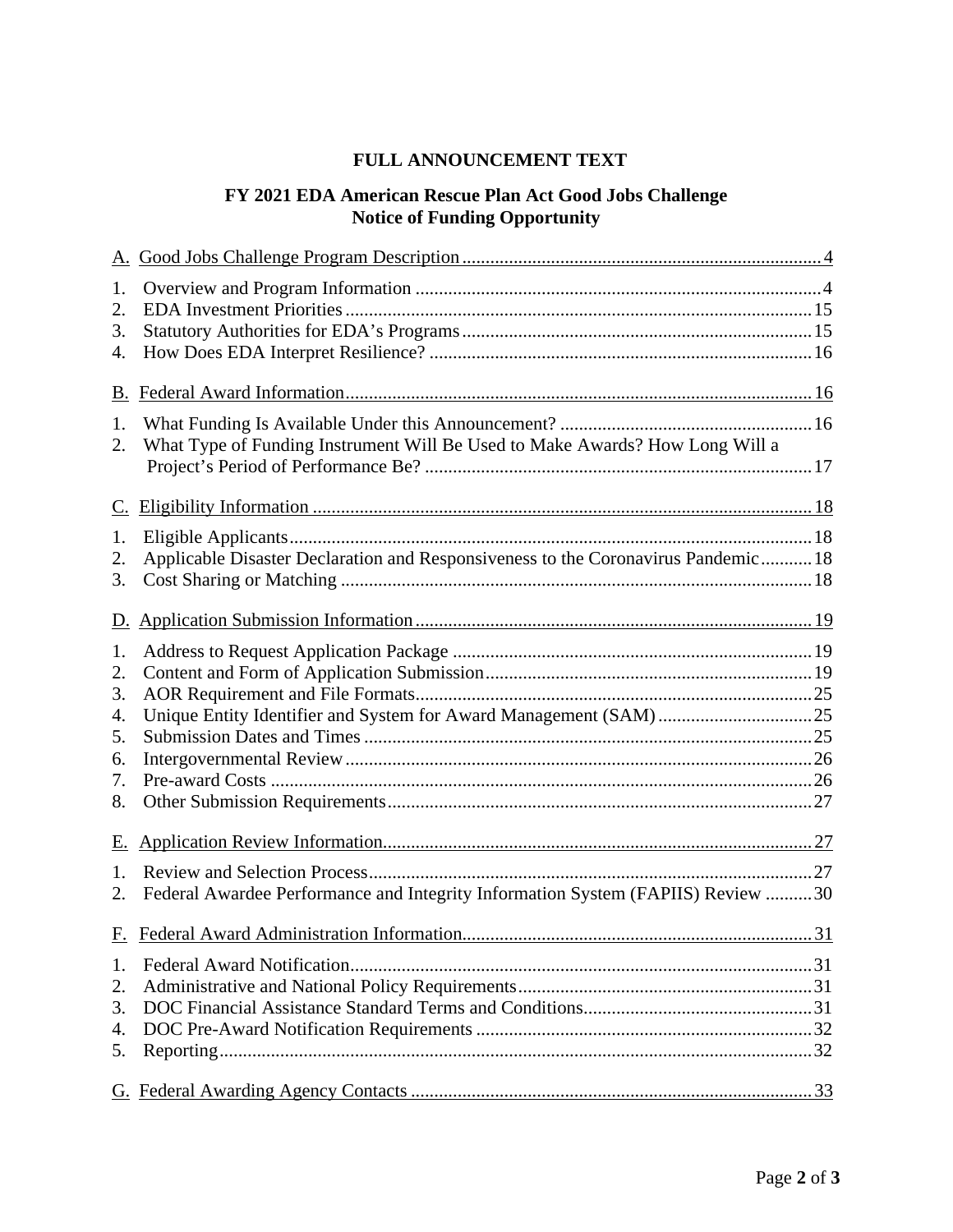| 1. |                                                                                       |  |
|----|---------------------------------------------------------------------------------------|--|
| 2. |                                                                                       |  |
| 3. |                                                                                       |  |
| 4. |                                                                                       |  |
| 5. | Certifications Required by Annual Appropriations Acts for Corporations and for Awards |  |
|    |                                                                                       |  |
| 6. |                                                                                       |  |
| 7. |                                                                                       |  |
| 8. | Non-Discrimination and Equal Access by Those with Past Criminal Histories36           |  |
| 9. |                                                                                       |  |
|    |                                                                                       |  |
| 1. |                                                                                       |  |
| 2. |                                                                                       |  |
| 3. |                                                                                       |  |
| 4. |                                                                                       |  |
| 5. |                                                                                       |  |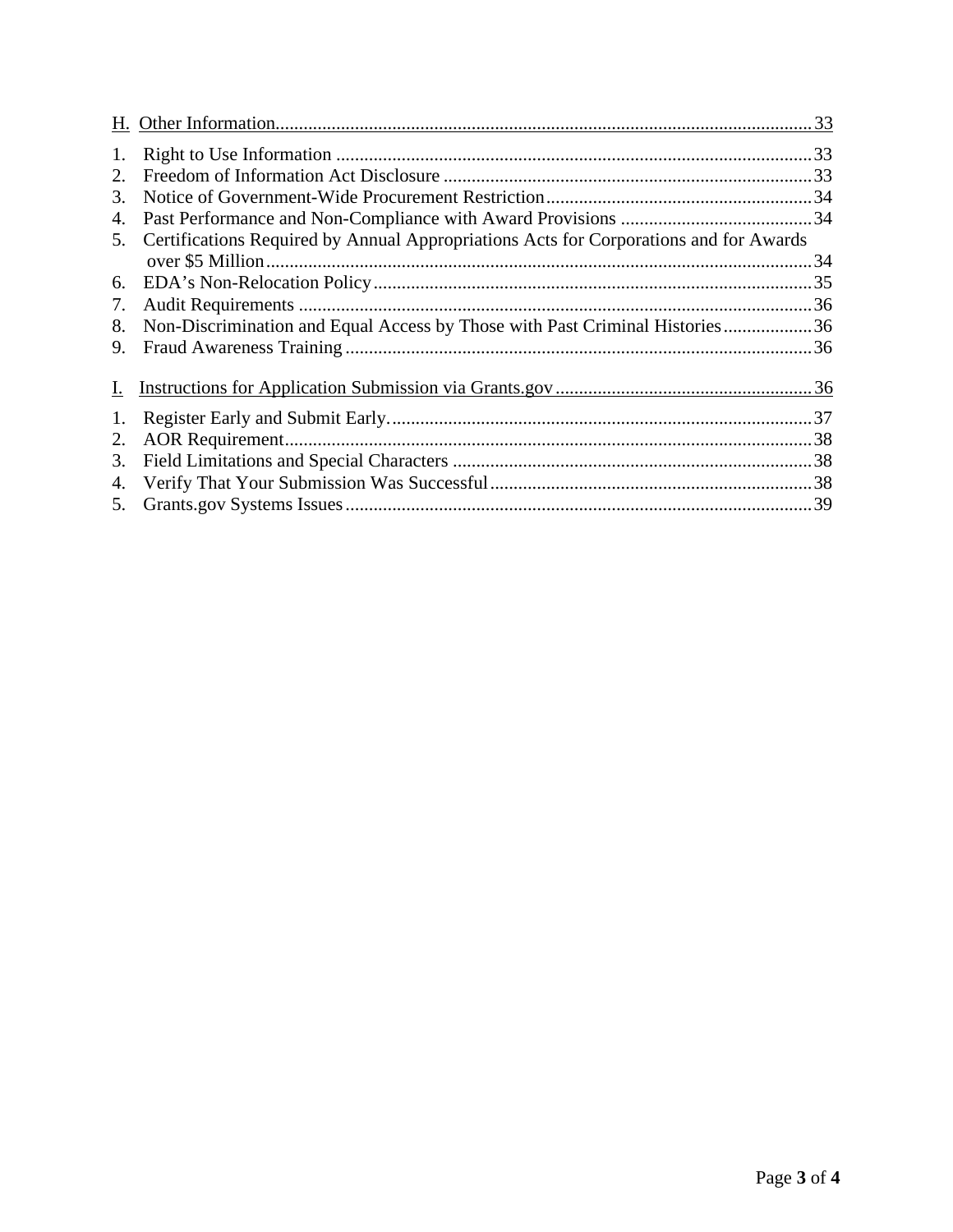## <span id="page-3-0"></span>**A. Good Jobs Challenge Program Description**

## <span id="page-3-1"></span>**1. Overview and Program Information**

### **a. Overview**

EDA's mission is to lead the Federal economic development agenda by promoting innovation and competitiveness, preparing American regions, States, and Tribes for growth and success in the worldwide economy. Through this American Rescue Plan Act Good Jobs Challenge Notice of Funding Opportunity (ARPA Good Jobs Challenge NOFO), EDA aims to assist communities and regions impacted by the coronavirus pandemic. The pandemic has caused, and continues to cause, economic injury to U.S. communities and regions in devastating and unprecedented ways.

For the purposes of this NOFO:

- "Sectoral partnership" is defined as a partnership of employers from the same industry who join with other strategic partners to train and place workers into high-quality jobs that the employers need filled and intend to fill through the partnership. The strategic partners can include: government, education (including community and technical colleges), training organizations, economic development organizations, workforce development organizations, unions, labor management partnerships, industry associations, employer-serving organizations, and/or community-based organizations. A sectoral partnership is focused on one specific industry and one or more specific roles within that industry.
	- o The lead entity of a sectoral partnership is referred to in this NOFO as a "Backbone Organization." The Backbone Organization serves as an intermediary across all the partners in the sectoral partnership and must be an EDA eligible applicant.
- "Regional workforce training system" is defined as a system that fosters and supports sectoral partnerships. A mature regional workforce training system will include a lead entity and multiple sectoral partnerships, each with their own Backbone Organization, training provider, and industry partners. The lead entity (e.g., a state government, municipal government, state workforce board, local workforce board) coordinates across and supports the sectoral partnerships within its system. A regional workforce training system may also include other entities that support across multiple sectoral partnerships (e.g., a community-based organization that supports recruiting for all of the sectoral partnerships). In a region that does not yet have a regional workforce training system, interested partners are encouraged to join together to apply for funding under this NOFO to develop such a system. Interested parties would include a convener (e.g., a state government, municipal government, state workforce board, local workforce board) who is an eligible EDA applicant as well as entities interested in forming sectoral partnerships (e.g., employers, training providers, unions, community-based organizations).
	- o The lead entity of a regional workforce training system is referred to in this NOFO as a "System Lead Entity." The System Lead Entity must be an EDA eligible applicant.

Figure 1 offers a visualization of how different entities work together in a sectoral partnership and Figure 2 gives an illustrative example of a regional workforce training system.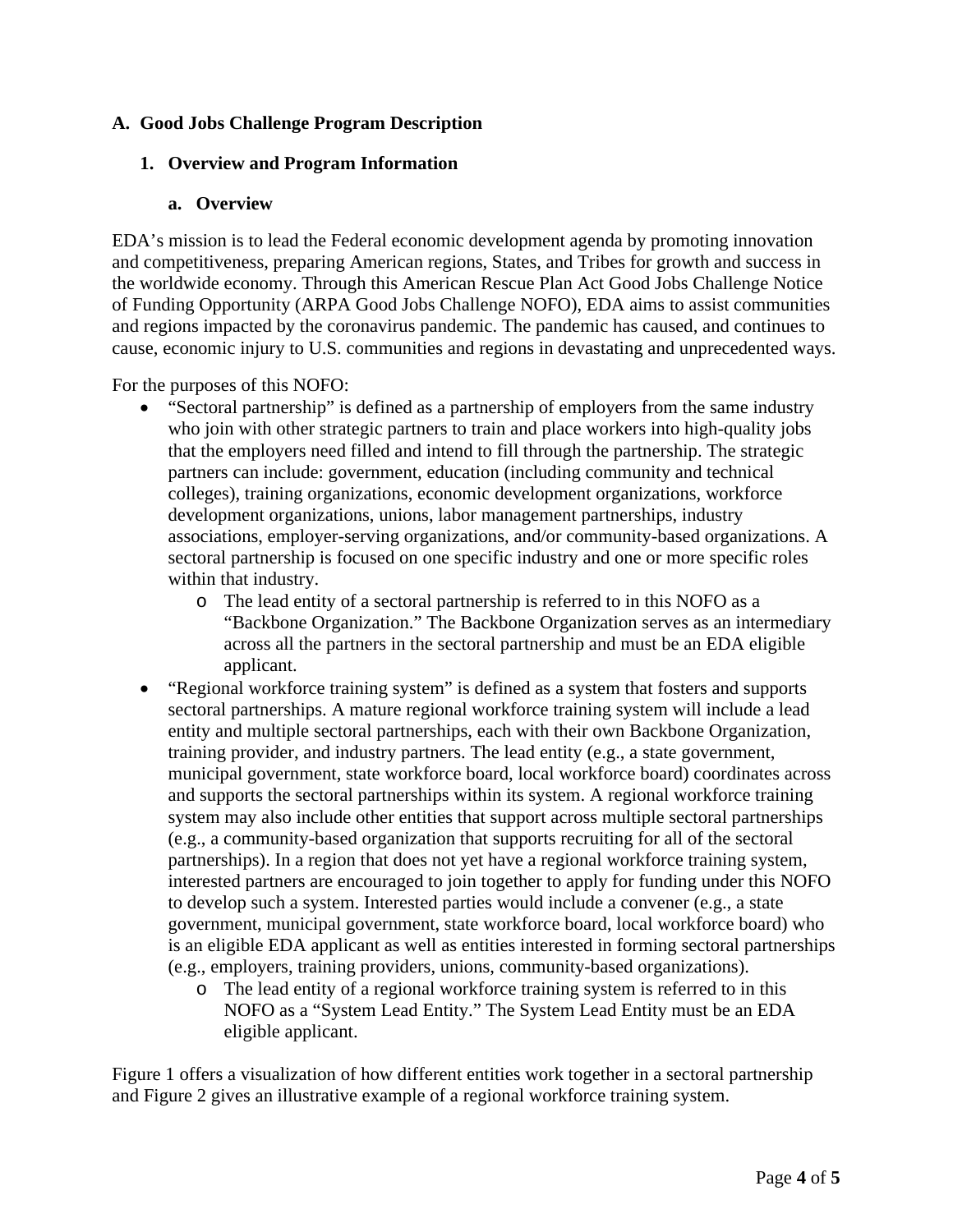## **Figure 1 – Visualization of a Sectoral Partnership**



## **Figure 2 – Illustrative Example of a Regional Workforce Training System**



This ARPA Good Jobs Challenge NOFO is designed to help get Americans back to work by investing in (1) developing and strengthening regional workforce training systems that support sectoral partnerships, (2) designing sectoral partnerships, and (3) implementing sectoral partnerships that will lead to high-quality jobs. The goal of regional workforce training systems is to create and support effective training programs that will connect the in-demand and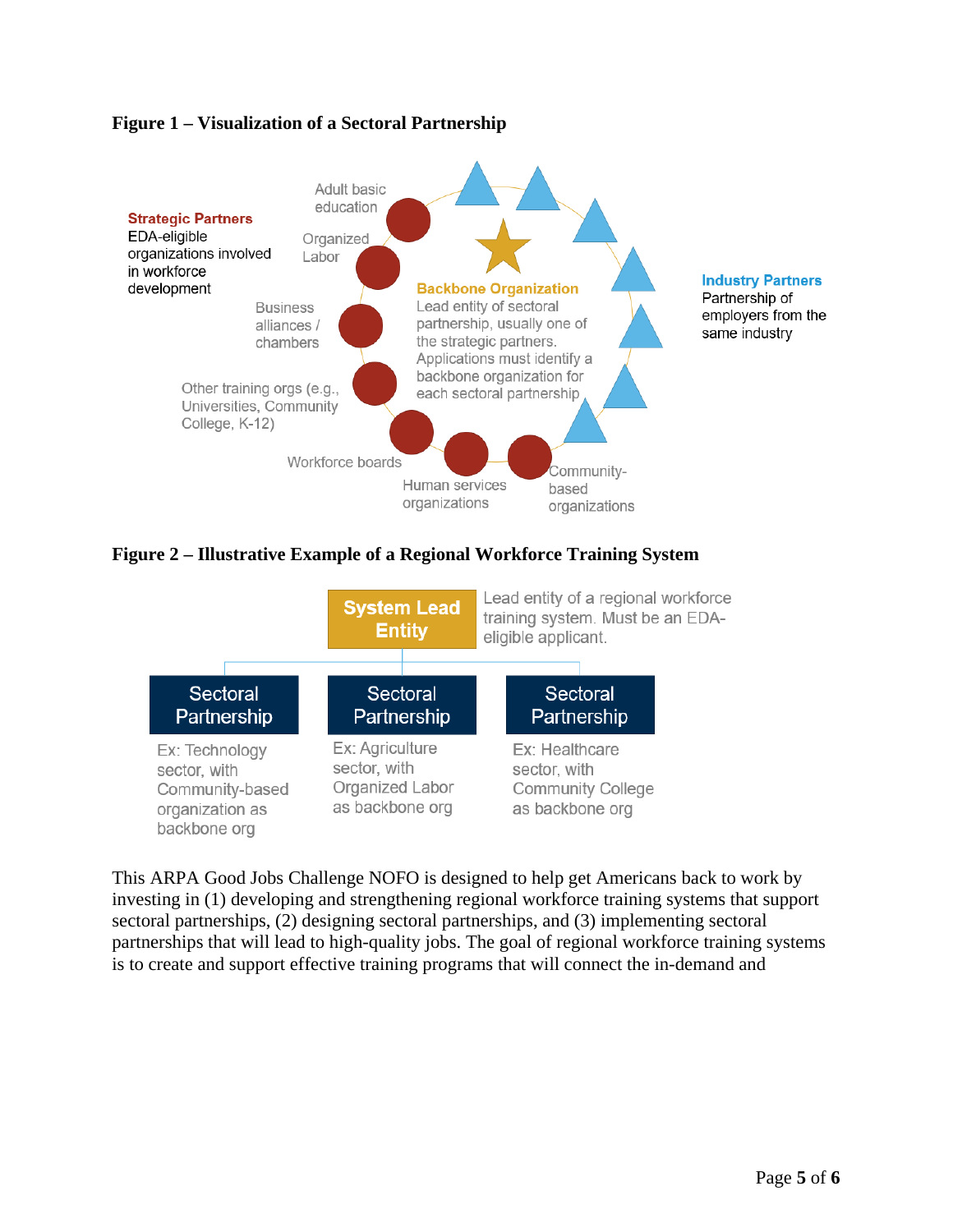emerging skills needs of employers with qualified workers and help workers find and keep quality jobs<sup>[1](#page-5-0)</sup> and advance along their chosen career path.

This program is designed to get Americans back to work and increase wage growth, as well as develop demand-driven systems that will continue to support Americans in securing and retaining quality jobs. Successful applicants will include proactive employer engagement and mobilization and employer commitments to hire (see Section A.1.b.v. below).

Regional workforce training systems and sectoral partnerships funded under this NOFO should connect employers in an industry with key regional stakeholders, including State, Tribal, and local governmental entities, economic development organizations, workforce development boards,<sup>[2](#page-5-1)</sup> Career OneStops, employer-facing organizations and employer associations, education and training providers, community-based organizations (CBOs) (including faith-based organizations), worker-serving organizations (WSOs), labor unions, and/or other key stakeholders with responsibilities in advancing the goals of the sectoral partnerships. The system or partnership should be led by a System Lead Entity or Backbone Organization, respectively (see section A.1.b.ii below), serving as an intermediary that has convening power in the region and the capacity to coordinate engagement and collaboration across all necessary stakeholders.

EDA encourages sectoral partnerships to address populations with labor market barriers such as persons with disabilities, disconnected youth, individuals in recovery, individuals with past criminal records including justice-impacted and reentry participants, serving trainees participating in the Supplemental Nutrition Assistance Program (SNAP), Temporary Assistance for Needy Families (TANF), and Women, Infants and Children (WIC), and veterans and military spouses. EDA also encourages partnerships with Historically Black Colleges and Universities, Tribal Colleges and Universities, or Minority-Serving Institutions.

EDA recognizes that in many circumstances having adequate, modernized facilities is a critical component of a successful workforce training program that responds to industry needs today and into the future. As such, equipment costs, expenses related to securing adequate space (e.g., rent, leases), and other non-construction capital expenses are allowable expenses under this program. Building-based construction projects (i.e., any activity that disturbs the ground or modifies a structure) are not eligible under this NOFO. To the extent that a workforce training project is focused only on a building-based construction project or the success of the system or partnership depends on the construction of a new facility, EDA encourages eligible entities to apply under

<span id="page-5-0"></span> $1 A$  "quality job" is defined as a job that exceeds the local prevailing wage for an industry in the region, includes basic benefits (e.g., paid leave, health insurance, retirement/savings plan),and/or is unionized, and helps the employee develop the skills and experiences necessary to advance along a career path. "Prevailing wage" is defined by the Department of Labor as "the average wage paid to similarly employed workers in a specific occupation in the area of intended employment."

<span id="page-5-1"></span><sup>&</sup>lt;sup>2</sup> The purpose of workforce development boards is to convene State, regional, and local workforce system and partners to: (a) enhance the capacity and performance of the workforce development system; (b) align and improve the outcomes and effectiveness of Federally-funded and other workforce programs and investments; (c) through these efforts, promote economic growth; (d) engage public workforce system representatives, including businesses, education providers, economic development, labor representatives, and other stakeholders to help the workforce development system achieve the purpose of the Workforce Innovation and Opportunity Act (WIOA); and (e) assist to achieve the State's strategic and operational vision and goals as outlined in the State's WIOA plan.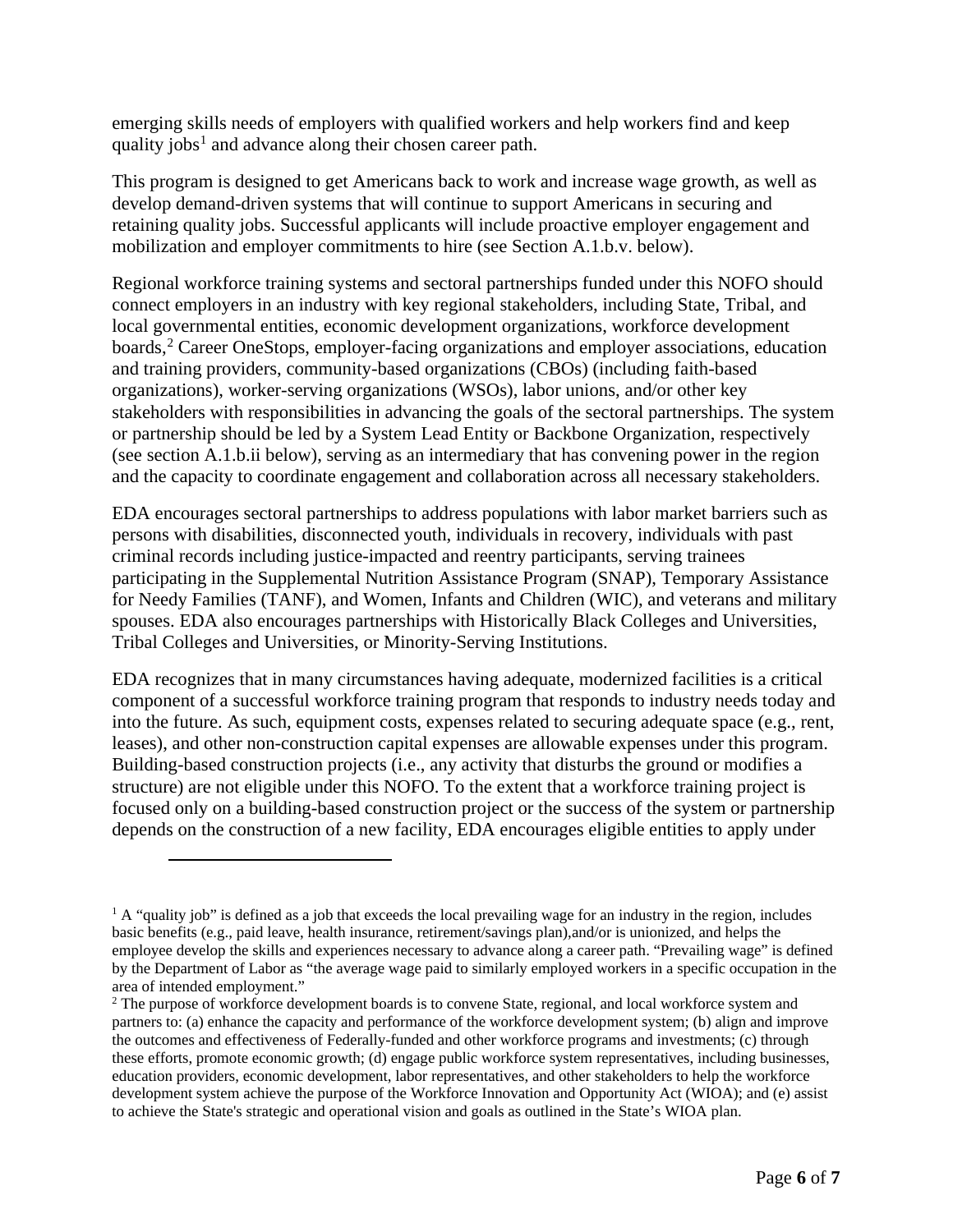the ARPA Economic Adjustment Assistance (EAA) NOFO (that was published separately<sup>[3](#page-6-0)</sup>), while following the principles laid out in this Good Jobs Challenge NOFO in that application. If a workforce training project develops or expands a regional workforce training system or sectoral partnership and there is a related, complementary construction project, EDA encourages applicants to submit the system or partnership project under this Good Jobs Challenge NOFO and the complementary construction project under EDA's EAA NOFO.

Additionally, the use of project funds to make equity or hybrid investments in businesses is not an allowable cost; neither EDA funds nor matching share may be used for such purposes.

If an applicant has inadvertently applied to the incorrect NOFO, or if a Good Jobs Challenge application is not selected, EDA in its discretion may move one or more of the proposed projects to another NOFO under which it is eligible.

In EDA's experience with post-disaster recovery, the most effective rebuilding efforts are based on long-term regional development or redevelopment strategies that leverage Federal funding in coordination with state, local, and private sector resources. For this reason, EDA encourages the submission of applications based on long-term, regionally oriented, coordinated, and collaborative economic development or redevelopment strategies that foster economic growth and resilience.

Prospective applicants should note that section [C](#page-17-0) sets out eligibility criteria for applications, and only applications meeting the eligibility criteria will be considered. EDA will evaluate and select applications according to the evaluation criteria set forth in section [E.](#page-26-0) Applicants who are unsure whether their proposed project is eligible under this NOFO should contact EDA at the email address listed in section G.

EDA may make changes or additions or cancel the ARPA Good Jobs Challenge NOFO at any time. All changes will be communicated via Grants.gov.

## **b. ARPA Good Jobs Challenge**

As noted above, regional workforce training systems and sectoral partnerships connect, convene, and coordinate a variety of stakeholders across a region, which can include the following entities or those with similar functions (as appropriate to the region): State, Tribal, and local governmental entities, economic development organizations, workforce development boards, employers, employer-facing organizations and employer associations, educational institutions and training providers, labor-management partnerships, CBOs, WSOs, and labor unions. Sectoral partnerships help train workers with the skills needed for in-demand jobs and thus support communities' abilities to attract employers and support start up organizations.

Sectoral partnerships are effective because: they are carefully built to include *all* necessary partners before workforce solutions are designed; they cut across traditional economic development, workforce, education, and social services system silos; they are targeted to in-

<span id="page-6-0"></span><sup>3</sup> Workforce construction projects may also be funded under the Build Back Better Regional Challenge, Indigenous Communities, and Travel, Tourism, and Outdoor Recreation NOFOs.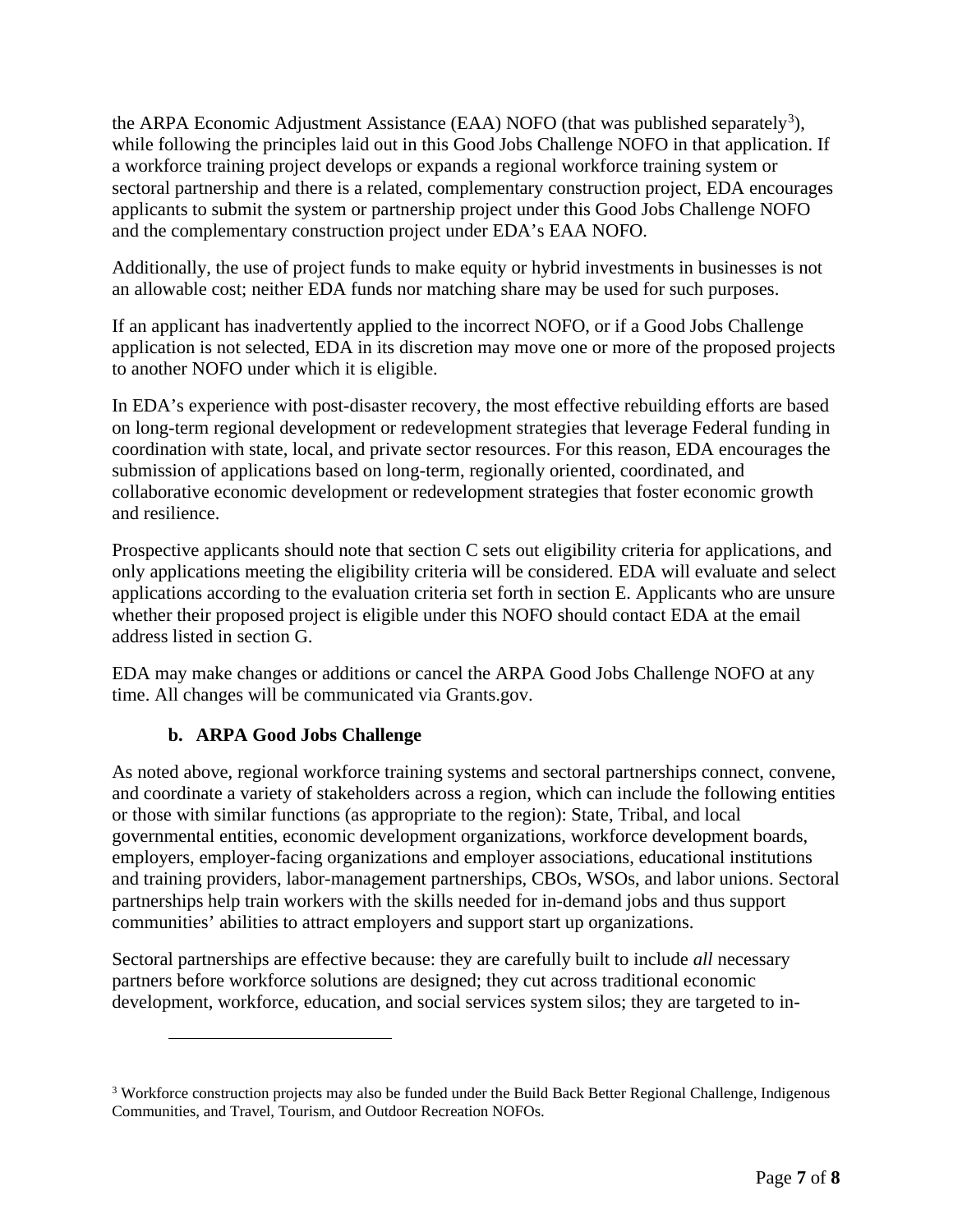demand sectors with high-quality jobs; and they consider the economic realities of a regional industry in assessing workforce demand and training needs.

In addition, effective regional systems and partnerships have a System Lead Entity or Backbone Organization, respectively, that serves as the intermediary between all stakeholders and works to ensure programs get implemented, meet employer needs, are leading to long-term positive outcomes for workers and their communities, and meet agreed-upon milestones.

For example, a manufacturing trade association may bring multiple employers with common job openings that require similar skill sets together with a local training provider, labor management partnership, and community college or a group of community colleges in the region. Together, they may form a sectoral partnership to jointly develop and implement training programs to prepare workers to meet those needs. The sectoral partnership may also include one or more community-based organizations that provide wrap-around services (e.g., childcare, transportation) to support the workers during training. The partner businesses participate in the recruitment of the individuals to enroll in the training program and commit to hiring and retaining the workers who successfully complete the program.

Similarly, an existing sectoral partnership might tailor and expand an existing successful skills training program to serve other regions or industries or to target specific sets of workers facing systemic inequities or barriers to employment. Other examples might involve a union working with an employer or group of employers to create or scale a Registered Apprenticeship or an employer-led partnership that provides a work-and-learn model where workers can continue to work as they develop new skills. Training should teach foundational principles as well as applied knowledge, should be applicable to more than one employer as much as practicable, and should help workers advance along a career path.

EDA is cognizant that various regions or various industries within a region have different needs with respect to regional workforce training systems. One region may need to build and design a new sectoral partnership, while another region may have the various component parts of an effective partnership but may need to link those components in an integrated fashion. A third region may have an existing sectoral partnership that functions well and is ready to move forward with implementation projects or to expand the partnership to other regions or to support other industries and occupations or skill needs within an industry.

The ARPA Good Jobs Challenge is designed to meet the needs of businesses and workers in each type of region and help develop or strengthen dynamic regional workforce training systems and the sectoral partnerships they implement. EDA anticipates funding the following three phases of regional workforce training systems/sectoral partnerships, as applicable to regional needs, under the Good Jobs Challenge NOFO:

- **System Development** funding to help a System Lead Entity establish and develop a regional workforce training system comprised of multiple sector partnerships,
- **Program Design** funding for sectoral partnership(s) to identify the skills needed by industry and workers, develop the skills training curriculum and materials, and secure technical expertise needed to train workers with the skills needed by businesses, including providing professional development and capacity-building to trainers and educators, and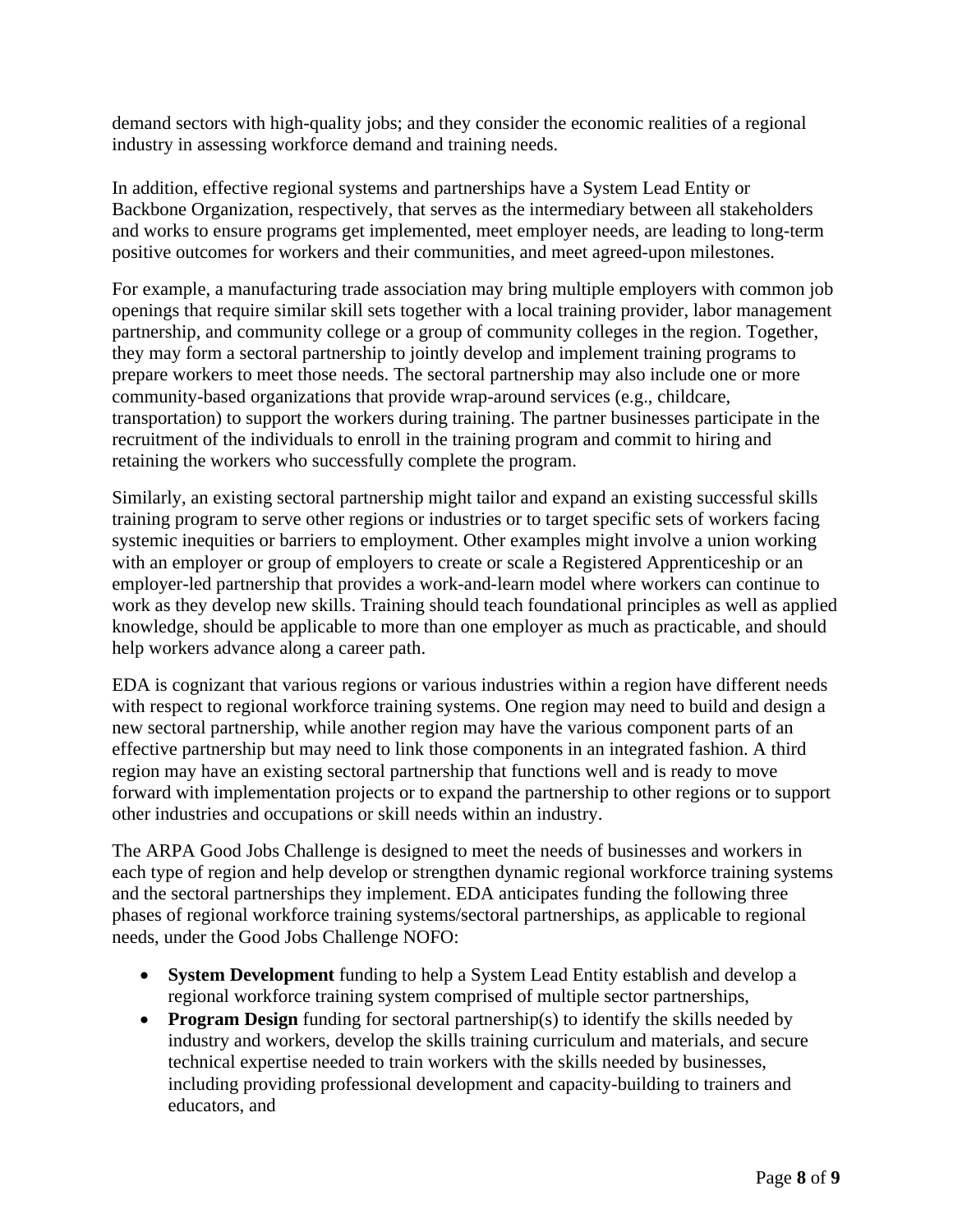• **Program Implementation** funding to deliver workforce training and wrap-around services that place workers into quality jobs through a new or expanded sectoral partnership(s).

Note: the applicant for Program Design and Program Implementation may be the System Lead Entity or Backbone Organization, as is appropriate for the specific situation.

EDA plans to make an award to a System Lead Entity or Backbone Organization to fund the System Development, Program Design, and/or Program Implementation requirements of the system, as appropriate. The idea behind the ARPA Good Jobs Challenge NOFO is to support the needs of an applicant's identified system and/or partnership(s) through a single integrated award. The System Lead Entity or Backbone Organization may make subawards as necessary and as approved by EDA. The following paragraphs provide additional information on the types of projects EDA is seeking to support.

## **i. Regional, Industry, and Occupation Focus; Benchmark Approach to Funding**

<span id="page-8-0"></span>A regional workforce training system may focus on the skills needs of a region or multiple regions in one or more industries or occupations within that region or regions. For purposes of this ARPA Good Jobs Challenge NOFO, an occupation has the same meaning as a "worker role," defined as a workplace need of a region, an industry, or employer that requires specific training or skills and that creates a career pathway for a worker (e.g., a skilled machine technician, registered nurse). The size and scope of a given workforce training system and/or sectoral partnership can vary significantly based on the needs of the employers and workers in a region and the focus of the workforce training system and/or partnership itself.

The size of award available under this ARPA Good Jobs Challenge NOFO will depend on the proposed geographic, industry, and occupation coverage of a given regional system or partnership, and applicants should justify their budget requests by reference to those factors. Each application should identify a System Lead Entity or Backbone Organization that is an Eligible Applicant with convening power in the region and the capacity to coordinate all necessary regional system or partnership stakeholders (see section [A.1.b.ii](#page-10-0) below for more details on the characteristics of System Lead Entities and Backbone Organizations). EDA anticipates making an overarching award to each successful System Lead Entity (on behalf of a regional workforce training system) or Backbone Organization (on behalf of a sectoral partnership) and then approving the release of award funds over the period of performance based on successful completion of specific applicant-proposed benchmarks that will be clearly identified in the award as the organization moves through System Development, Program Design, and/or Program Implementation, as applicable to the particular award. Applicants should submit one application to simultaneously request funding for as many phases (System Development, Program Design, and/or Program Implementation) as necessary.

The following examples are designed to help explain how EDA anticipates awarding funds and implementing benchmarks:

• Region A has identified a group of employers across three industries that have similar needs for skilled workers. Region A also has many of the resources of a successful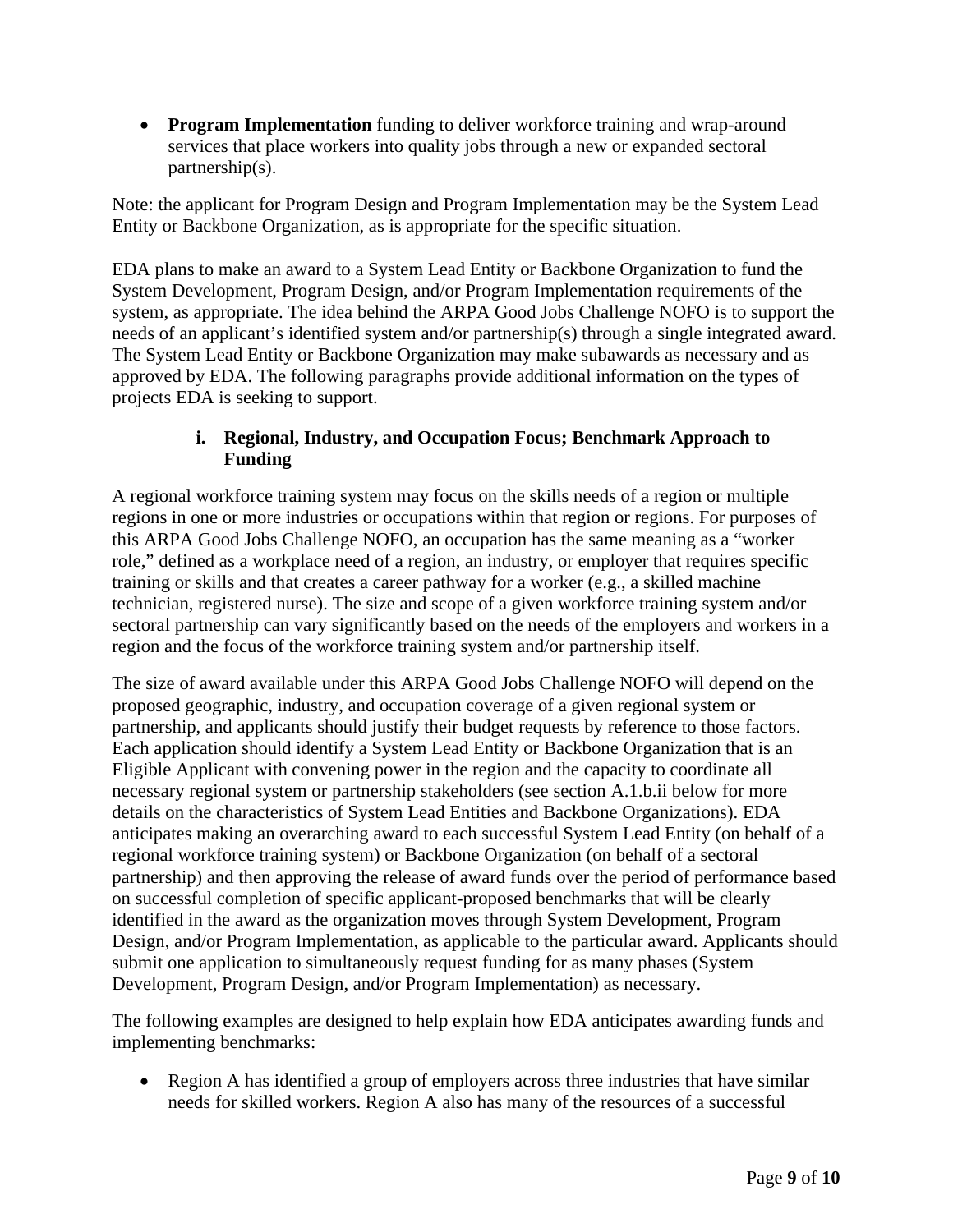regional workforce training system, but those resources need to be linked and coordinated to help the worker, employers, and others in the region to identify or develop the skills adjacency to develop a pipeline of workers for in-demand jobs. For Region A, System Lead Entity A might submit an application that proposes specific steps for linking various existing resources together and focusing the system on those three industries and employer-identified worker roles within those industries.

EDA may approve an overarching award in the amount of \$20 million to System Lead Entity A based on the coverage of the regional workforce training system. System Lead Entity A would be able to access a specific amount of the overarching award for System Development activities related to successfully linking existing workforce resources together to develop an effective regional workforce training system. Once System Lead Entity A has met award-specified benchmarks related to System Development, the entity could access funds for Program Design activities to create sectoral partnerships specific to the identified industries and worker roles. Once System Lead Entity A has met awardspecified benchmarks related to Program Design, the entity would be able to access Program Implementation funds to implement those sectoral partnerships, including through subawards to Backbone Organizations, to support training that leads to jobs and funding for wrap-around services for the program participants.

• Region B is relatively small geographically and has one main industry that needs trained workers. Similar to Region A, Region B has some components of a successful regional workforce training system, but those components need to be linked and coordinated. For Region B, System Lead Entity B might submit an application that proposes a new structure for linking existing system components and developing a work-and-learn program that gathers employer and regional needs related to worker roles and develops a skills training program in conjunction with local educational institutions that allows workers to continue in their jobs while they complete a program to train them for needed roles.

EDA may approve an overarching award in the amount of \$8 million to System Lead Entity B, which would be able to access a specific amount of the overarching award to accomplish System Development benchmarks related to establishing the structure for the regional system. Once System Lead Entity B has met System Development benchmarks related to regional system structure, the entity could access funds for Program Design activities, such as developing the sectoral partnership with education and training organizations specific to the identified industry and worker roles. Once System Lead Entity B has met award-specified Program Design benchmarks, the entity would be able to access Program Implementation award funds to implement the sectoral partnership.

• Region C has an existing regional workforce training system coordinated by System Lead Entity C that is working well. Neighboring Regions D and E request System Lead Entity C's assistance in tailoring the system to their regions' needs. System Lead Entity C submits an application that proposes strengthening and expanding Region C's system as well as supporting the workforce training needs of Regions D and E.

EDA may approve an overarching award in the amount of \$20 million to System Lead Entity C. While System Lead Entity C is not requesting funds for System Development,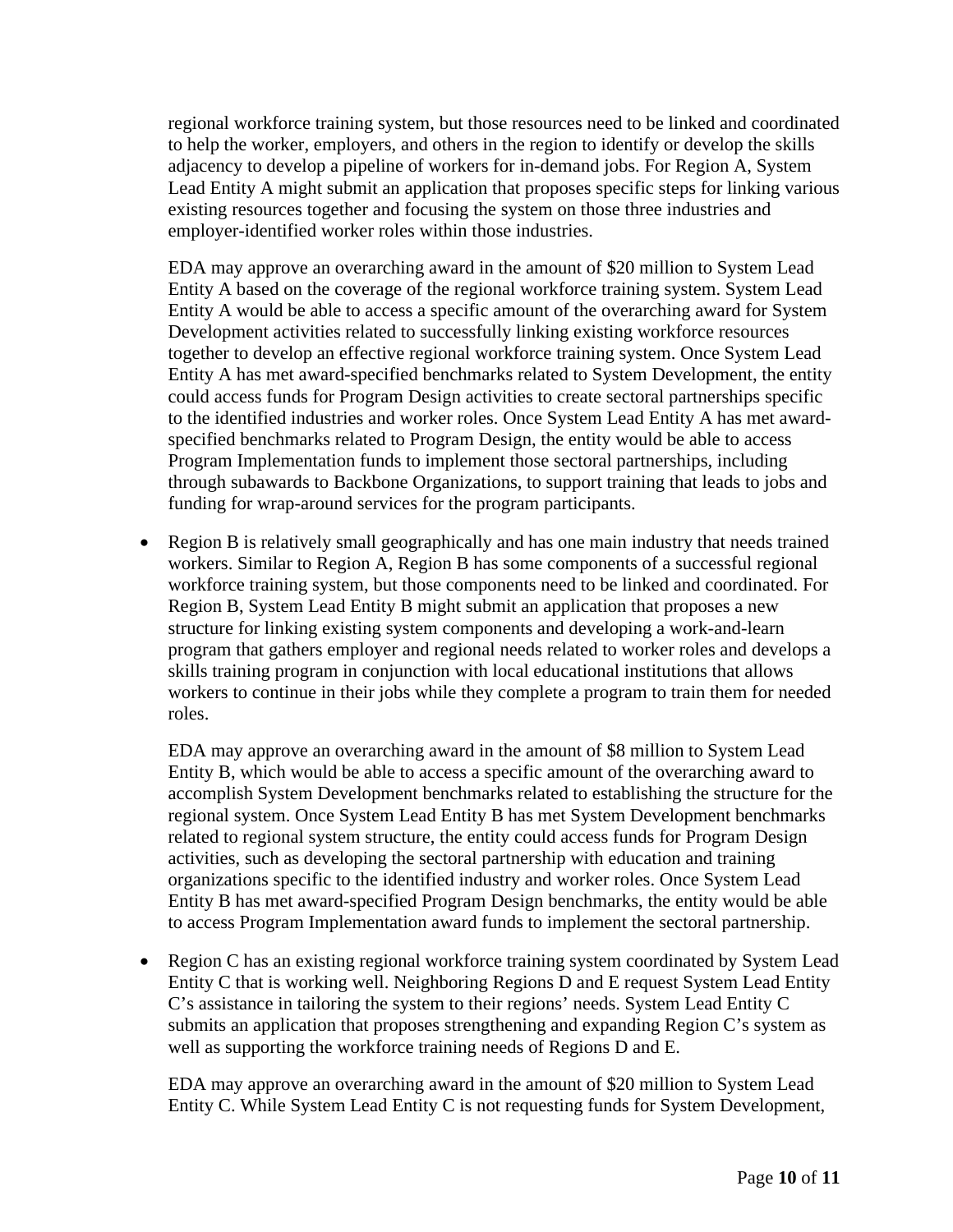before System Lead Entity C can access Program Design funds, it must demonstrate it already has System Development standards in place of sufficient quality to move to Program Design. Once System Lead Entity C has met award-specified Program Design benchmarks related to expanding the system to Regions D and E, System Lead Entity C may access Program Implementation funds to recruit workers and implement the broaderreaching sectoral partnerships, including wrap-around services. As part of Program Implementation, System Lead Entity C may subaward funds to Backbone Organizations supporting sectoral partnerships in Regions D and E.

• Region D has existing Backbone Organization D that runs a successful sectoral partnership that trains and places about 200 workers into quality jobs each year. Region D believes with additional resources they will be able to scale their partnership to train 500 workers each year and place them into quality jobs. Backbone Organization D submits an application for funds for additional trainers, leased facilities, equipment purchase, childcare, transportation, and coaching services to expand its existing sectoral partnership program to be able to train additional workers each year.

EDA may approve an award in the amount of \$10 million to Backbone Organization D. While Backbone Organization D is not requesting funds for System Development or Program Design, before Backbone Organization D can access Program Implementation funds, it must demonstrate it already has the System Development and Program Design standards in place of sufficient quality to move to Program Implementation.

## **ii. System Lead Entities and Backbone Organizations**

<span id="page-10-0"></span>The System Lead Entity or Backbone Organization for each regional workforce training system and sectoral partnership, respectively, is an essential element to the success of the system. A System Lead Entity or Backbone Organization serves as an intermediary that organizes and works with employers, training participants, employees, government agencies, and other organizations to solve problems within sectors and help grow sectors by developing trust and a base of knowledge about the organizations and businesses, as well as available public and private resources.

In a mature regional workforce training system, a System Lead Entity supports multiple sectoral partnerships, and each of those sectoral partnerships is convened by its respective Backbone Organization. The System Lead Entity supports and facilitates connections between the Backbone Organizations.

An effective System Lead Entity will have most or all the following characteristics:

- Convening power in the region;
- Committed support of the executive leadership from the region and buy-in from appropriate stakeholders (e.g., a governor, mayor or chief executive of a jurisdiction, chief executives of major employers, heads of labor unions, presidents of two- and fouryear institutions of higher education, etc.);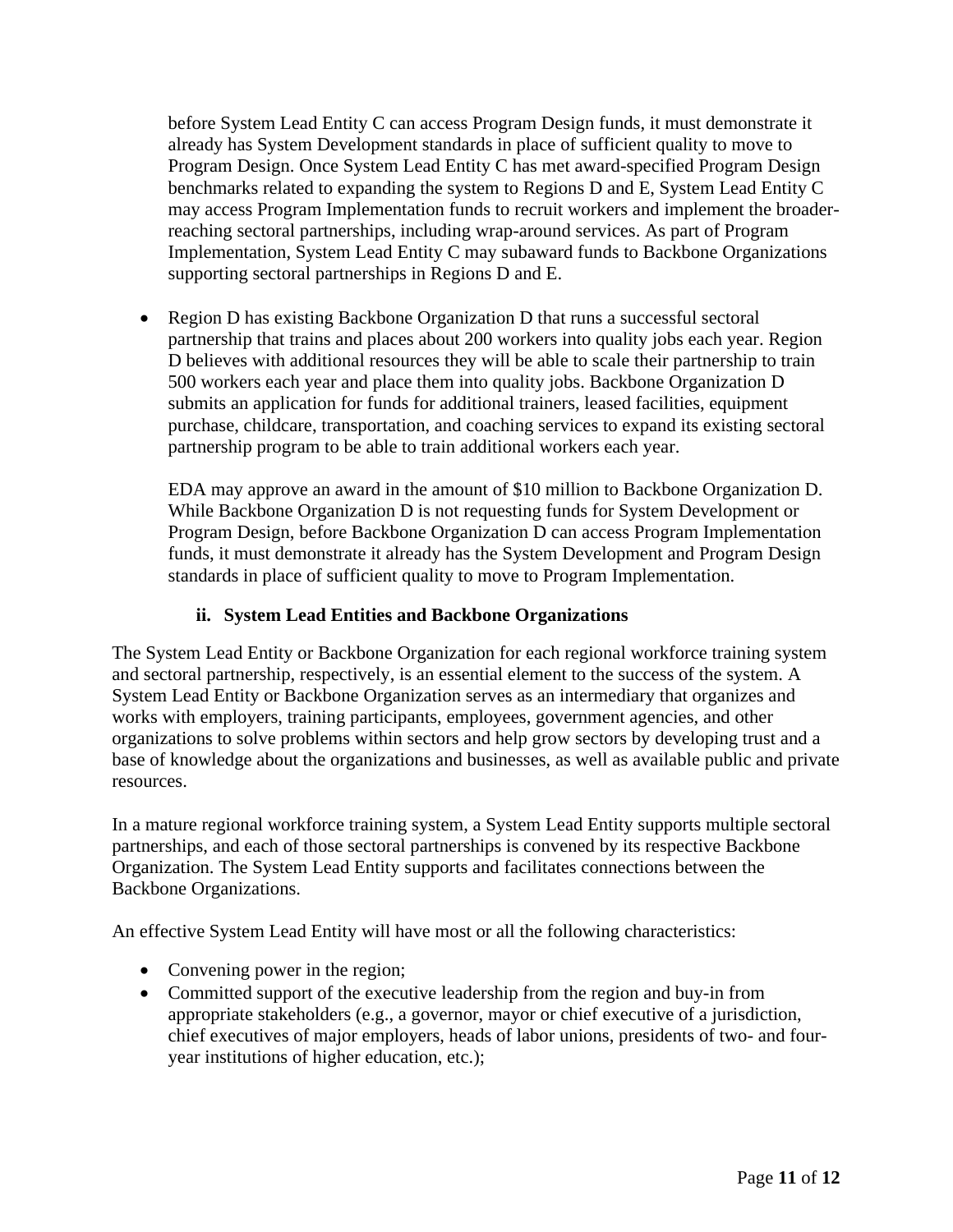- Relationships and credibility with key players in the workforce ecosystem, including employers, governmental entities, state or local workforce development boards, educational institutions, labor organizations, and worker-serving organizations;
- A proven track record of coordinating across sectors and partners and of driving stakeholders to successful action;
- Ability to translate various sectors' objectives and key concerns to other sectors;
- Strong fundraising capabilities; and
- Dedicated full-time employee(s) focused on addressing regional workforce issues to support regional economic development.

An effective Backbone Organization will have most or all the following characteristics:

- Convening power in the region;
- Committed support of the executive leadership from the region and buy-in from appropriate stakeholders (e.g., a governor, mayor or chief executive of a jurisdiction, chief executives of major employers, heads of labor unions, presidents of two- and fouryear institutions of higher education, etc.);
- Relationships and credibility with the key industry leaders within the sector and strong knowledge of the industry and its needs;
- Relationships and credibility with key players in the workforce ecosystem, including employers, governmental entities, state or local workforce development boards, educational institutions, labor organizations, worker-serving organizations;
- A proven track record of coordinating across the sector and of driving stakeholders to successful action;
- Strong fundraising capabilities or connection to a system with strong fundraising capabilities; and
- Dedicated full-time employee(s) focused on addressing the industry's workforce issues to support the industry's economic growth.

## **iii. Regional Workforce Training Systems and Sectoral Partnerships**

Regional workforce training systems contain multiple sectoral partnerships representing important industries within a region. Each sectoral partnership is a collaboration of stakeholders in a region brought together by a Backbone Organization to jointly address specific workforce needs of that sector's employers. Stakeholders include, but are not limited to, any of the following kinds of organizations: State, Tribal, and local governmental entities, economic development organizations, state or local workforce development boards, Career OneStops, employers, employer-facing organizations and employer associations, education and training providers like community colleges, community-based organizations (CBOs) (including faithbased organizations), worker-serving organizations (WSOs), labor unions, and/or other key stakeholders with responsibilities in advancing the goals of the sectoral partnerships.

The purpose of these partnerships is to implement strategies that meet employers' workforce needs, advance the skills and employment prospects of workers and jobseekers, grow regional economies, and increase employment in resilient and high-quality jobs. The key to effective partnerships is that they include a representative group of employers that are from the same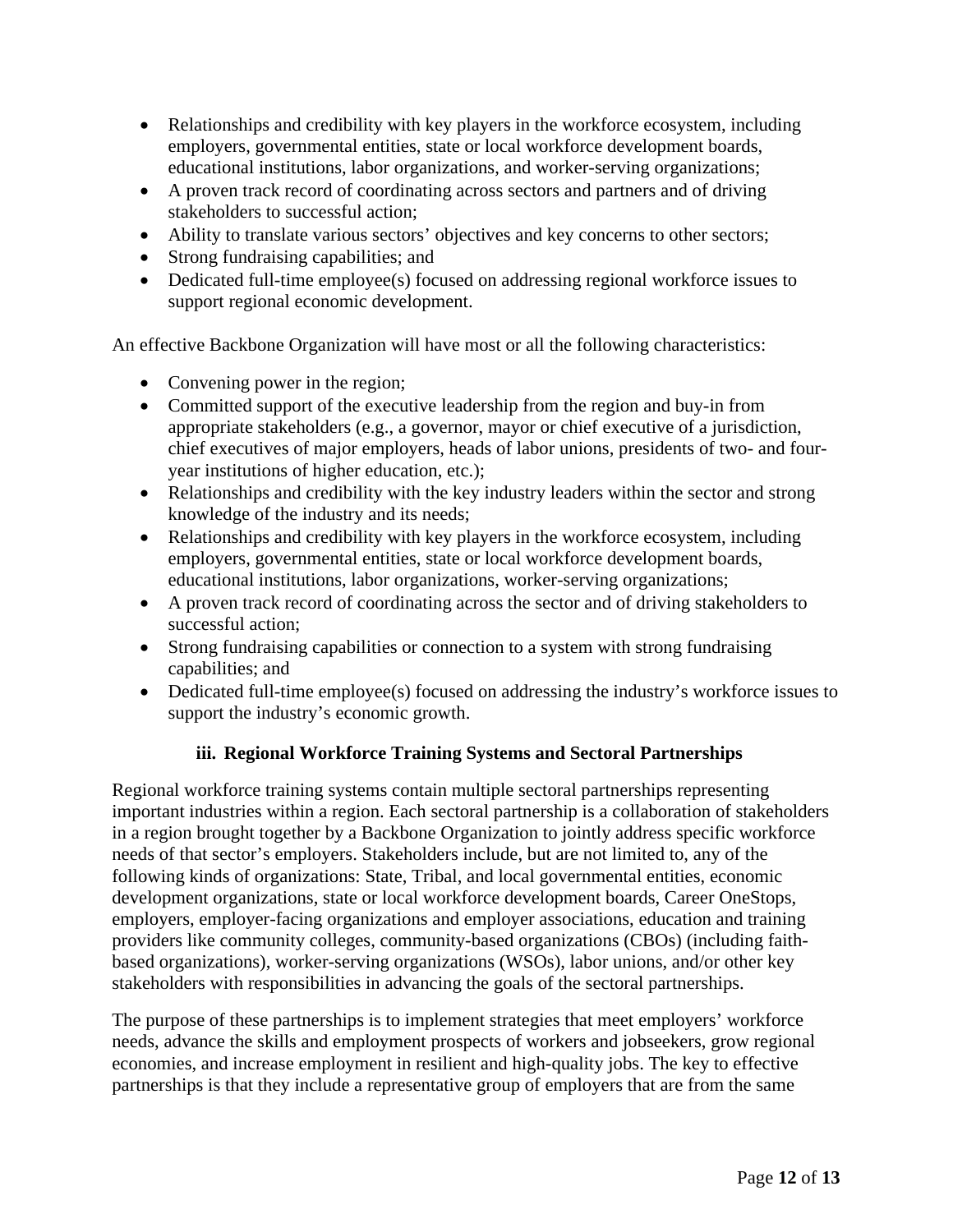industry or have a similar workforce need and are meaningfully engaged in the development of the system and/or partnership.

## **iv. Training Models**

There are several different skills training models that have proved to be effective if the fundamental characteristics we have described in previous sections are in place. However, in all models, a key component is upfront employer engagement and mobilization, and employer commitments to hire workers (see Section A.1.b.v below).

Models may differ in the type of worker skills training they provide and will differ based on the sectors or occupations that the trainings are aligned to. Examples that meet the interests of this Good Jobs Challenge – to develop and strengthen regional partnerships and systems and train workers with in-demand skills that lead to well-paying, high-quality jobs – include:

- **Skills Training Programs**: Programs that train workers with the foundational skills needed for in-demand, quality jobs and prepare workers for employment that provides career pathways after completion of the program.
- **Registered Apprenticeship Model**: These programs combine paid on-the-job training under the direction of a mentor with classroom instruction and result in an industryrecognized credential certifying occupational proficiency.
- **Other Work-and-Learn Models**: For example, a worker is conditionally hired for a specific training period and earns wages while receiving on-the-job training in foundational skills as well as applied concepts. After successful completion of the training period, the worker is officially hired as a full-time employee.
- **Certification or Credentialing Programs**: Programs in which participants obtain an industry-recognized certificate or certification and/or a license recognized by the State involved or the Federal Government.

Programs may target unemployed or underemployed workers or incumbent workers with opportunity for increased wages through targeted upskilling.

## **v. Employer Leadership**

One of the primary goals of the Good Jobs Challenge is to get Americans back to work with good, quality jobs. To that end, EDA is seeking applications that have firm employer commitments to hire. The employer commitment may come in different formats. Some examples include:

- **Work-and-Learn, including Registered Apprenticeships:** See descriptions above.
- **Conditional Hire:** Employer hires worker on the condition of successful completion of the training program and demonstration of skill acquisition.
- **Employer Commitments:** Employers commit to hiring a specific number of workers who successfully complete the training program provided through the regional workforce training partnership.

In addition to these commitments, employers should be leading partners in the sectoral partnership and drive the sectoral partnership's agenda. While sectoral partnerships contain a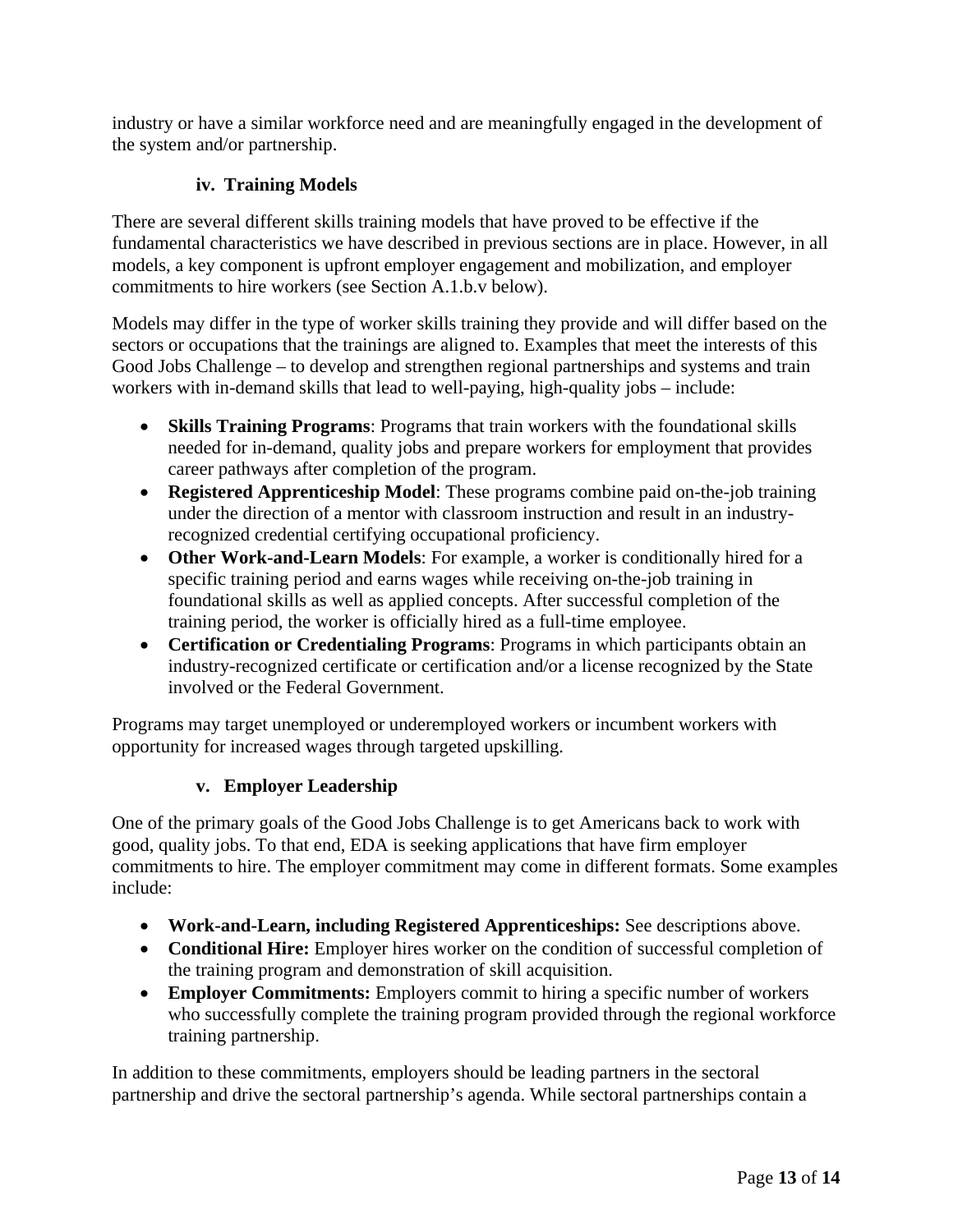broad-based team of partners and are a "team effort" made up of education, worker groups, workforce development, and economic development leaders who collaborate to support the partnership, the partnership should focus on responding to the industry's needs. This requires strong leadership from employers. Business leaders should define the priorities and be integrally involved in crafting the solutions (as opposed to providing input only). Employers define their skills needs and the priorities for addressing them; these needs may be linked to joint competitiveness needs that they face and wish to resolve. Employers and the other partners should all commit resources to identify and solve the problems.

## **vi. Example Activities and Desired Outputs and Outcomes**

The ARPA Good Jobs Challenge will provide funding to develop, strengthen, and expand regional workforce training systems and sectoral partnerships that place workers into in-demand jobs to support vibrant, innovative economies and economic growth. Proposed projects may aim for some or all of the following activities, outputs, and outcomes, or others, as appropriate, considering each proposed project's regional, sectoral, and economic contexts.

- Establishing, strengthening, or expanding sectoral partnerships or regional workforce training systems to provide workers with good jobs and employers with skilled workers.
- Funding and staffing for the System Lead Entity or Backbone Organization to carry out key functions outlined in section [A.1.b.ii](#page-10-0) of this NOFO.
- Working with employers and other stakeholders to identify in-demand occupations and skills and securing employer commitments to hire workers who successfully complete skills training, including earning relevant industry-sought credentials.
- Making the information on in-demand occupations, the local training programs aligned to those occupations, and the funding/support opportunities to workers to afford the training programs easily accessible for job seekers.
- Developing processes to translate employers' needs for worker skills into training models and to identify skills that could be useful to employers that they are not currently using, helping employers to adopt a more high-wage, high-skill workforce strategy.
- Developing and executing outreach and recruitment plans to secure workers, particularly from underserved populations, to participate in the skills training program to enhance diversity, equity, and inclusion in the targeted industry.
	- o These plans should be developed in partnership with stakeholders from target populations, including Historically Black Colleges and Universities, Tribal Colleges and Universities, or Minority-Serving Institutions.
	- o Although not required, EDA encourages efforts to reach historically underserved populations and areas, communities of color, women, and other groups facing labor market barriers such as persons with disabilities, disconnected youth, individuals in recovery, individuals with past criminal records, including justice-impacted and reentry participants, serving trainees participating in the SNAP, TANF, and WIC, and veterans and military spouses.
- Developing systems and processes to measure and track key outcomes and metrics of skills training program.
- Delivering quality skills training that places workers into quality jobs.
- Delivering technical assistance for employers on skills-based hiring practices to reduce bias, improve return on investment, and promote people-centered practices.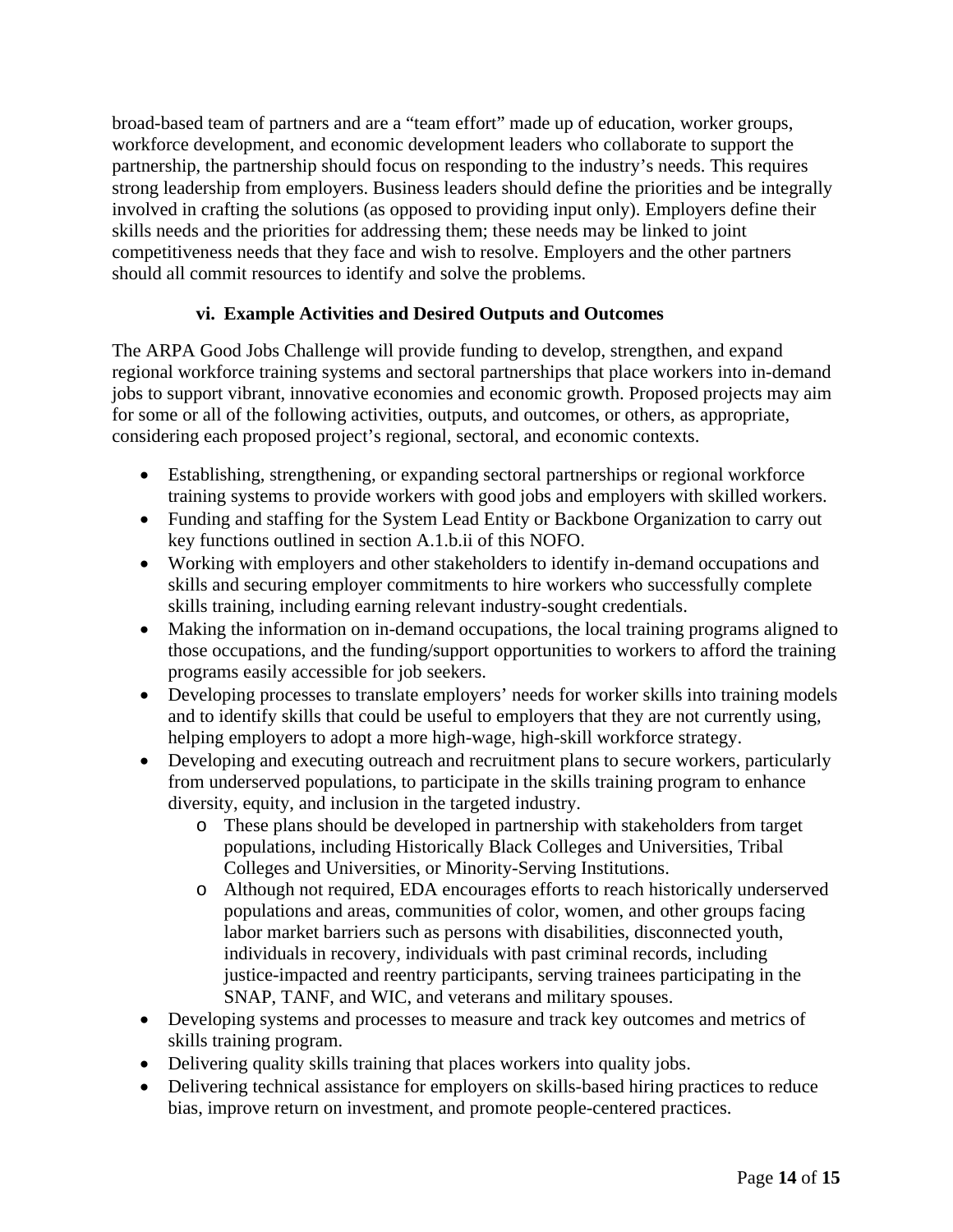- Working with employers to adopt high-wage, high-skill workforce strategies.
- Securing and offering wrap-around services for workers to participate in skills training programs (e.g., transportation, childcare, career coaching/navigation services).
- Leveraging federal and non-federal funds to expand reach.

**All awardees should produce concrete, measurable impacts** for workers in the region (e.g., employer commitments to hire, job placements, wage gain). These metrics should also be broken down by demographics in order to track progress against equity goals.

## **c. CEDS Alignment**

Each project funded under this NOFO must be consistent with the region's current Comprehensive Economic Development Strategy (CEDS) or an equivalent EDA-accepted regional economic development strategy that meets EDA's CEDS or strategy requirements. Applications will need to detail how the proposed project will support the economic development needs and objectives outlined in the CEDS or equivalent strategy and provide a copy of this planning document, either by attaching the document to the application or providing a web link for the document. In addition, applicants should indicate if other Federal funds have been secured or requested to support any portion of the project for which an EDA investment is proposed. Applicants should describe how the EDA investment will complement, leverage, or otherwise align with other public and private investments to accomplish the planned deliverables and outcomes. Where other Federal funding may be involved in the project, the applicant should provide the Federal program name and contact information with the application in order to facilitate interagency coordination and avoid duplication of resources.

# <span id="page-14-0"></span>**2. EDA Investment Priorities**

All projects considered for EDA funding under this ARPA Good Jobs Challenge NOFO must be consistent with EDA's Recovery and Resilience Investment Priority. Applicants may also demonstrate that a project is consistent with any of EDA's other Investment Priorities and may be considered more competitive as a result. EDA's Investment Priorities are located at [https://www.eda.gov/about/investment-priorities/.](https://www.eda.gov/about/investment-priorities/) The priorities may be updated from time to time. Any future revisions will be reflected on EDA's website on January 15, April 15, July 15, or October 15 of each year.

## <span id="page-14-1"></span>**3. Statutory Authorities for EDA's Programs**

The statutory authority for this program is section 209 of the Public Works and Economic Development Act of 1965 (PWEDA) (42 U.S.C. § 3149). The statutory authorization of supplemental appropriations for economic disaster recovery activities is section 703 of PWEDA (42 U.S.C. § 3233). Additional programmatic authority is provided by the American Rescue Plan Act of 2021 (Pub. L. 117-2).

Applicant eligibility and program requirements are set forth in EDA's regulations (codified at 13 C.F.R. Chapter III), and all applicants must address these requirements. EDA's regulations are accessible at the Electronic Code of Federal Regulations website at [https://www.ecfr.gov/cgi](https://www.ecfr.gov/cgi-bin/ECFR?page=browse)[bin/ECFR?page=browse.](https://www.ecfr.gov/cgi-bin/ECFR?page=browse) Under "Browse," select "Title 13 – Business Credit and Assistance", then "Go", then "300-399".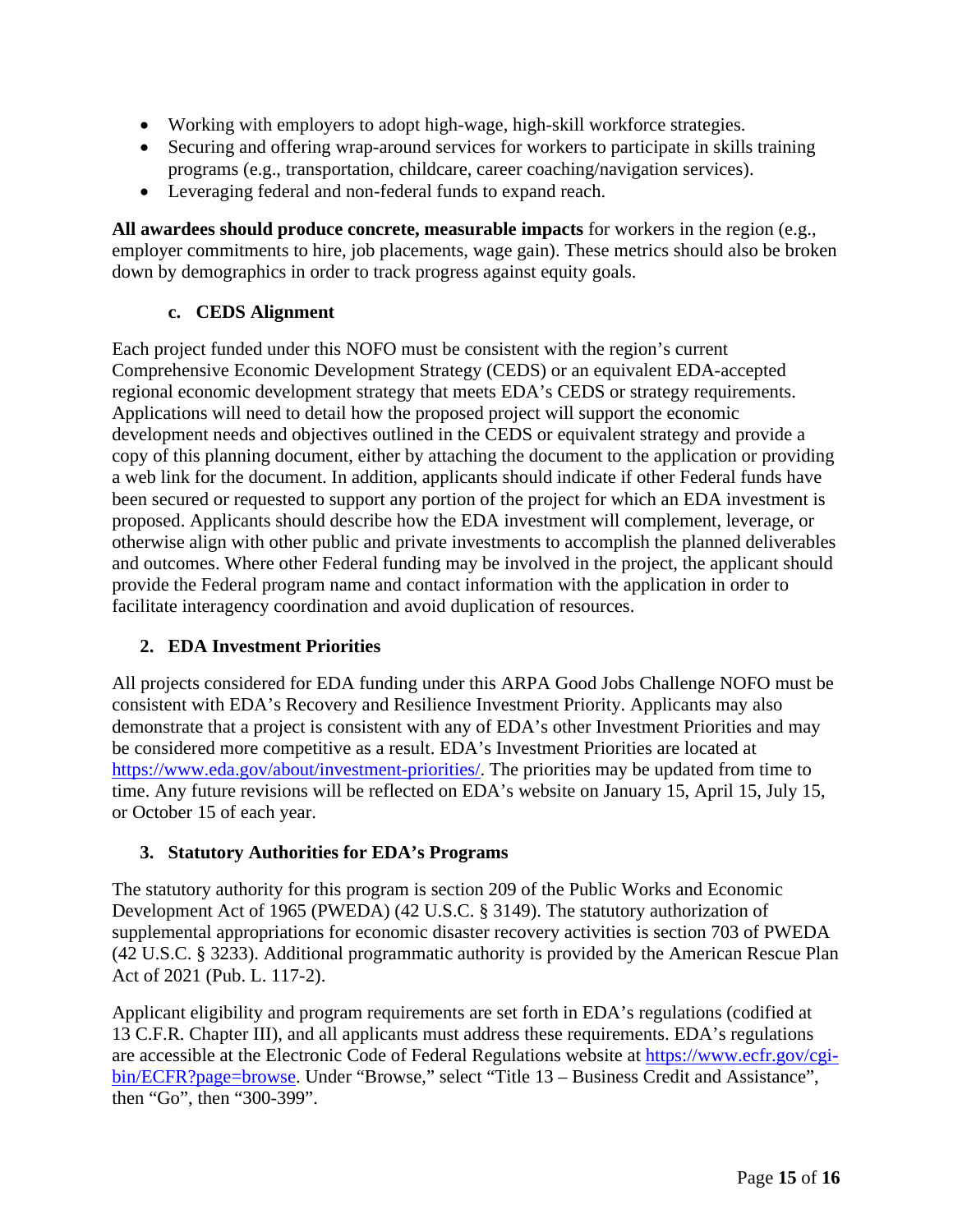### <span id="page-15-0"></span>**4. How Does EDA Interpret Resilience?**

All projects considered for EDA funding under this ARPA Good Jobs Challenge NOFO must be consistent with EDA's Recovery and Resilience Investment Priority. In terms of economic development, for EDA resilience is broadly defined as the ability of a community or region to anticipate, withstand, and bounce back from various disruptions to its economic base. These disruptions can be caused by a variety of things, including a downturn in the national or local economy as a result of the pandemic. Enhancing resilience in the face of the pandemic, especially in light of the ongoing impacts of natural disasters and a changing climate, is a multi-dimensional effort emphasizing engagement and support from all aspects of the community, including economic development practitioners. Some examples include:

- Efforts to broaden the industrial base or local sectoral specialization with diversification initiatives (e.g., moving away from a local or regional economy overly dependent on one industry that might be susceptible to downturns caused by the pandemic);
- Enhancing business retention and expansion programs to strengthen existing high-growth sectors and industries;
- Comprehensive planning efforts that involve extensive engagement from the community to define and implement a collective vision for economic recovery; and
- Training for workers in problem-solving skills, that enable nimble operation in both crisis and non-crisis times.

Resilience (within the context of economic development) is strengthened when it includes methods and measures to mitigate the potential for future economic injury, promote a faster "up-time" for economic anchors (e.g., key businesses and/or industries), and strengthen local and regional capacity to troubleshoot and address vulnerabilities within the regional economy. As noted above, to be competitive under this ARPA Good Jobs Challenge NOFO, application submissions must explicitly incorporate resilience principles. Additional information about this subject is available at [https://www.eda.gov/ceds/content/economic-resilience.htm.](https://www.eda.gov/ceds/content/economic-resilience.htm)

## <span id="page-15-1"></span>**B. Federal Award Information**

### <span id="page-15-2"></span>**1. What Funding Is Available Under this Announcement?**

Under the American Rescue Plan Act of 2021 (Public Law 117-2), Congress provided EDA with \$3,000,000,000, to remain available until September 30, 2022, to "prevent, prepare for, and respond to coronavirus and for necessary expenses for responding to economic injury as a result of coronavirus." Of the \$3 billion in appropriated funds, this NOFO specifically allocates \$500,000,000 for the Good Jobs Challenge.

If an applicant is awarded funding, neither DOC nor EDA is under any obligation to provide any future funding in connection with that award or to make any future award(s). Amendments or renewals of an award to increase funding or to extend the period of performance are at the sole discretion of DOC and EDA.

Publication of this announcement does not obligate DOC or EDA to award any specific grant or cooperative agreement or to obligate all or any part of available funds. The granting of any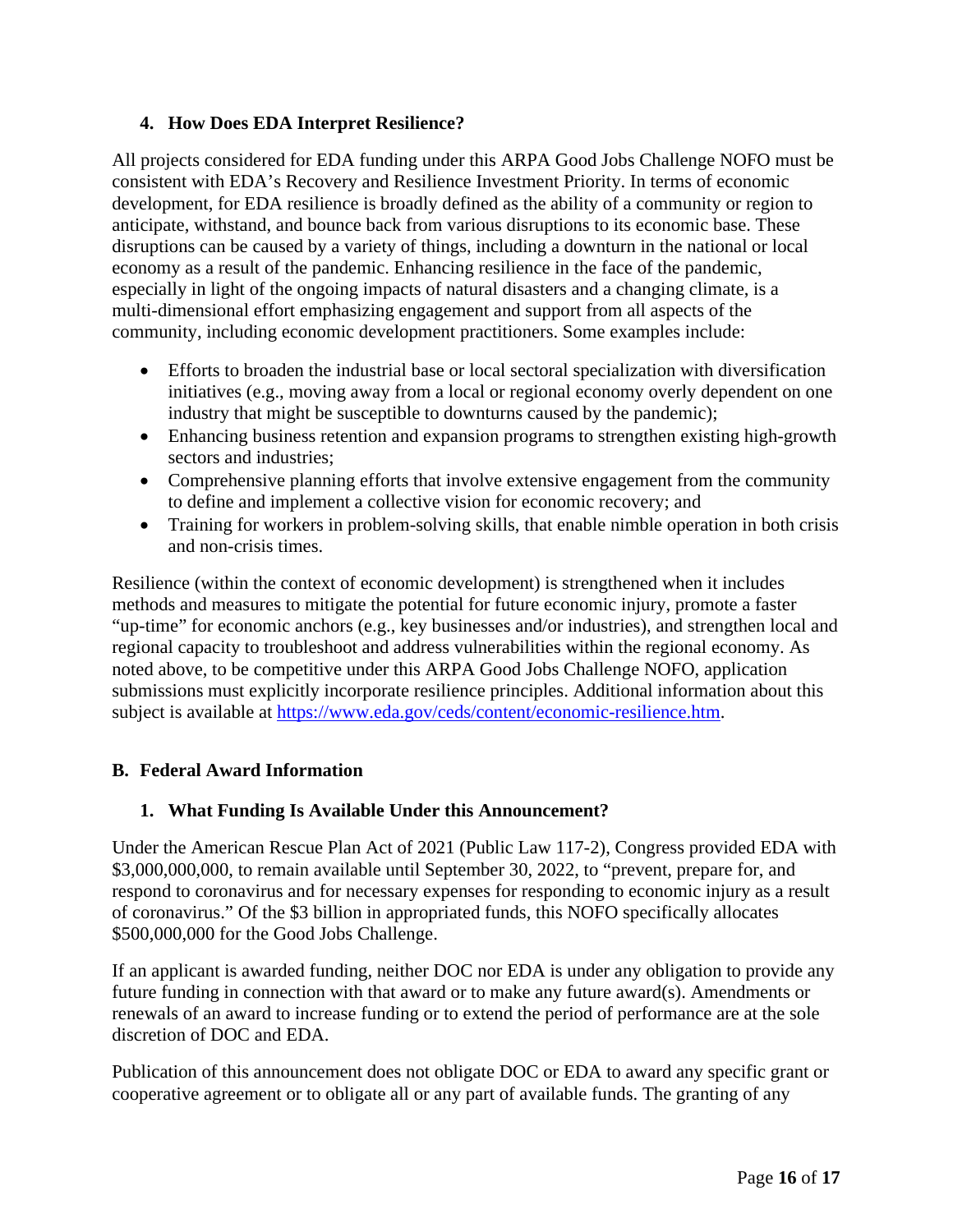award is subject to the availability of funds at the time of award as well as to DOC priorities at the time of award. Neither DOC nor EDA will be held responsible for application preparation costs.

EDA anticipates making approximately 25 to 50 awards under this ARPA Good Jobs NOFO and scaling awards as appropriate to the proposed geographic, industry, and worker role coverage of a given regional system.

Depending on demand under this NOFO, EDA may exercise its discretion to adjust the total amount available under this NOFO and other American Rescue Plan Act NOFOs to ensure funds are used to maximum effect or to adjust to unforeseen changes in recovery efforts.

## <span id="page-16-0"></span>**2. What Type of Funding Instrument Will Be Used to Make Awards? How Long Will a Project's Period of Performance Be?**

*Funding Instrument:* Subject to the availability of funds, EDA may award grants or cooperative agreements to eligible applicants. EDA will award a cooperative agreement on a case-by-case basis if substantial agency involvement is required. For a cooperative agreement, the nature of EDA's "substantial involvement" (to be included in the terms and conditions of the award) will generally be collaboration between EDA and the recipient on the scope of work, including administering sub-awards to other eligible entities supporting the project. However, other possible examples of EDA's "substantial involvement" may include, but are not limited to: (i) authority to halt immediately an activity if detailed performance specifications are not met; (ii) stipulation that the recipient must meet or adhere to specific procedural requirements before subsequent stages of a project may continue; and (iii) operational involvement and monitoring during the project to ensure compliance with statutory requirements. Because EDA intends to release award funds to recipients only after the recipient has successfully completed specific applicant-proposed benchmarks identified in the award (see Section A.1.b.i), EDA anticipates that most awards will be cooperative agreements.

*Period of Performance:* Under the Good Jobs Challenge, the project period of performance depends on the nature of the project for which the grant or cooperative agreement is awarded. Because of the need for recipients to meet identified benchmarks to proceed through project phases, EDA expects projects to range in duration from 24 months to 36 months. EDA will work closely with award recipients to accommodate their projected timelines within reason and allowances of regulations and grant policies, though EDA will prioritize programs that are able to place workers into quality jobs within 24 months of the award. EDA expects that all projects will proceed efficiently and expeditiously, and EDA encourages applicants to clearly document how quickly they will be able to start and complete the proposed project scope of work. **EDA's American Rescue Plan appropriations are available for making awards through September 30, 2022, though all activities under the award must be completed and all funds disbursed no later than September 30, 2027.**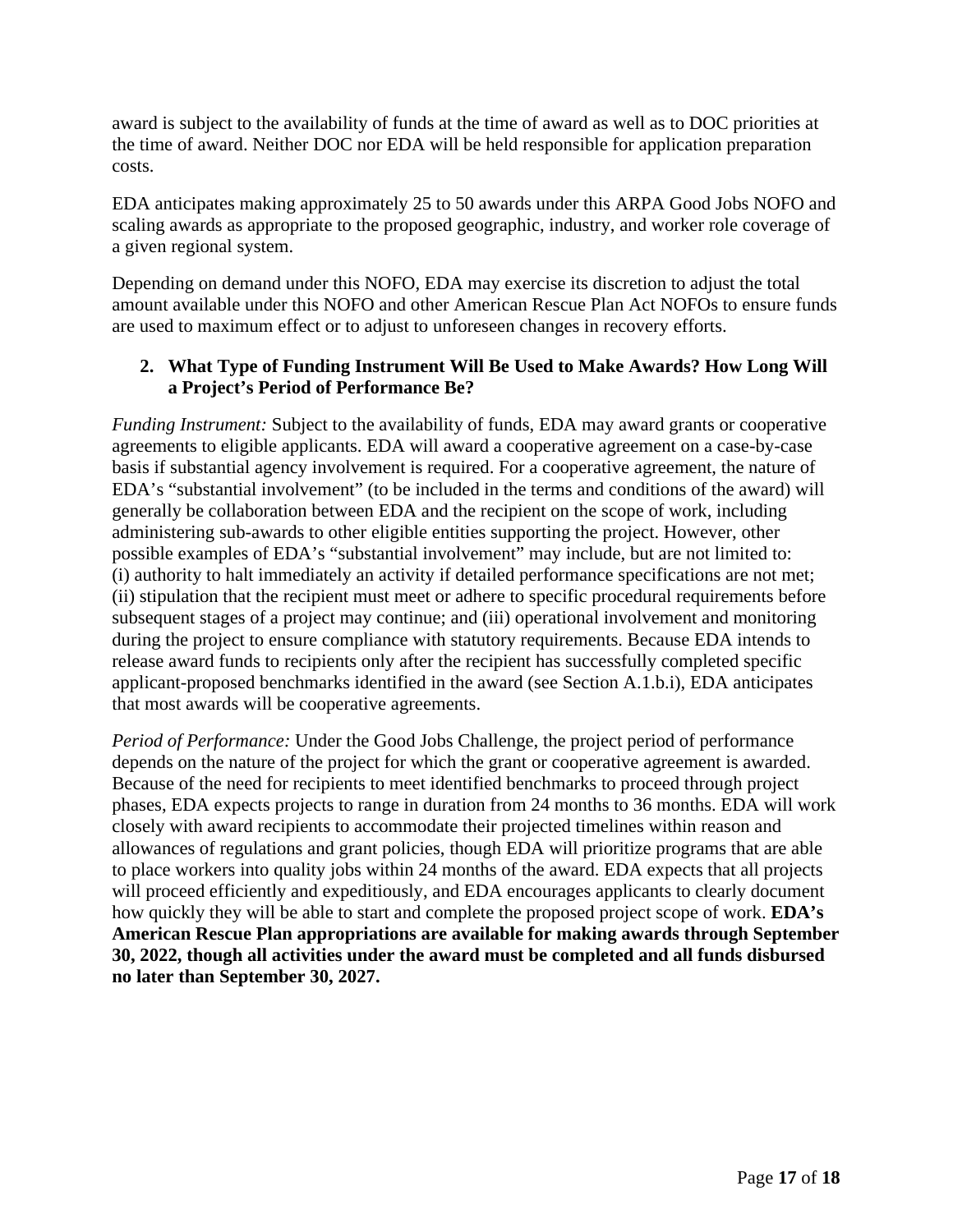## <span id="page-17-0"></span>**C. Eligibility Information**

## <span id="page-17-1"></span>**1. Eligible Applicants**

Eligible applicants for investment assistance include a(n):

- a. District Organization;
- b. Indian Tribe or a consortium of Indian Tribes;
- c. State, county, city, or other political subdivision of a State, including a special purpose unit of a State or local government engaged in economic or infrastructure development activities, or a consortium of political subdivisions;
- d. Institution of higher education or a consortium of institutions of higher education; or
- e. Public or private non-profit organization or association, including labor unions, acting in cooperation with officials of a political subdivision of a State. [4](#page-17-4)

## <span id="page-17-2"></span>**2. Applicable Disaster Declaration and Responsiveness to the Coronavirus Pandemic**

EDA has determined that economic injury from the coronavirus pandemic constitutes a "Special Need," and eligibility may be established on that basis without reference to the other economic distress criteria. This determination of nationwide eligibility for these funds is consistent with the March 13, 2020 emergency declaration for the coronavirus disease 2019 (COVID-19) pandemic pursuant to the Stafford Act for all states, tribes, territories, local governments, and the District of Columbia [\(https://www.fema.gov/disasters/coronavirus/](https://www.fema.gov/disasters/coronavirus/disaster-declarations) [disaster-declarations#\)](https://www.fema.gov/disasters/coronavirus/disaster-declarations).

EDA has further determined that due to the pervasive nature of the economic impacts of the coronavirus pandemic, any project that would address those impacts by creating or retaining jobs or increasing the economic diversity or resiliency of a region is eligible for funding. For example, an infrastructure project that creates new jobs in a region is responsive to the requirement that the funds be spent to respond to "economic injury as a result of coronavirus."

## <span id="page-17-3"></span>**3. Cost Sharing or Matching**

EDA generally expects to fund 100% of eligible project costs, given the extent of the economic impact and in accordance with the agency's statutory authority under section 703 of PWEDA (42 U.S.C. § 3233). As discussed in section [E.1,](#page-26-2) however, applications that can demonstrate committed non-EDA resources to leverage grant funds will be preferred for award. Applicants are *strongly encouraged* to work with EDA regarding methods of encouraging outside leveraging.

<span id="page-17-4"></span><sup>4</sup> See section 3 of PWEDA (42 U.S.C. § 3122) and 13 C.F.R. § 300.3. EDA, at its sole discretion, may waive this cooperation requirement for certain projects of a significant regional or national scope. 13 C.F.R. § 301.2.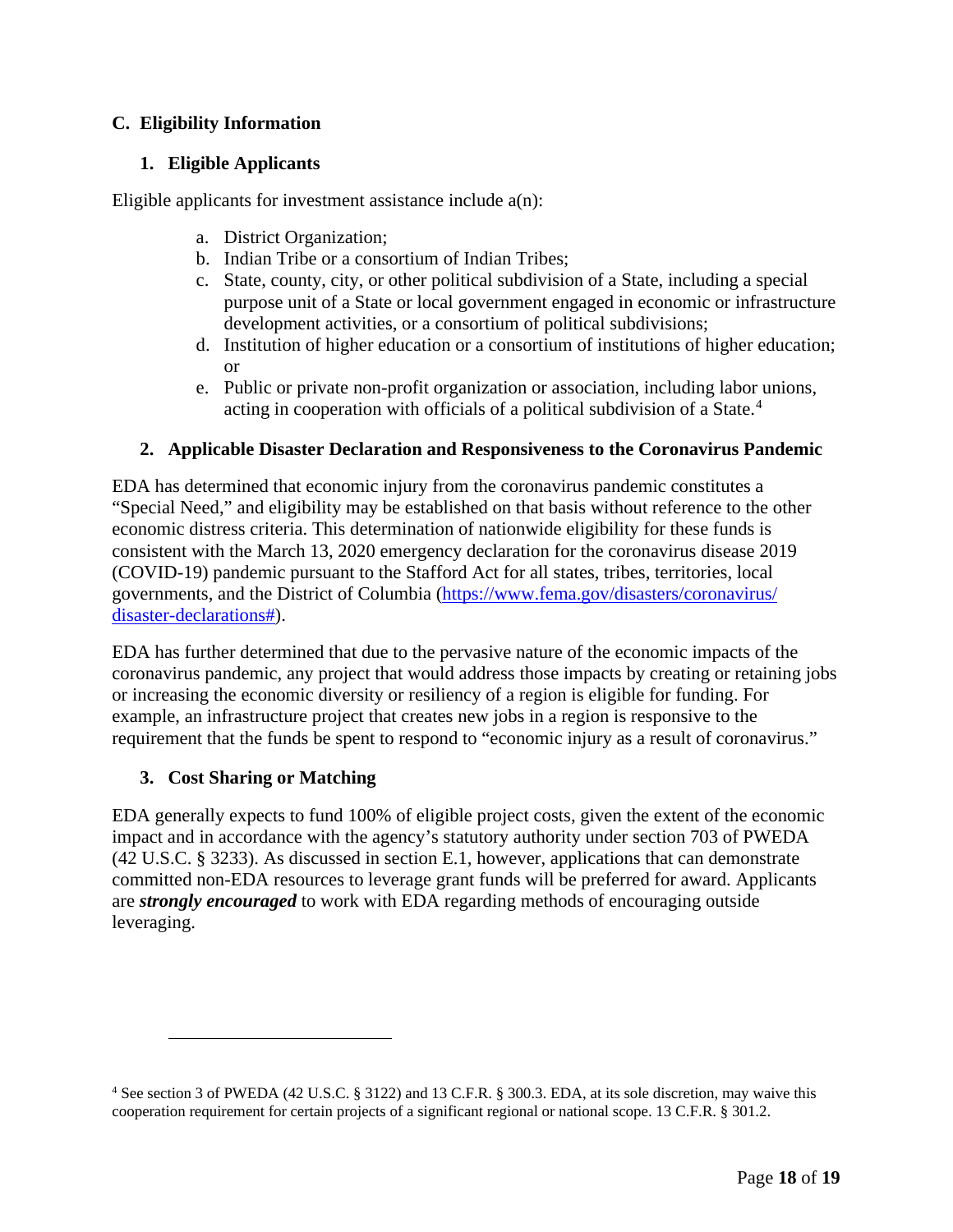### <span id="page-18-0"></span>**D. Application Submission Information**

### **All submissions under this ARPA Good Jobs Challenge NOFO are subject to the below review process**.

An applicant **must submit a complete application**, as detailed in section [D.2](#page-18-2) of this ARPA Good Jobs Challenge NOFO, to be considered for funding. EDA may seek additional information or documentation from the applicant to clarify information presented in the application. EDA also may, in its sole discretion, continue review of any application with minor defects or errors, while the applicant supplies the missing information. Please see section [E](#page-26-0) of this ARPA Good Jobs Challenge NOFO for more information on EDA's review and selection process.

EDA strongly encourages applicants to consult with EDA using the contact information in section [G](#page-32-0) to discuss whether their project is in alignment with EDA's Investment Priorities as well as EDA's eligibility requirements, property standards, and other requirements outlined in this ARPA Good Jobs Challenge NOFO. This consultation is limited to clarification of technical matters involving the proposed project, project alignment with EDA's mission and EDA's Investment Priorities, and all other relevant and publicly available information relating to general technical matters.

### <span id="page-18-1"></span>**1. Address to Request Application Package**

An electronic version of the application for this ARPA Good Jobs Challenge NOFO may be obtained at Grants.gov using Funding Opportunity Number "EDA-HDQ-ARPGJ-2021- 2006964". To accommodate applicants' accessibility requirements, a paper version of the application may be obtained by contacting the email address listed in section [G](#page-32-0) of this NOFO. Please see section I below for instructions on submitting an application though grants.gov.

All applicants must apply through Grants.gov unless they request and receive authorization to submit a paper application package by contacting EDA at the email address listed in section [G.](#page-32-0)

### <span id="page-18-2"></span>**2. Content and Form of Application Submission**

A complete Application will include two main elements: a Project Narrative and Standard Application Forms. In addition, applicants, at their option, may submit Optional Supporting Documentation as described below.

### **a. Project Narrative**

A Project Narrative of no more than 15 total pages (12-point font, 1-inch margins). **Material beyond the 15th page will not be read or considered**. Applicants are strongly encouraged to provide a clear and concise narrative that includes a compelling justification for the project, including a clearly defined regional workforce need or gap, how the proposed project will uniquely meet that need, and the expected outcome(s) that will result from the proposed projects. Lengthy applications will not receive greater consideration.

Project Narratives must address the following areas: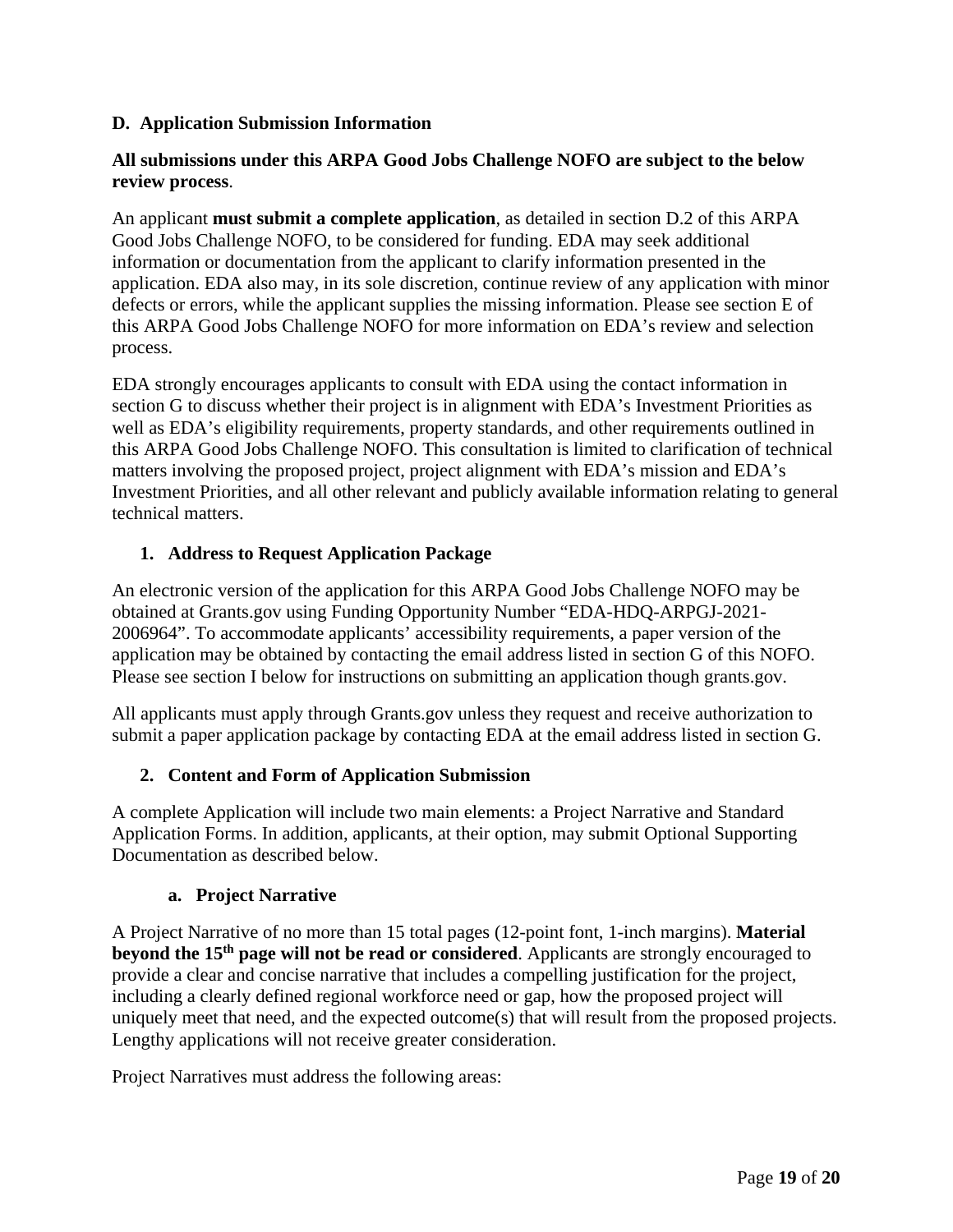#### *Section 1: Project Description and Overview*

Section 1a: Provide an executive summary that includes a project title, identifies the relevant regional workforce training system and/or sectoral partnership, and provides a summary of no more than 250 words.

Section 1b: Identify and describe the System Lead Entity or Backbone Organization for the regional workforce training system or sectoral partnership (see section [A.1.b.ii](#page-10-0) for more details on the characteristics of System Lead Entities and Backbone Organizations).

#### *Section 2a: Employer Leadership and Commitments*

Sectoral partnership success will be measured by how many quality jobs training participants obtain with employer partners and their wages and wage growth. Any workforce solution funded will clearly devise a method for ensuring employment for its participants.

Describe employer leadership and commitments already in place or that are anticipated. For any such leadership or commitment, EDA will expect to see documentation of the commitment before advancing a project between System Development and Program Design phases. If applicable, describe how the System Lead Entity or Backbone Organization will identify additional employers to participate in the partnership's work. Applicants applying for Program Design and/or Program Implementation funds (but not System Development funds) should append documentation of the employer commitments to their applications.

Please explain how employers were or will be involved in the creation of the training programs and how they will participate in the implementation, evaluation, and ongoing refinement and improvement of them. Please also explain how employers were or will be active in the creation of recruitment requirements and the strategy for recruitment and/or the selection of training participants. Please also explain how entities that provide worker perspectives (labor unions, community organizations, etc.) will be involved in these activities. Applicants should include data and associated documentation from the employer(s) that show the number of committed job placements.

#### *Section 2b: Other Stakeholders and Partnerships*

Describe all relevant stakeholders for the system and/or partnership, including specific details on the roles and responsibilities of each stakeholder. Include letters of support from core sectoral partners, including labor union partners.

#### *Section 3: Regional Description*

Provide a description of the project's location and region, including its primary service area, and the key industry or industries. Also include the most significant and difficult-to-meet skills needs in the region and target participants served.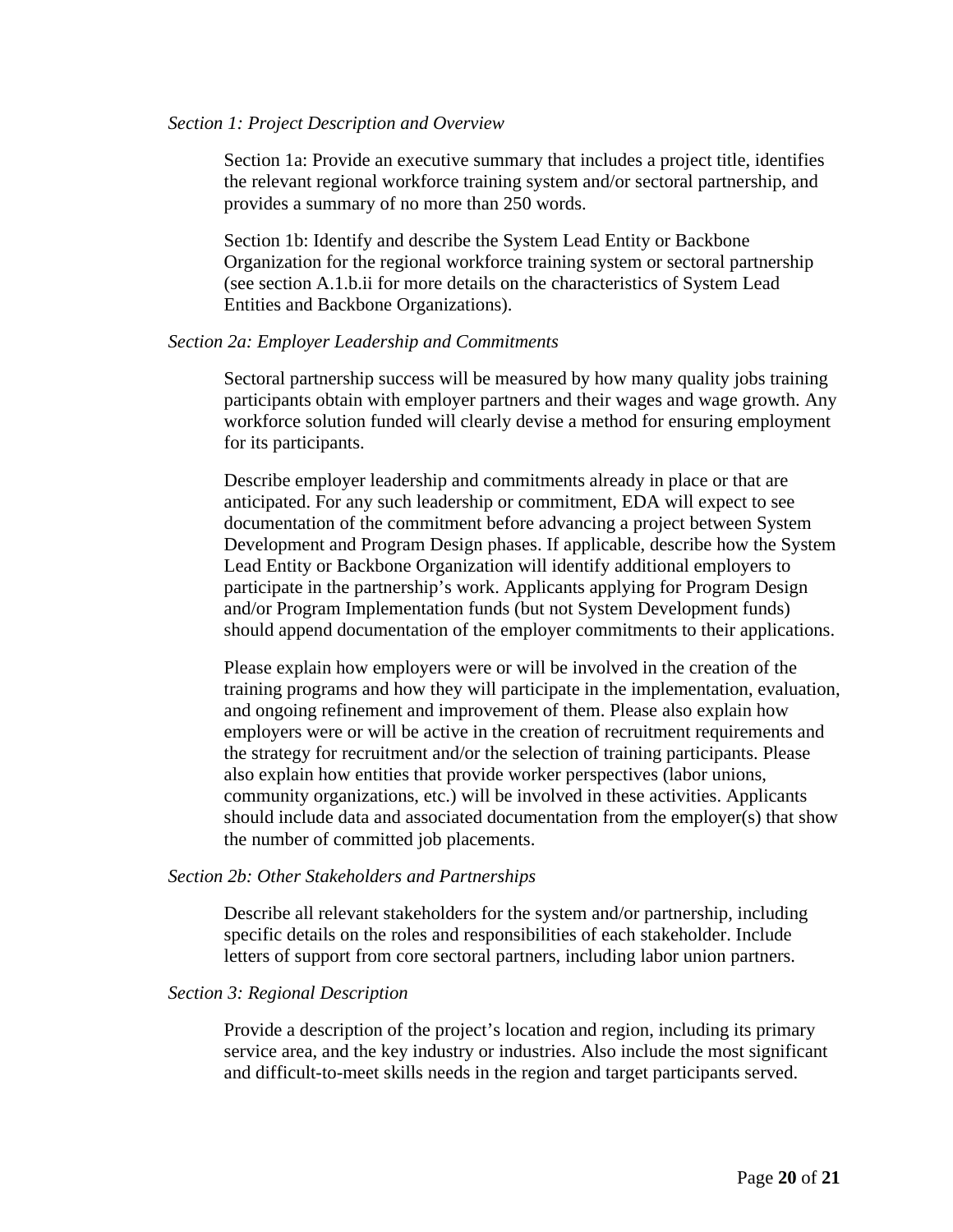Address how the proposed development or strengthening of the partnership or system will be consistent with the region's or regions' CEDS.

### *Section 4: Impacts of the Regional Workforce Training System*

Section 4a: Specify which one or more of the following components the project proposes:

- **System Development** to establish a new regional workforce training system,
- **Program Design** to strengthen or expand an existing sectoral partnership(s) and/or create new sectoral partnership(s), or
- **Program Implementation** to implement a sectoral partnership(s).

For proposals that include System Development, describe how the proposed project will capitalize on specific opportunities facing the region and/or tackle structural challenges. I.e., what is the problem you are trying to solve? For proposals that include Program Design or Program Implementation, describe the regional workforce training system that is already in place and how the proposed project will address local employers' workforce needs.

The applicant also should identify the factors that contribute to the region's workforce training strengths and challenges (e.g., workforce resources, existing and emerging industries, other regional assets).

Section 4b: Explain how the proposed project would meet EDA's Recovery and Resilience investment priority, which all American Rescue Plan Act projects are expected to meet. You also may explain in this space how the proposed projects will meet any of EDA's other investment priorities.

Section 4c: Describe the number and type of jobs expected to be available to workers who successfully complete the training as well as the projected wages, wage growth, benefits, and/or union membership of those jobs. Discuss how you will leverage available resources to support system development efforts and/or sectoral partnership implementation. Include data that validate estimates provided or, if data are not yet available, describe how you will collect data to validate estimates provided.

Section 4d: Explain why the proposed partnership or system is achievable. Do you have examples of where this or similar solutions have been implemented before? If the partnership is completely new, what research and groundwork have you done that leads you to believe your outcomes are achievable?

Section 4e: Describe the target demographics of participants and specific stakeholder groups that will be impacted by the solution and explain the rationale for how participants are targeted. Provide an estimate of how many people, organizations, employers and/or communities will be impacted by the project either directly or indirectly.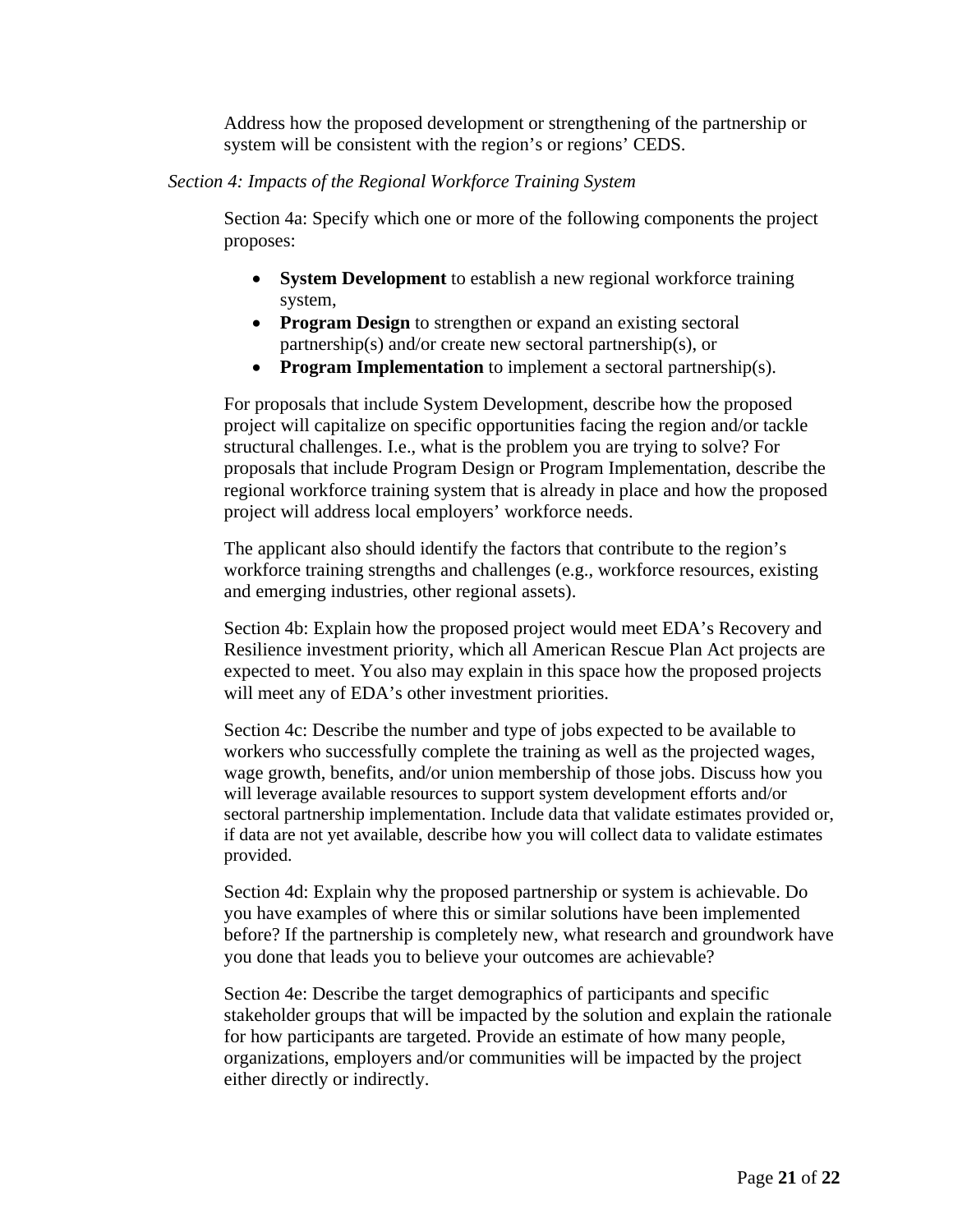#### *Section 5: Funding Request and Program Design and Implementation*

Section 5a: Provide an estimated funding request for the proposed partnership(s) or system. As noted above in section [A.1.b.i,](#page-8-0) EDA plans to award funds under this ARPA Good Jobs NOFO in proportion to the proposed geographic, industry, and worker role coverage of a given regional system. While there are no maximums for any particular phase or combination of phases that can be requested, the following estimates can help guide your funding request. EDA estimates:

- Approximately \$1 million may be required for System Development to establish a regional workforce training system.
- Approximately \$2 million may be required for Program Design to design an employer-driven skills training program and make the capacity building investments necessary to enable its implementation, including securing the needed capital (e.g., equipment, leased space) per region, industry, and worker role.
- Between approximately \$2 million and \$7 million may be required for Program Implementation to implement an employer-driven skills training program per region, industry, and worker role.

Proposals may be developed to serve multiple regions, industries and worker roles. A regional workforce training system may support multiple sectoral partnerships.

Please see sections [A.1.b.i](#page-8-0) and [B.1](#page-15-2) above for additional guidance on articulating and justifying your funding request. Applicants should include costs in their proposal to cover expenses to track and measure key metrics of their program. Expenses may include staff resources and systems. Metrics that will need to be tracked and reported may include the following: number of workers participating in program broken down by key demographics, number of workers who complete the program broken down by key demographics, number of workers placed into jobs broken down by key demographics, average wages of job placements, average wage growth of job placements, retention of workers placed, amount spent on wraparound services, and total average cost spent per worker.

Section 5b. Describe anticipated System Development, Program Design and Program Implementation projects. Anticipated Program Design and Program Implementation projects should connect to the funding request under Section 5a. Depending on the needs of the region and the current status of existing workforce training efforts, these projects might include:

- The development of outreach and recruitment plans for employers.
- The development of outreach and recruitment plans for workers, including plans to reach diverse and underserved communities.
- The development of training models and curricula.
- Purchase of necessary equipment to support and expand existing workforce training projects.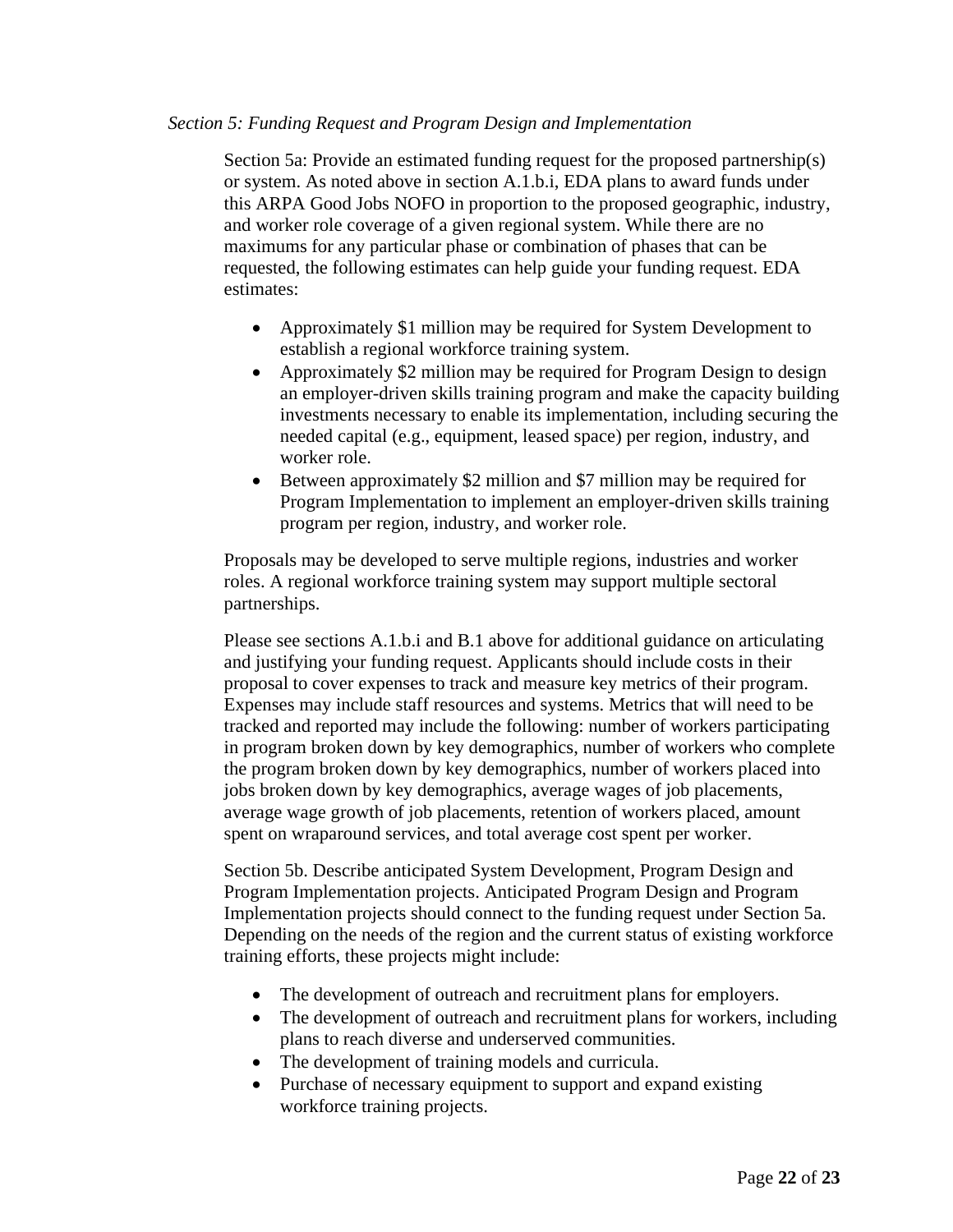Section 5c. Identify any anticipated barriers to worker participation and how you plan to mitigate the impact of those barriers. Describe any wrap-around services that will be provided to workers to ensure they are able to participate in employerdriven skills training programs (e.g., transportation, childcare, coaching/navigation services) and how you will ensure the program is sustainable, including any support provided to workers after completion of the training (e.g., job placement support, etc.).

### **b. Standard Application Forms**

The following application forms must be submitted by the proposed System Lead Entity or Backbone Organization that will receive and administer the award if selected:

- Form SF-424 (Application for Federal Assistance).
- Form SF-424A ((Budget Information Non-Construction Programs).
- One Budget Narrative that identifies and justifies how funds in each line item of the budget (Form SF-424A) will be used to support the proposed project. The Budget Narrative should not repeat information provided in the funding request (section 5a of the Project Narrative) but should only provide additional detail needed to understand the amounts allocated to each budget line item. Total costs described in the narrative total should match the total project costs listed in both the SF-424 question 18 line g and SF-424A ("Totals").
- Form ED-900A (Additional EDA Assurances for Construction or Non-Construction Investments).
- Form CD-511 (Certification Regarding Lobbying).
- Form SF-LLL (Disclosure of Lobbying Activities), if applicable. Form SF-LLL is only required if the applicant has retained a registered lobbyist in conjunction with the proposed project.
- If the System Lead Entity or Backbone Organization is a non-profit organization that is not an institution of higher education: a copy of the institution's articles of incorporation, bylaws, and a current certificate of good standing.

## **c. Optional Supporting Documentation**

As noted above, EDA recognizes that regions have different needs with respect to regional workforce training systems (i.e., one region may need to design and organize a system from the ground up, while another region may have an existing system). Therefore, applicants *may (but are not required to)* submit supporting documentation to appropriately supplement the Project Narrative. Such supporting documentation will not count against the Project Narrative page limit, but applicants should clearly label supporting documentation and make clear to EDA which section of the Project Narrative any supporting documentation is designed to supplement. For instance, an applicant *may (but is not required to)* submit:

• A memorandum of understanding or agreement (MOU or MOA) between the stakeholders to supplement Section 2 of the Project Narrative.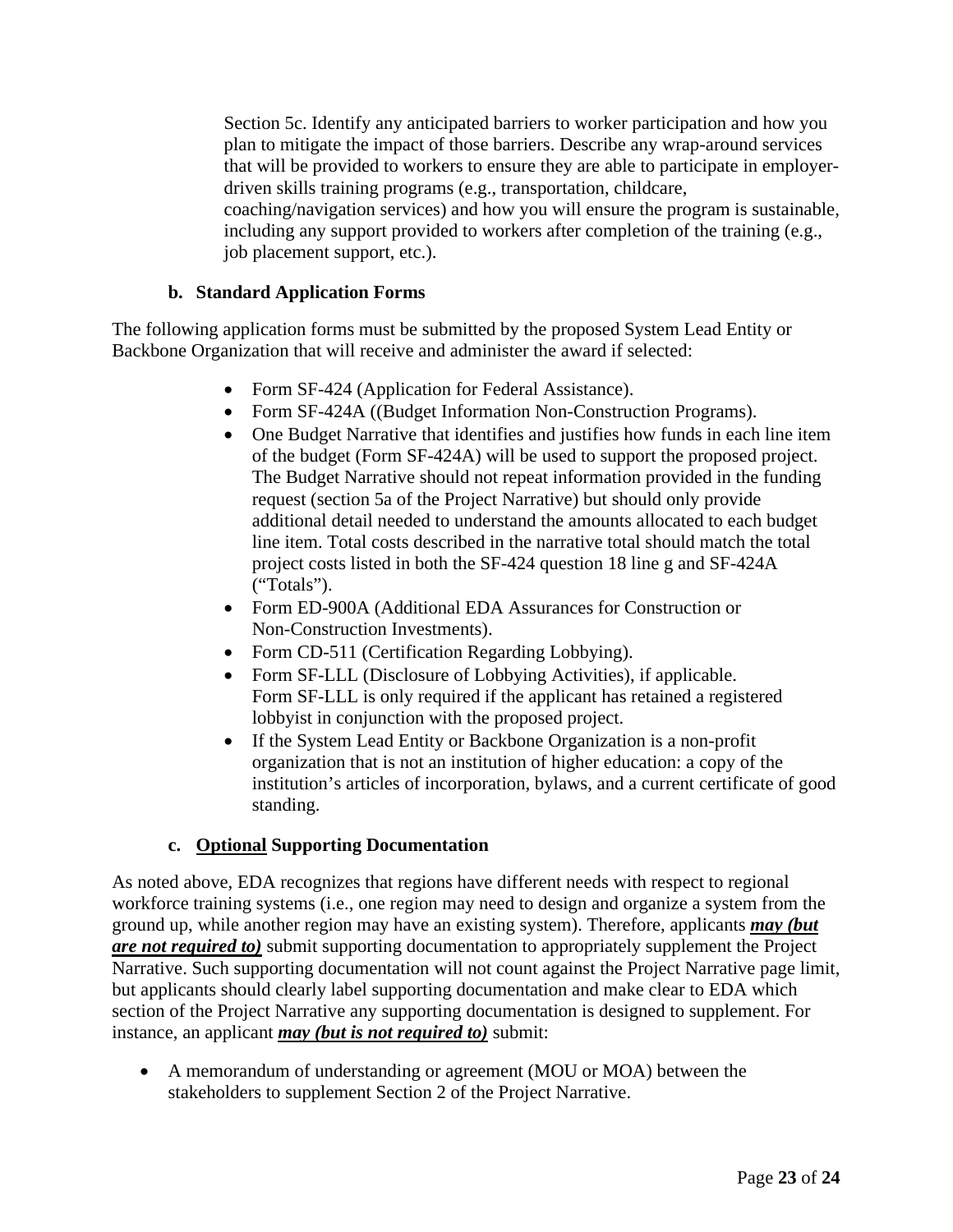- A documented process to gather skills needs from employers and translate these needs into effective training models and a demonstrated ability to implement these skills training programs (e.g., past experience, sample training curriculum) to support Section 4 of the Project Narrative.
- Existing workforce training curricula to support Section 4 of the Project Narrative.

These examples are illustrative only; applicants *may (but are not required to)* submit other appropriate supporting documents as well.

## **d. Copy of Negotiated Indirect Cost Rate Agreement (if applicable)**

If indirect costs are included in the project budget, the applicant must include documentation to support the indirect cost rate it is using (unless claiming the 10 percent de minimis indirect cost rate, discussed below). For most applicants, this will entail the submission of a copy of its current, approved negotiated indirect cost rate agreement (NICRA). The maximum dollar amount of allocable indirect costs for which EDA will reimburse a recipient is the lesser of the (i) line-item amount for the Federal Share of indirect costs contained in the EDA approved budget for the award, or (ii) the Federal Share of the total allocable indirect costs of the award based on either (a) the indirect cost rate approved in the NICRA, provided that the NICRA is approved on or before the award end date, or (b) other acceptable documentation as indicated below.

If the applicant does not have a current or pending NICRA, it may propose indirect costs in its budget; however, the applicant must prepare and submit an allocation plan and rate proposal for approval within 90 days from the award start date (unless claiming the 10 percent de minimis indirect cost rate, discussed below). See 2 C.F.R. part 200 Apps. III, IV, V, VI, VII for guidance. The allocation plan and the rate proposal must be submitted to EDA's Office of Regional Affairs (or applicable cognizant Federal agency). If the applicant chooses to pursue this option, it should include a statement in its Budget Narrative that it does not have a current or pending NICRA and will submit an allocation plan and rate proposal to EDA or the applicant's cognizant Federal agency for approval.

In accordance with 2 CFR § 200.414(f), an applicant that does not have a current negotiated (including provisional) rate, may elect to charge a de minimis rate of 10 percent of modified total direct costs (unless the applicant is a state or local unit of government that receives less than \$35 million in direct federal funding per year, discussed below). No documentation is required to justify the 10 percent de minimis indirect cost rate; however, an applicant electing to charge a de minimis rate of 10 percent must include a statement in its Budget Narrative that it does not have a current negotiated (including provisional) rate and is electing to charge the de minimis rate.

Note that if the applicant is a State or local unit of government that receives less than \$35,000,000 in direct Federal funding per year it may submit any of the following:

- i. A Certificate of Indirect Costs from the Department of the Interior (DOI) or EDA;
- ii. Acknowledgment received from EDA and Certificate of Indirect Costs in the form prescribed at 2 C.F.R. pt. 200, app. VII;
- iii. Cost Allocation Plan approved by a Federal agency (note that cost allocation plans or indirect cost rates approved by state agencies are not acceptable); or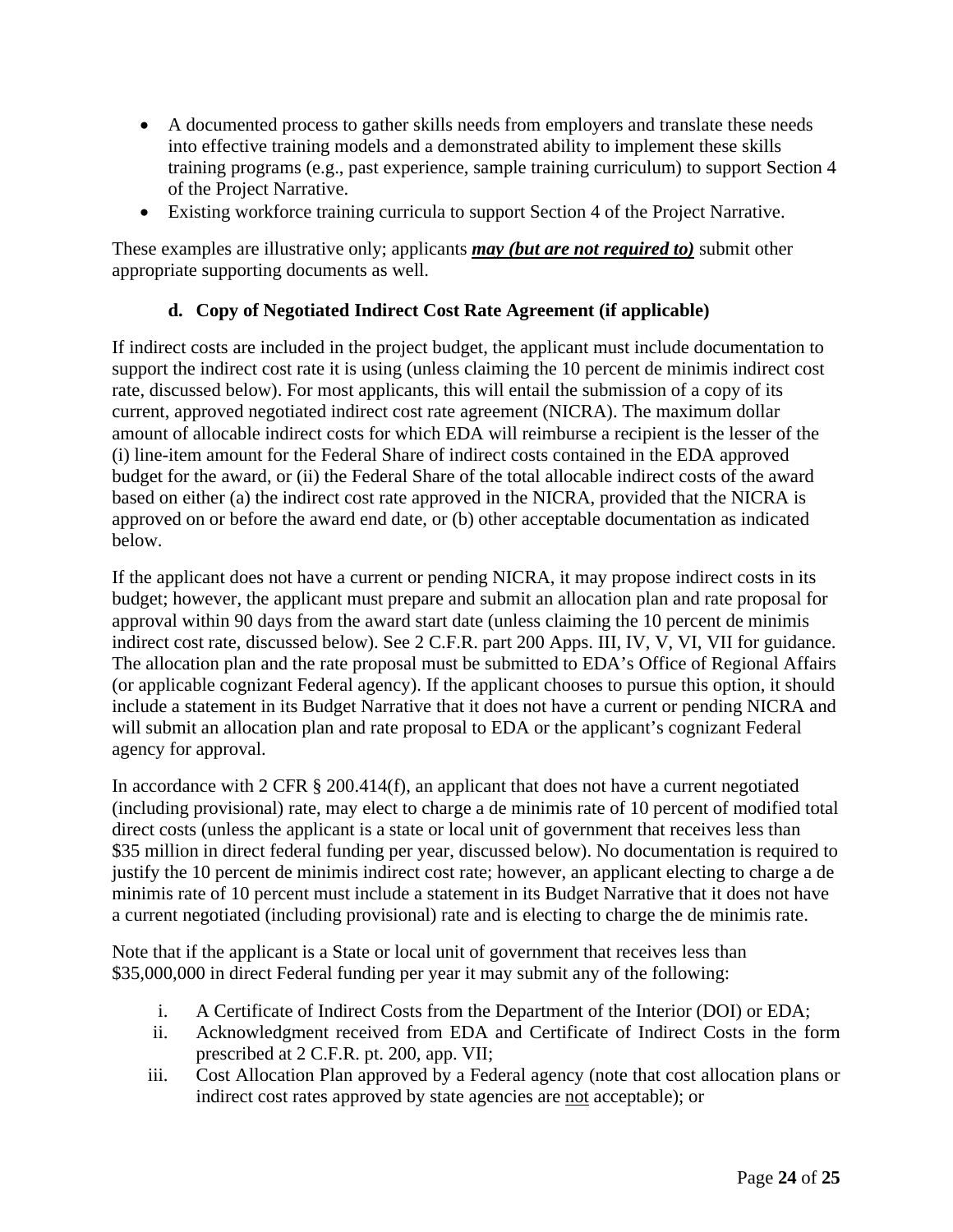### iv. NICRA.

### <span id="page-24-0"></span>**3. AOR Requirement and File Formats**

All relevant forms must be signed electronically by the applicant's Authorized Organizational Representative (AOR); please see section [I.2](#page-37-0) of this NOFO for information on AOR requirements. The preferred electronic file format for attachments is Adobe PDF; however, EDA will accept electronic files in Microsoft Word, Microsoft PowerPoint, or Microsoft Excel formats. EDA will not accept paper, facsimile, or email transmissions of applications except as described below in section [D.5.b.](#page-25-2) Please refer to important information on submitting your application provided in section [D.5.](#page-24-2)

All documentation and data submitted should be current and applicable as of the date submitted. Applicants are encouraged to contact EDA for technical assistance before submitting an application. EDA staff members are available to provide applicants with technical assistance regarding application requirements. Additionally, EDA may contact the applicant to clarify application materials received.

Finally, EDA may request a particular project be re-scoped to fit within budget and timing constraints. **Note that all projects must be completed by September 30, 2027 and that this deadline cannot be extended**.

### <span id="page-24-1"></span>**4. Unique Entity Identifier and System for Award Management (SAM)**

To enable the use of a universal identifier and to enhance the quality of information available to the public as required by the Federal Funding Accountability and Transparency Act of 2006, applicants are required to: (i) be registered in SAM before submitting an application; (ii) provide a valid unique entity identifier in the application; (iii) make certain certifications (see also section H.5 of this NOFO), and (iv) continue to maintain an active SAM registration with current information at all times during which they have an active federal award or an application or plan under consideration by a federal awarding agency. **System Lead Entities or Backbone Organizations do not need to be registered in SAM by the Application deadline, but their SAM registration must be complete before EDA may make an award under this NOFO**. EDA may not make a federal award to an applicant until the applicant has complied with all applicable unique entity identifier and SAM requirements and, if an applicant has not fully complied with the requirements by the time the EDA is ready to make an award, EDA may determine that the applicant is not qualified to receive an award and use that determination as a basis for making an award to another applicant. Recipients will be subject to reporting requirements, as identified in OMB guidance published at 2 C.F.R. parts 25 and 170.

### <span id="page-24-2"></span>**5. Submission Dates and Times**

The deadline for submission of complete Applications is **11:59 p.m. Eastern Time on January 26, 2022**. Applications received after that deadline will not be reviewed or considered. See section [E](#page-26-0) of this ARPA Good Jobs Challenge NOFO regarding EDA's review process.

**All American Rescue Plan Act Funds must be expended by September 30, 2027, and therefore, no grants may be extended beyond that date**. EDA may cancel or withdraw the ARPA Good Jobs Challenge NOFO at any time.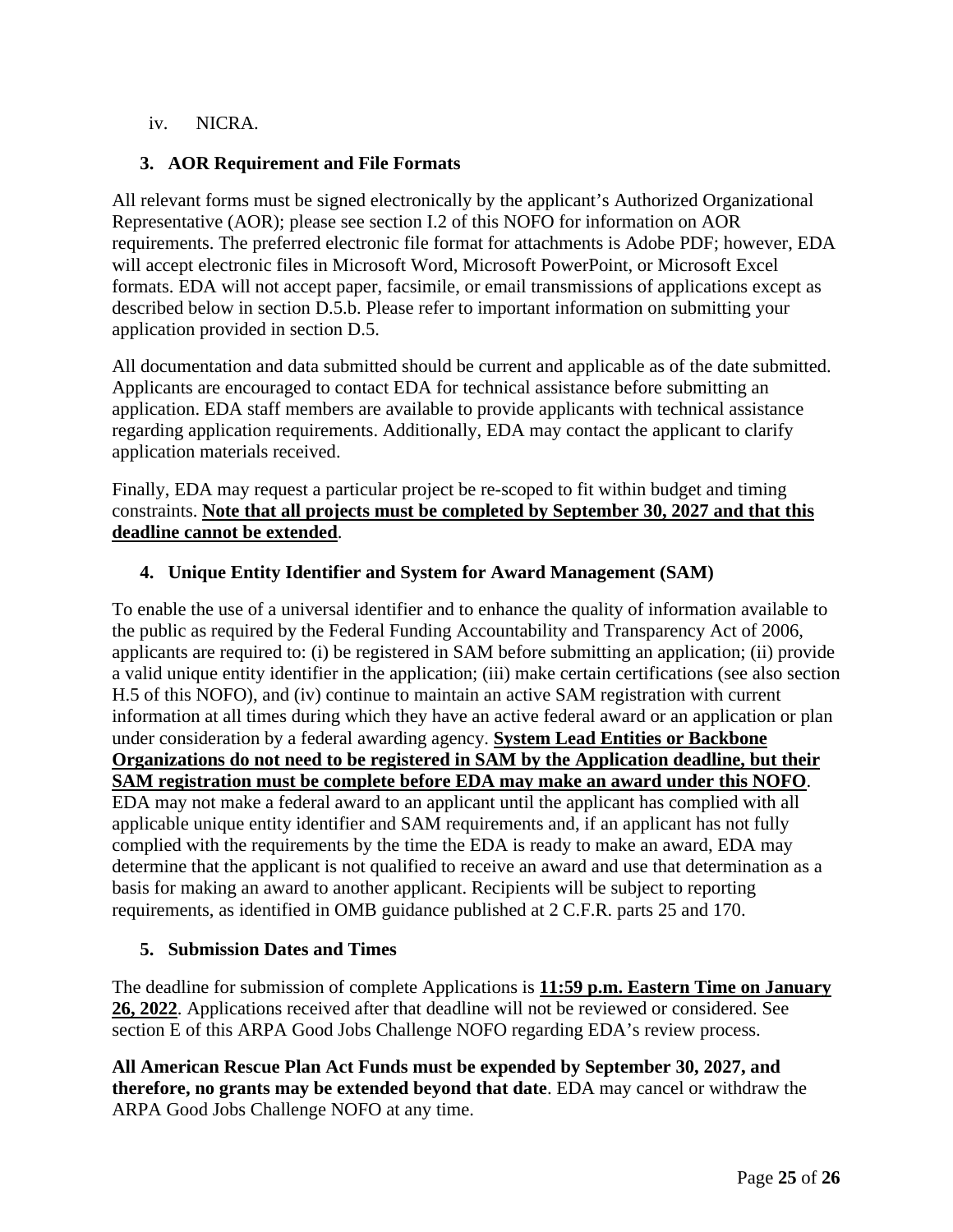## **a. Electronic Submission.**

**Applications will be accepted through Grants.gov**. EDA will not accept paper, facsimile, or email transmissions of applications except as provided below.

Once an application is submitted, it undergoes a validation process through Grants.gov during which the application may be accepted or rejected by the system. Please be advised that the validation process may take 24 to 48 hours to complete. Applications that contain errors will be rejected by Grants.gov and will not be forwarded to EDA for review. The applicant must correct any errors before Grants.gov will accept and validate the application.

## **Please see section [I](#page-35-3) of this ARPA Good Jobs Challenge NOFO for more detailed instructions and information on the requirements for submitting applications electronically via Grants.gov**.

# **b. Alternatives to Electronic Submission.**

<span id="page-25-2"></span>If an applicant is unable to submit a complete application electronically for reasons beyond the control of the applicant, EDA, in its sole discretion, may **pre-approve in writing** submission via an alternate method (e.g., email).

# <span id="page-25-0"></span>**6. Intergovernmental Review**

Applications submitted under this ARPA Good Jobs Challenge NOFO are subject to the requirements of Executive Order (EO) 12372, "Intergovernmental Review of Federal Programs," if a State has adopted a process under EO 12372 to review and coordinate proposed Federal financial assistance and direct Federal development (commonly referred to as the "single point of contact review process"). All applicants whose primary service areas fall within one or more such States must give State and local governments a reasonable opportunity to review and comment on the proposed Project, including review and comment from area-wide planning organizations in metropolitan areas. [5](#page-25-3) To find out more about a State's process under EO 12372, applicants may contact their State's Single Point of Contact (SPOC). Names and addresses of some States' SPOCs are listed at [https://www.whitehouse.gov/wp](https://www.whitehouse.gov/wp-content/uploads/2020/04/SPOC-4-13-20.pdf)[content/uploads/2020/04/SPOC-4-13-20.pdf.](https://www.whitehouse.gov/wp-content/uploads/2020/04/SPOC-4-13-20.pdf) Question 19 of Form SF-424 allows applicants to demonstrate compliance with EO 12372.

# <span id="page-25-1"></span>**7. Pre-award Costs**

In general, EDA does not reimburse pre-award project costs. Applicants that need such reimbursement should work closely with EDA to determine if their pre-award costs may be considered for reimbursement. In order for contracted pre-award costs to be eligible for reimbursement, the applicant must competitively procure services pursuant to the Federal government's procurement procedures. All pre-award costs are incurred at an applicant's own risk and will be considered for reimbursement, in EDA's sole discretion, only if an applicant receives an award and such costs are approved by EDA in writing. Under no circumstances will

<span id="page-25-3"></span><sup>5</sup> As provided for in 15 C.F.R. part 13.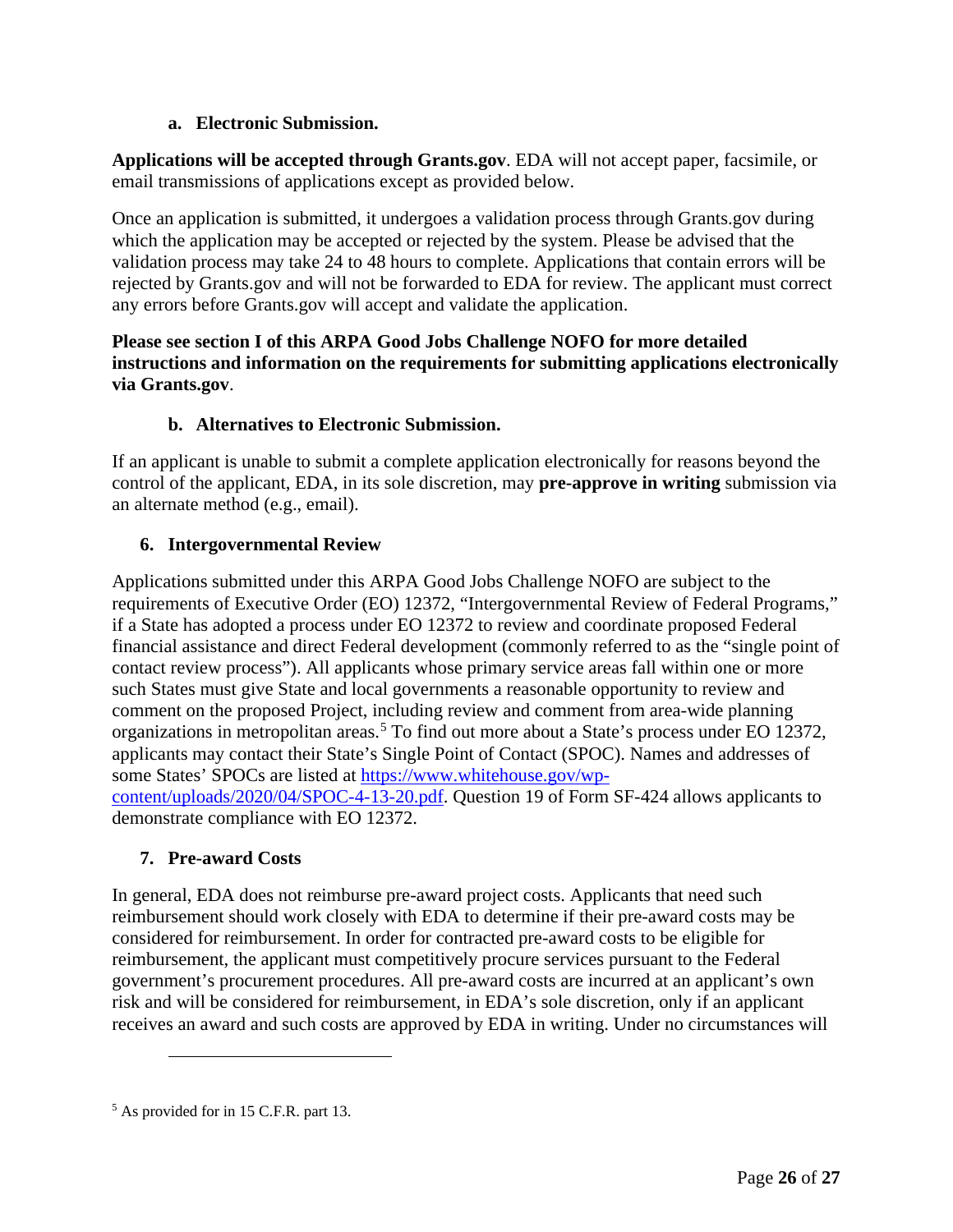EDA or DOC be held responsible for application preparation expenditures, which are distinguished from pre-award project costs.

## <span id="page-26-1"></span>**8. Other Submission Requirements**

After EDA reviews an application, EDA may contact the applicant to request any necessary additional documentation to clarify or substantiate submitted application materials, depending on the type of project proposed. Examples of additional documentation may include, but are not limited to, title verification, documentation of the value of in-kind contributions, evidence that all funding is available and committed to the project, or documentation required for environmental or legal compliance. This additional documentation will be required to ensure the proposed project complies with all applicable rules and regulations prior to EDA's issuance of an award. EDA will provide applicants a reasonable amount of time to provide any additional documentation. Failure to provide complete and accurate supporting documentation in a timely manner when requested by EDA may result in the denial of an application.

EDA may, in its discretion, make changes or additions to this ARPA Good Jobs Challenge NOFO. All changes will be communicated on Grants.gov.

## <span id="page-26-0"></span>**E. Application Review Information**

Throughout the review and selection process, EDA reserves the right to seek clarification in writing from applicants whose applications are being reviewed. This may include reaching out to applicants and proposing they seek funding under a different EDA program or other Federal financial assistance program under which they may be more competitively assessed. EDA may additionally ask applicants to clarify application materials, objectives, and work plans, or modify budgets or other specifics necessary to comply with Federal requirements. EDA will screen submitted materials to verify that all required forms are complete and all required documentation is included. Complete applications that do not contain all elements listed in section [D.2](#page-18-2) will not be reviewed.

## <span id="page-26-2"></span>**1. Review and Selection Process**

## **a. Merit Review**

All complete applications will be reviewed by at least three individuals and scored against the Merit Review criteria below. EDA anticipates funding approximately 25 to 50 awards to the highest scoring projects after application of selection factors described in section [E.1.b](#page-29-1) below.

The number of points that can be earned for each category of criteria is listed below, with 100 points the maximum total that can be earned.

- **Development of Key Plans to Support Regional Workforce Training System or Sectoral Partnership (15 points)** –The applicant will be evaluated on plans for or the demonstration of:
	- o Regional system development, including the process to gather skills needs from employers and translate these needs into effective training models and a demonstrated ability to implement these skills training programs.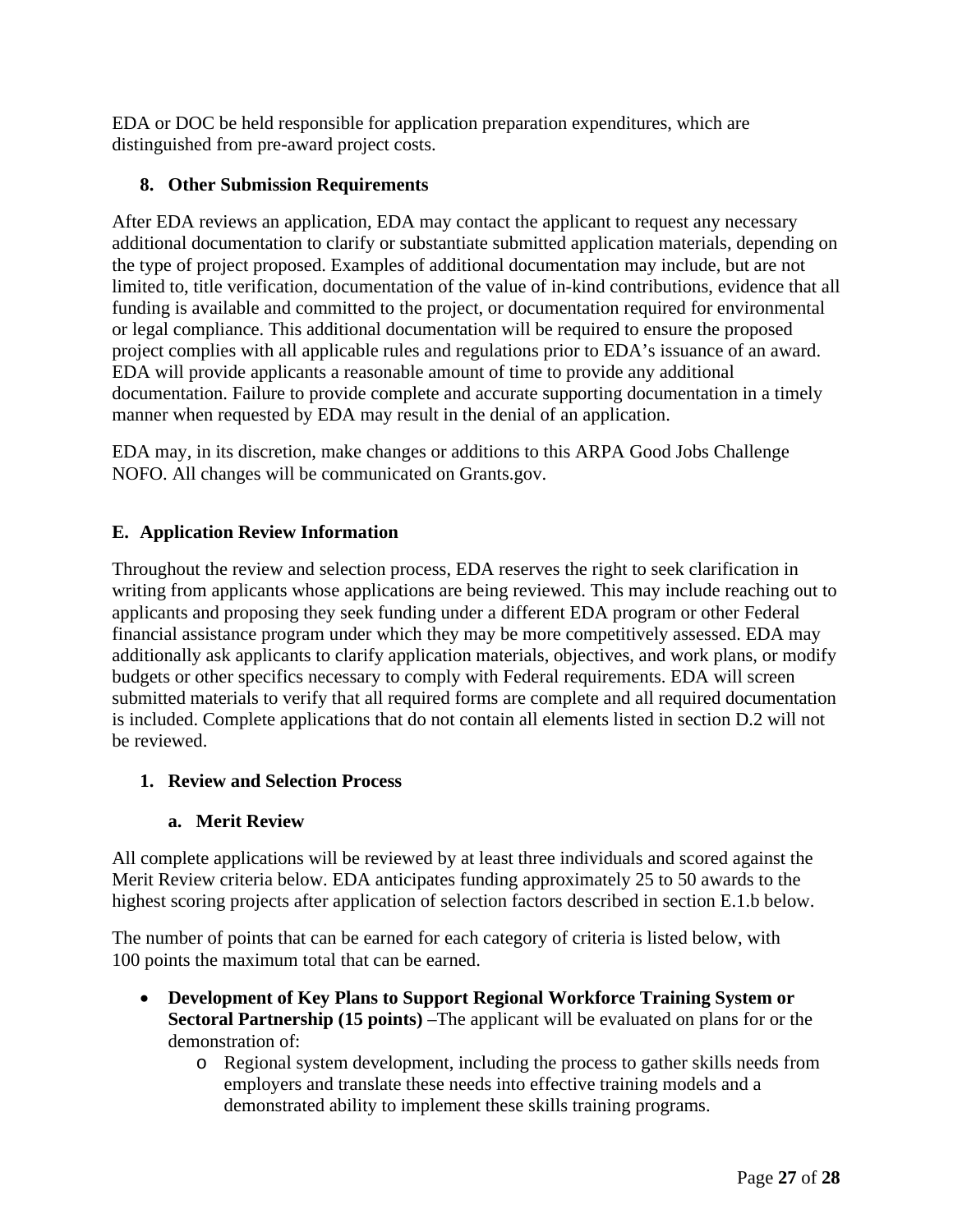- o Training model and development specific to industries and worker roles. If the proposal is for Program Design or Program Implementation, this evaluation will include the strength of the existing system or sectoral partnership.
- o Employer commitment to participate in the system and hire workers for highquality jobs.
- o Skill-based hiring training for employers in the system.
- o How the applicant proposes to leverage other funds.
- o Worker and employer outreach and recruitment.
- o Wrap-around services to support worker participation in the skills training program.
- o Measurement and tracking of key outcomes and metrics.
- o The project's alignment with EDA's Investment Priorities.
- **System Lead Entity's or Backbone Organization's capacity (15 points)**  The System Lead Entity's or Backbone Organization's ability to:
	- o *Convene Necessary Stakeholders:* Must submit commitment letters from each stakeholder in system and articulate what role they will fill, including executive sponsor.
	- o *Track Record of Success:* Provide documented evidence (including outcomes data) of coordinating across sectors/partners and driving them to action.
	- o *Fundraising Plan and Track Record:* Outline how it will leverage other funds for this program and past fundraising experience.
	- o *Ability to reach underserved workers:* Outline how it intends to reach a diverse set of underserved workers, as well as past outreach, recruiting, and service experience.
	- o *Staffing Plan:* Outline staffing plan and include biographies for key team members.
- **Workers Served and Job Placements expected (15 points) –** Expected number of workers served and job placements during grant period based on partnerships with community-based organizations, worker-serving organizations, and employers, specifically:
	- o Details about the jobs employers are committing to hire workers into (e.g., wages, benefits, union membership).
	- o Projected number of individuals recruited for program with target demographic breakdown.
	- o Projected number of individuals who successfully complete program with target demographic breakdown.
	- o Projected number of individuals placed in quality jobs with target demographic breakdown.
	- o Projected number of quality job placements committed by employers.
	- o Projected wages for jobs.
	- o Size of credibly-projected income gains for workers and number of new quality jobs.
	- o Projected training cost per worker (inclusive of provision of comprehensive wraparound services).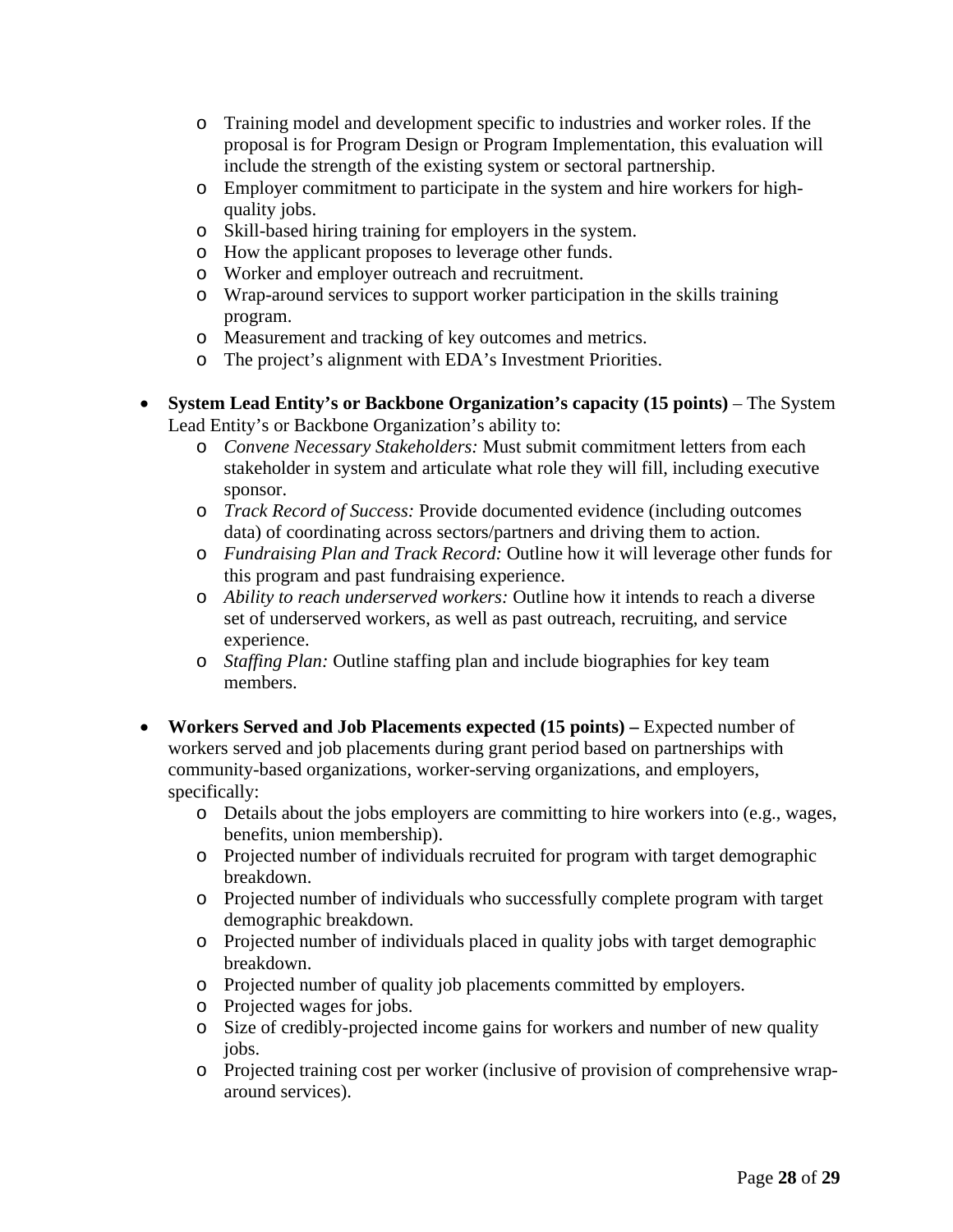- **Employer partnerships (10 points)** Employer partnerships secured or plans to secure employer partnerships to develop a community-driven model that will lead to job placements. Provide details on the type of training program they are building, what employers will be committing to the system (e.g., skills need data, job placement commitments) and what benefits they will receive from the partnership/system (e.g., skills-based hiring training, access to qualified workers, portable industry-recognized credentials). Must submit letters from each employer from which there is a commitment. The number and quality of employer commitments will be evaluated in the context of the stage of development of the partnership/system.
- **Identification of Regional Needs (10 points)** The application will be reviewed from a worker skills training perspective and based on how the project will address these needs, including:
	- o Assessment of region's economic state (e.g., level of distress, unemployment) and employer hiring needs (e.g., in-demand industries, vacancies, and worker roles).
	- o Identification of specific existing or employer-projected needs of specific employers, who are engaged in the regional workforce training system.
	- o Proposed plan for how project will address these needs by providing quality jobs.
- **Regional investment and sustainability (10 points)**  Availability and commitment of State and local government, philanthropy, and industry investment to support the ongoing sustainability of the system after the lifecycle of the grant, e.g., the amount of local leverage that will augment the federal award, and the project's alignment with and integration into other public or private investments currently ongoing or planned for the community and region. Sustainability also includes the applicant's plan for providing ongoing support for participants after completion of the training (e.g., job placement support, etc.).
- **Feasibility (10 points)** The likelihood that plans and forecasted workers served and job placements will be completed in the grant period within budget.
- **Equity (15 points)** The extent to which the application articulates a plan for ensuring that the project's benefits are shared across all affected communities and fairly between employers and workers. This includes the extent to which the application demonstrates the ability to serve trainees that benefit from federal and state programs like SNAP, TANF, and WIC. Although not required, EDA strongly encourages efforts to reach historically underserved populations and areas, communities of color, women, and other groups facing labor market barriers such as persons with disabilities, disconnected youth, individuals in recovery, individuals with past criminal records including justice-impacted and reentry participants, serving trainees participating in the SNAP, TANF, and WIC, and veterans and military spouses.

### **b. Due Diligence**

EDA may request that an applicant submit additional documents and information to allow EDA to fully evaluate compliance with applicable rules and regulations. If the applicant provides the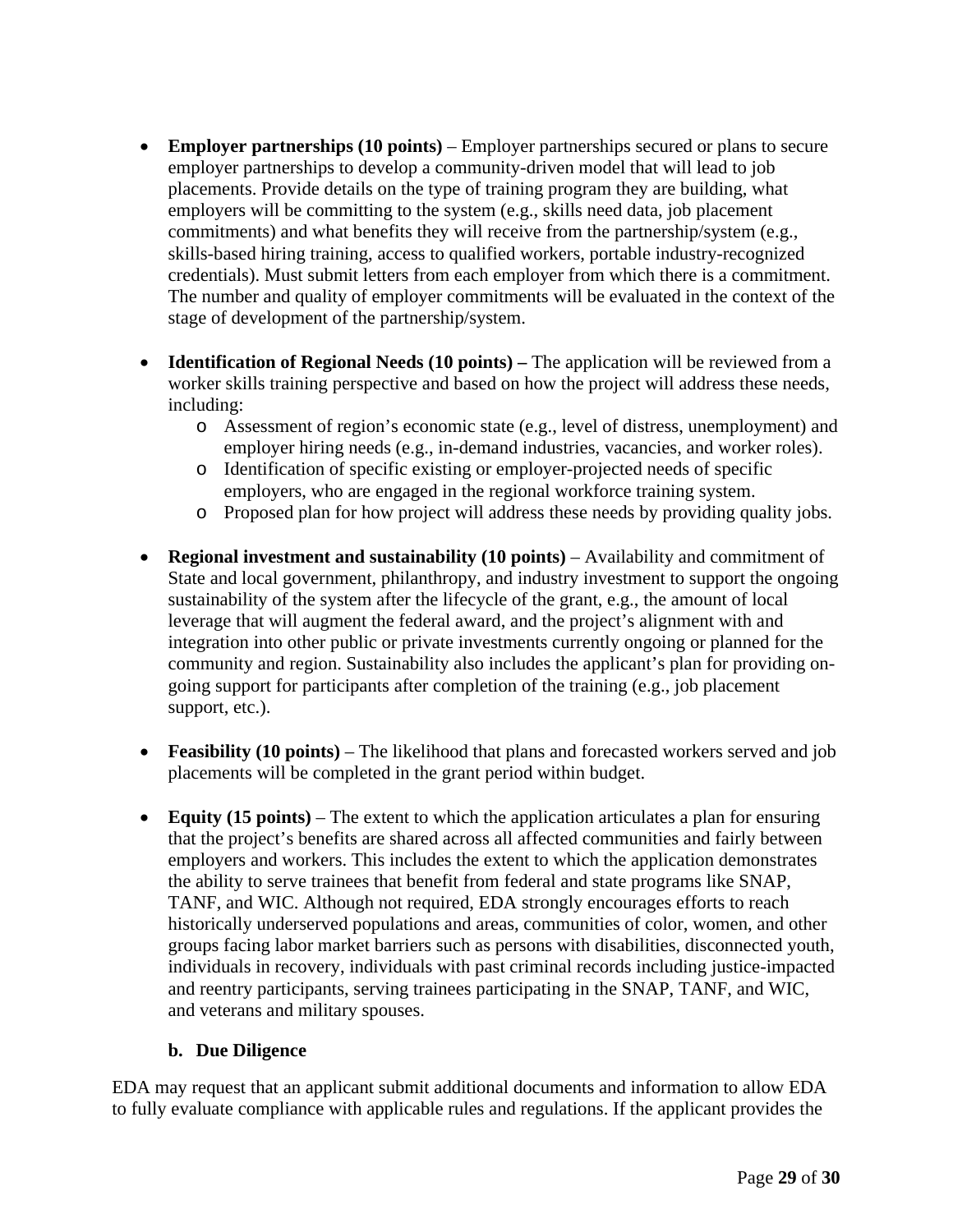requested information and supporting documentation in a timely fashion and EDA determines that the project is fully compliant with applicable rules and regulations, the application will be forwarded to the Grants Officer for a final decision and award approval. Applicants that do not provide the additional information and supporting documentation in a timely fashion or who are deemed not to be in compliance with applicable rules and regulations will receive notification that their application was not successful.

## **c. Grants Officer's Decision**

<span id="page-29-1"></span>The most highly ranked applications will be forwarded to the Grants Officer, who has been delegated the authority to make the final decision on whether to fund an application and may select a project for funding that differs from the most highly ranked applications based on any of the following Selection Factors or use these Selection Factors to break a tie for applications that are otherwise considered substantially equal in merit:

- i. The extent to which the application meets the overall objectives of section 2 of PWEDA (42 U.S.C. § 3121);
- ii. The extent to which the project is resilient to future pandemics or other sudden and severe economic dislocations, as defined in section A.4 (e.g., closures of major local employers, climate change), and resilience is integrated into the project scope of work;
- iii. To promote broad and equitable access to EDA assistance, the amount of EDA funding the applicant has received in the current or prior three federal fiscal years under any EDA Notice of Funding Opportunity;
- iv. The applicant's performance under previous Federal financial assistance awards, including whether the grantee submitted required performance reports and data;
- v. The availability of program funding;
- vi. Whether the project supports communities negatively impacted by the downturn in the coal economy;
- vii. The extent to which the project supports EDA's goals of geographic balance in distribution of program funds, project types, organizational type (to include smaller and rural organizations) and the overall portfolio;
- viii. The extent to which the application articulates a plan for ensuring that the project's benefits are shared across all affected communities and the extent to which the application demonstrates the capacity to account for the unique needs of historically underserved populations and areas; and
- ix. The relative economic distress of the area.

The Grants Officer's final decision must be consistent with EDA's and DOC's published policies. Any time the Grants Officer makes a selection that differs from the rank score, the Grants Officer will document the rationale for the decision in writing.

## <span id="page-29-0"></span>**2. Federal Awardee Performance and Integrity Information System (FAPIIS) Review**

EDA, prior to making a Federal award with a total amount of Federal Share greater than the simplified acquisition threshold, is required to review and consider any information about the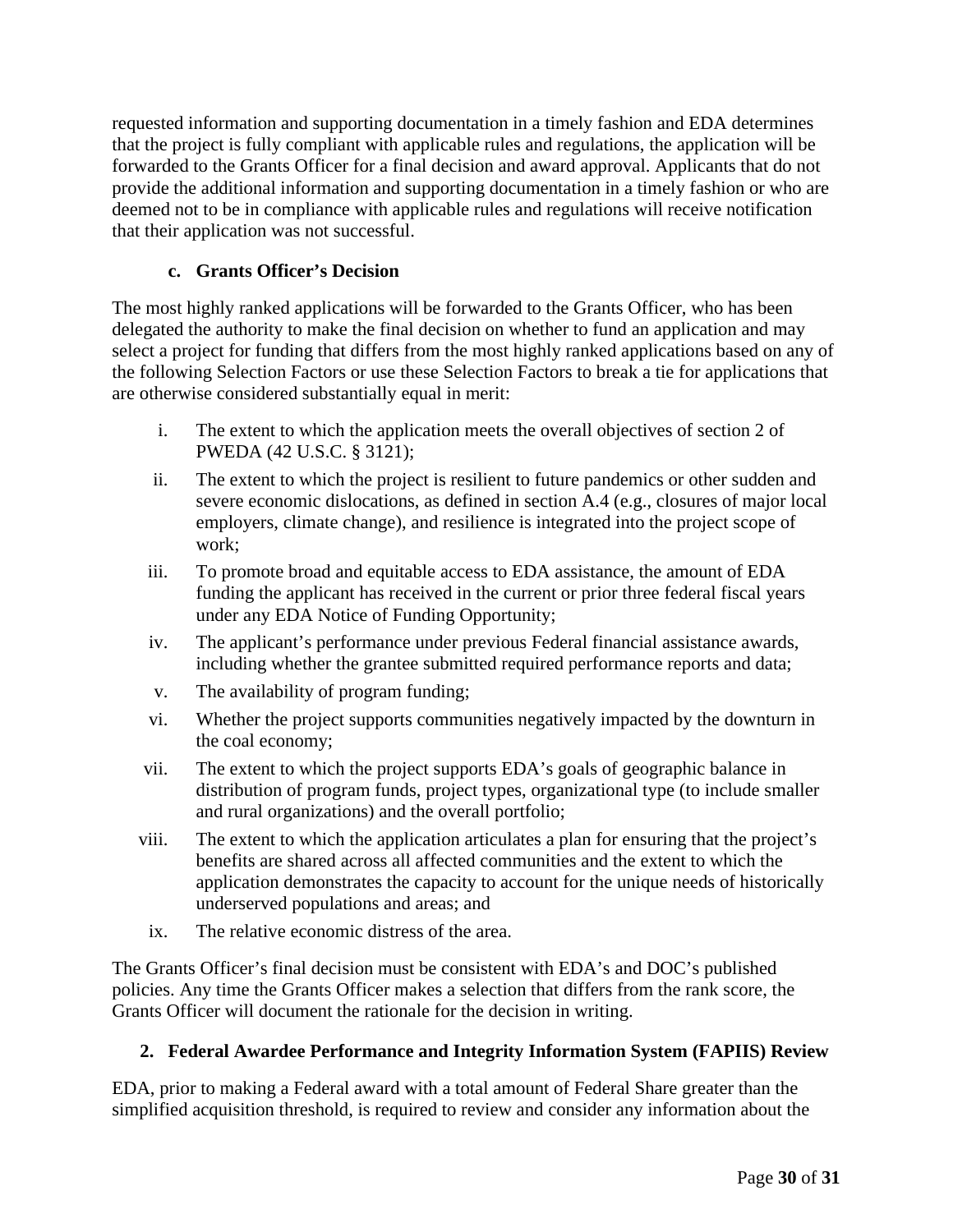applicant that is in the designated integrity and performance system accessible through SAM (currently FAPIIS). See 41 U.S.C. § 2313.

Each applicant, at its option, may review information in the designated integrity and performance system accessible through SAM and comment on any information about itself that a Federal awarding agency previously entered and is currently in the designated integrity and performance system accessible through SAM. EDA will consider any comments by the applicant, in addition to the other information in the designated integrity and performance system, in making a judgment about the applicant's integrity, business ethics, and record of performance under Federal awards when completing the review of risk posed by applicants as described in 2 C.F.R. § 200.206.

## <span id="page-30-0"></span>**F. Federal Award Administration Information**

## <span id="page-30-1"></span>**1. Federal Award Notification**

If an application is selected for funding the EDA Grants Officer will issue the award (Form CD-450), which is the authorizing financial assistance award document and includes Specific Award Conditions and the DOC Financial Assistance Standard Terms and Conditions (DOC ST&Cs), as described in section [F.3,](#page-30-3) below.

By signing Form CD-450, the applicant agrees to comply with all award provisions. EDA will provide Form CD-450 via the award package to the applicant's authorized representative. The applicant's representative must sign and return the Form CD-450 without modification within 30 calendar days of the date of EDA's signature on the form.

If an applicant is awarded funding, neither DOC nor EDA is under any obligation to provide any additional future funding in connection with that award or to make any future award(s). Amendment or renewal of an award to increase funding or to extend the period of performance is at the discretion of DOC and EDA.

EDA will notify unsuccessful applicants in writing to the applicant's authorized representative. EDA will retain unsuccessful applications in accordance with EDA's record retention schedule.

## <span id="page-30-2"></span>**2. Administrative and National Policy Requirements**

Recipients of an EDA award will be bound by the Uniform Administrative Requirements, Cost Principles, and Audit Requirements for Federal Awards (Uniform Guidance) as set forth in 2 C.F.R. part 200.

## <span id="page-30-3"></span>**3. DOC Financial Assistance Standard Terms and Conditions**

For all projects, EDA will apply the DOC ST&Cs applicable on the date of award. The DOC ST&Cs may be accessed at: https://www.commerce.gov/oam/policy/financial-assistance-policy.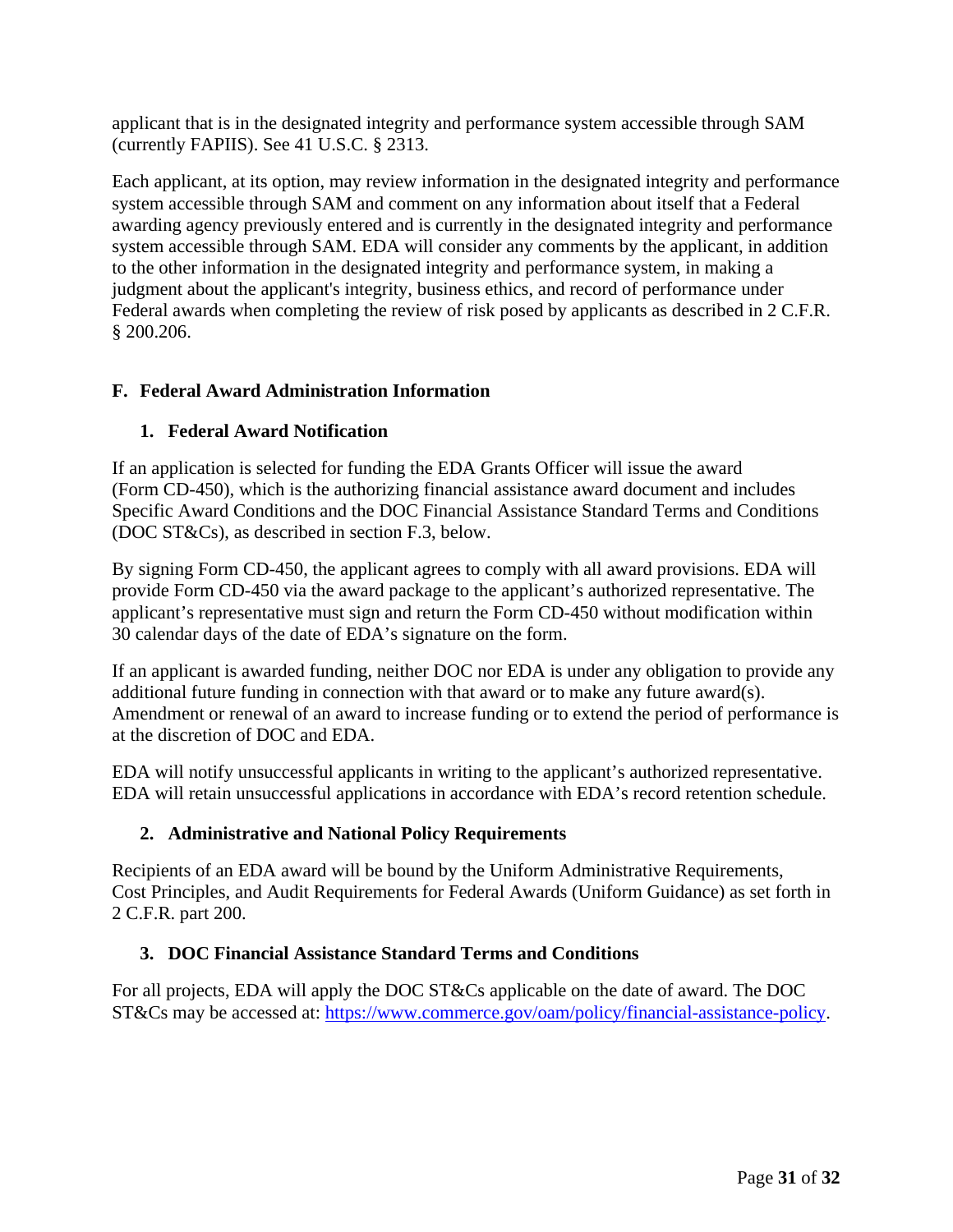## <span id="page-31-0"></span>**4. DOC Pre-Award Notification Requirements**

DOC will apply the Pre-Award Notification Requirements for Grants and Cooperative Agreements effective December 26, 2014, 79 Fed. Reg. 78,390. The Pre-Award Notice may be accessed at the Government Printing Office (GPO) website at [http://www.gpo.gov/fdsys/pkg/FR-](http://www.gpo.gov/fdsys/pkg/FR-2014-12-30/pdf/2014-30297.pdf)[2014-12-30/pdf/2014-30297.pdf.](http://www.gpo.gov/fdsys/pkg/FR-2014-12-30/pdf/2014-30297.pdf)

## <span id="page-31-1"></span>**5. Reporting**

### **a. Financial, Performance, and Impact Reports**

All recipients are required to submit financial, progress, and impact reports in accordance with the terms and conditions of the grant award, generally no less than semi-annually. All project progress and financial reports must be submitted to the applicable EDA program officer in an electronic format to be determined at the time of award.

## **b. Federal Funding Accountability and Transparency Act of 2006**

The Federal Funding Accountability and Transparency Act of 2006 includes a requirement for awardees of applicable Federal grants to report information about first-tier subawards<sup>[6](#page-31-2)</sup> and executive compensation under Federal assistance awards issued in FY 2011 or later. All awardees of applicable grants and cooperative agreements are required to report to the Federal Subaward Reporting System (FSRS) available at [www.FSRS.gov](http://www.fsrs.gov/) on all subawards over \$30,000. Please see the OMB guidance published at 2 C.F.R. part 170.

### **c. Government Performance and Results Act**

*Internal EDA Evaluation:* As a condition of the grant award, EDA will require additional data on activities, outputs, and actual impact of the funded investment, in part to fulfill the requirements of the Government Performance and Results Act (GPRA). EDA anticipates that recipients will be expected to track their engagement activities within the scope of work, with project beneficiaries, and other project stakeholders. EDA further anticipates recipients will be expected to collect data, using surveys of beneficiaries or clients if necessary, on the outputs and outcomes of their activities, such as the number of strategic plans or economic development tools developed, the number of new business partnerships formed, or the range of new capabilities acquired. EDA plans to collect this information using Forms ED-915 (Public Works, Economic Adjustment Infrastructure and Revolving Loan Fund Investments) ED-916 (Semi-annual Program Outputs Questionnaire for EDA grantees), ED-917 (Annual Capacity Outcomes Questionnaire for EDA Grantees serving clients), and ED-918 (Annual Capacity Outcomes Questionnaire for EDA Grantees). For more information, please refer to [https://www.eda.gov/](https://www.eda.gov/performance/gpra) [performance/gpra.](https://www.eda.gov/performance/gpra)

*Third Party Evaluation:* As a condition of a grant award, grantees are required to participate in an EDA-funded third-party evaluation, if undertaken by EDA. The evaluation may include an

<span id="page-31-2"></span><sup>&</sup>lt;sup>6</sup> A first-tier subaward means an award provided by the recipient to a subrecipient for the subrecipient to carry out as part of a Federal award.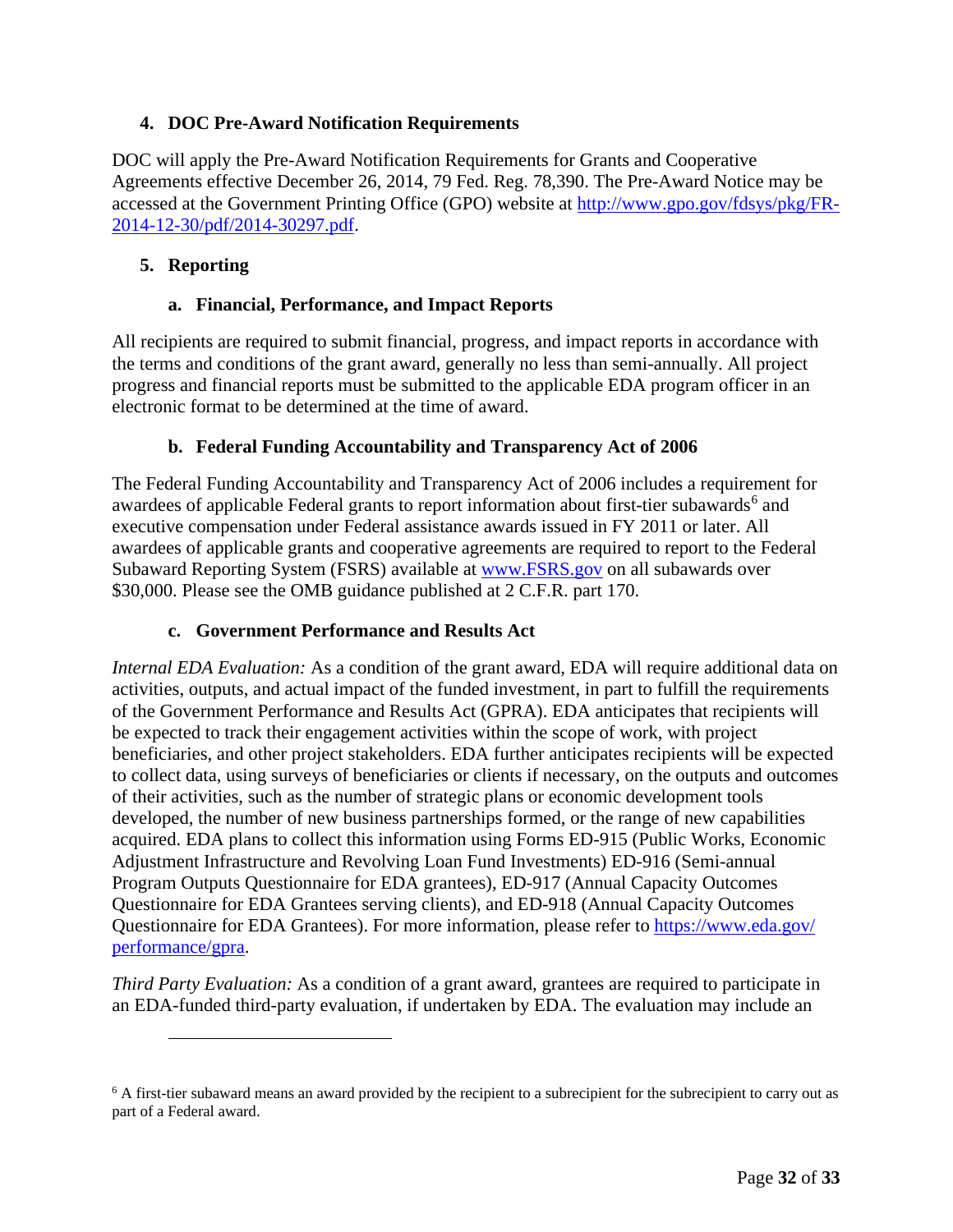implementation assessment across grantees, an impact and/or outcome analysis of all or selected sites/components within or across grantees, and/or a benefit/cost analysis or assessment of return on investment. Conducting an impact analysis could involve random assignment (which involves random assignment of eligible participants into a treatment group that would receive/have received program services or into control group(s) that would not/has not received program services or program services). EDA may require applicants to collect data elements to aid the evaluation. As a part of the evaluation, as a condition of award, grantees must agree to: (1) make records available to an evaluation contractor or contractors on participants, employers, and funding; (2) provide access to program operating personnel, participants, and operational and financial records, and any other relevant documents to calculate program costs and benefits; and (3) in the case of an impact analysis, facilitate the assignment of participants to program services, including the possible increased recruitment of potential participants; and (4) follow evaluation procedures as specified by the evaluation contractor(s) under the direction of EDA.

## <span id="page-32-0"></span>**G. Federal Awarding Agency Contacts**

For questions concerning this ARPA Good Jobs Challenge NOFO, or more information about EDA programs, you may contact [insert EDA Jobs email address]. EDA's website at [http://www.eda.gov](http://www.eda.gov/) provides additional information on EDA and its programs.

## <span id="page-32-1"></span>**H. Other Information**

## <span id="page-32-2"></span>**1. Right to Use Information**

The applicant acknowledges and understands that information and data contained in applications for financial assistance, as well as information and data contained in financial, performance and other reports submitted by applicants, may be used by the Department of Commerce in conducting reviews and evaluations of its financial assistance programs. For this purpose, applicant information and data may be accessed, reviewed, and evaluated by Department of Commerce employees, other Federal employees, and also by Federal agents and contractors, and/or by non-Federal personnel, all of whom enter into appropriate conflict of interest and confidentiality agreements covering the use of such information. As may be provided in the terms and conditions of a specific financial assistance award, applicants are expected to support program reviews and evaluations by submitting required financial and performance information and data in an accurate and timely manner, and by cooperating with Department of Commerce and external program evaluators. In accordance with 2 C.F.R. § 200.303(e), applicants are reminded that they must take reasonable measures to safeguard protected personally identifiable information and other confidential or sensitive personal or business information created or obtained in connection with a Department of Commerce financial assistance award.

## <span id="page-32-3"></span>**2. Freedom of Information Act Disclosure**

EDA may publish any applications it receives, including any supporting documentation, on its website or through other means. Applicants are advised that any confidential commercial information that should not be disclosed must be identified, bracketed, and marked as Privileged, Confidential, Commercial, or Financial Information.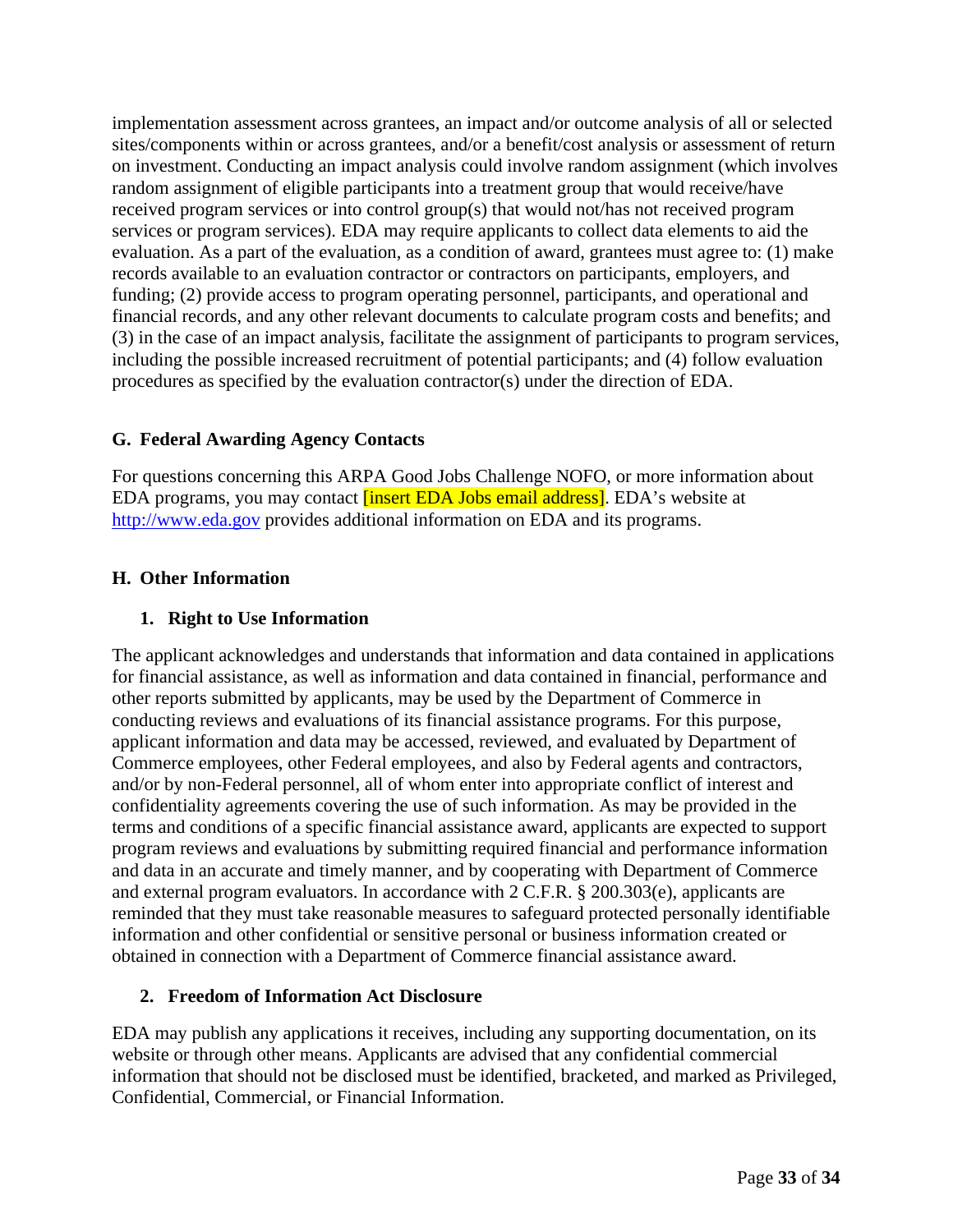In addition, Department of Commerce regulations implementing the Freedom of Information Act (FOIA), 5 U.S.C. Sec. 552, are found at 15 C.F.R. Part 4, Public Information. These regulations set forth rules for the Department regarding making requested materials, information, and records publicly available under the FOIA. Applications submitted in response to this Notice of Funding Opportunity may be subject to requests for release under the Act. In the event that an application contains information or data that the applicant deems to be confidential commercial information that should be exempt from disclosure under FOIA, that information should be identified, bracketed, and marked as Privileged, Confidential, Commercial, or Financial Information. In accordance with 15 C.F.R. § 4.9, the Department of Commerce will protect from disclosure confidential business information contained in financial assistance applications and other documentation provided by applicants to the extent permitted by law.

## <span id="page-33-0"></span>**3. Notice of Government-Wide Procurement Restriction**

The general rule for Federal financial assistance is that contractors that develop draft specifications, requirements, statements of work, invitations for bids, or requests for proposals are prohibited from competing for the final procurement. For instance, a professional engineer or architect who prepared the Preliminary Engineering Report for an EDA application would be excluded from bidding on the same work under the award. Under 2 C.F.R §§ 200.319 and 200.317, only State recipients are expressly exempt from this prohibition. Local governments and Indian Tribes may also take advantage of the exemption in two narrow circumstances: (i) if they are required (by statute, for example) to follow the State's procurement rules in full and without exception; or (ii) if they are required to follow a specific State procurement rule that creates an explicit conflict with the prohibition in 2 C.F.R. § 200.319(a) (i.e., there is a statute that requires or permits the local government or Indian Tribe to award the final procurement to the same contractor that developed the draft specifications). Absent one of these two scenarios, the local government or Indian Tribe must comply with the prohibition. Applicants are encouraged to contact EDA at the email address listed in section [G](#page-32-0) with any questions regarding application of this regulation.

## <span id="page-33-1"></span>**4. Past Performance and Non-Compliance with Award Provisions**

Unsatisfactory performance under prior Federal awards may result in an application not being considered for funding. Failure to comply with any or all of the provisions of an award may have a negative impact on future funding by DOC (or any of its operating units) and may be considered grounds for any or all of the following actions: (1) establishing an account receivable; (2) withholding payments to the recipient under any DOC award(s); (3) changing the method of payment from advance to reimbursement only; (4) imposing other specific award conditions; (5) suspending any active DOC award(s); and (6) terminating any active DOC award(s).

## <span id="page-33-2"></span>**5. Certifications Required by Annual Appropriations Acts for Corporations and for Awards over \$5 Million**

As discussed in section [D.4,](#page-24-1) all applicants are required to be registered in SAM before applying under this NOFO. SAM requires registering entities to certify compliance with all limitations imposed by annual appropriation acts. For corporations, this certification includes that the corporation: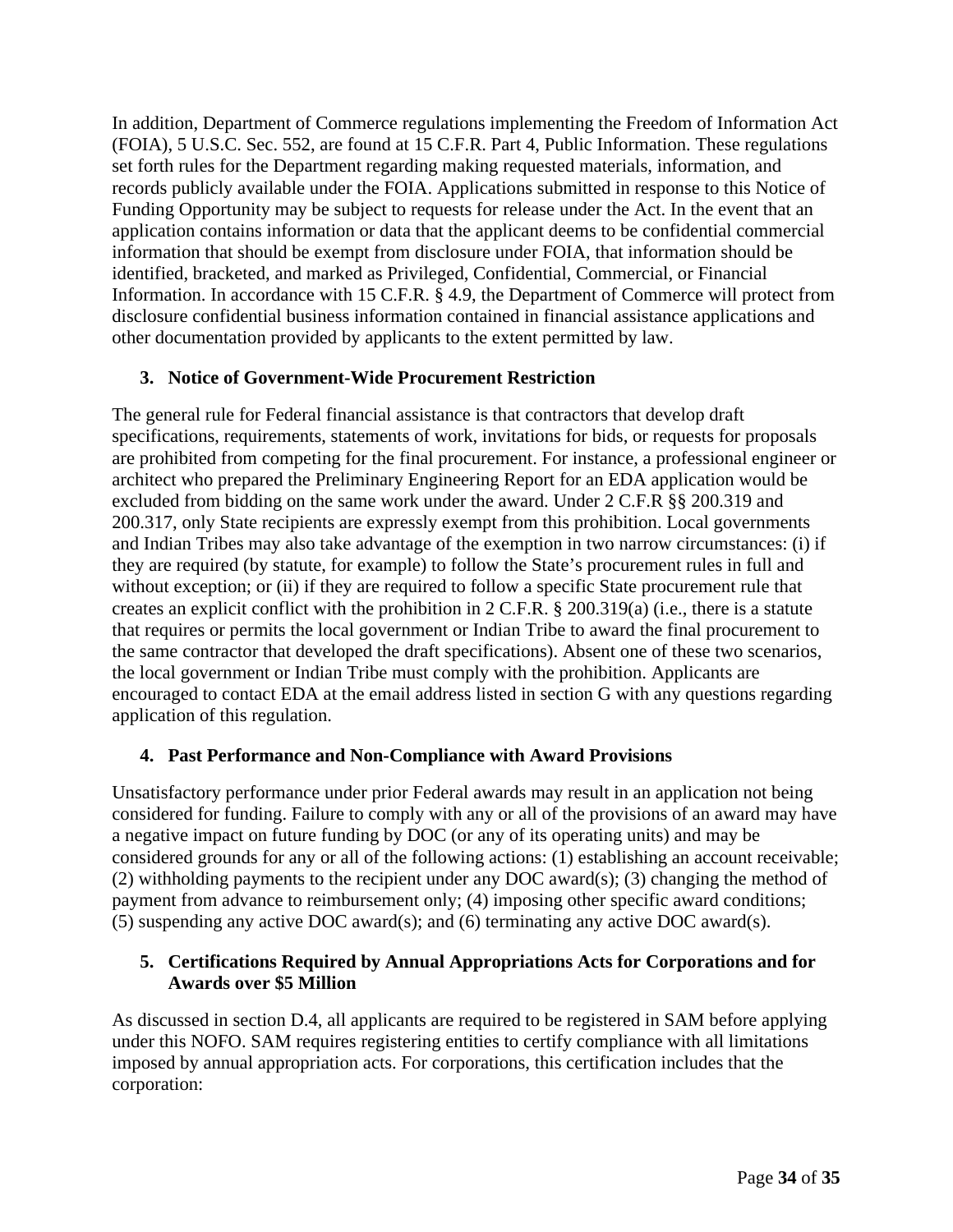(a) Was not convicted of a felony criminal violation under a Federal law within the preceding 24 months, unless a Federal agency has considered suspension or debarment of the corporation and made a determination that this further action is not necessary to protect the interests of the Government; and/or

(b) Does not have any unpaid Federal tax liability that has been assessed, for which all judicial and administrative remedies have been exhausted or have lapsed, and that is not being paid in a timely manner pursuant to an agreement with the authority responsible for collecting the tax liability, unless a Federal agency has considered suspension or debarment of the corporation and made a determination that this further action is not necessary to protect the interests of the Government.

For financial assistance awards in excess of \$5 million, this certification includes that the entity:

(a) To the best of its knowledge and belief, has filed all Federal tax returns required during the three years preceding the certification;

(b) Has not been convicted of a criminal offense under the Internal Revenue Code of 1986; and/or

(c) Has not been notified, more than 90 days prior to certification, of any unpaid Federal tax assessment for which the liability remains unsatisfied, unless the assessment is the subject of an installment agreement or offer in compromise that has been approved by the Internal Revenue Service and is not in default, or the assessment is the subject of a nonfrivolous administrative or judicial proceeding.

## <span id="page-34-0"></span>**6. EDA's Non-Relocation Policy**

## **If an application is selected for award, the recipient will be required to adhere to a specific award condition relating to EDA's non-relocation policy as follows:**

In signing this award of financial assistance, Recipient(s) attests that EDA funding is not intended by the Recipient to assist its efforts to induce the relocation of existing jobs within the U.S. that are located outside of its jurisdiction to within its jurisdiction in competition with other U.S. jurisdictions for those same jobs. In the event that EDA determines that its assistance was used for those purposes, EDA retains the right to pursue appropriate enforcement action in accord with the Standard Terms and Conditions of the Award, including suspension of disbursements and termination of the award for convenience or material noncompliance, which may include the establishment of a debt requiring the Recipient to reimburse EDA.

For purposes of ensuring that EDA assistance will not be used to merely transfer jobs from one location in the United States to another, each applicant must inform EDA of all employers that constitute primary beneficiaries of the project assisted by EDA. EDA will consider an employer to be a "primary beneficiary" if: (i) the employer is specifically named in the application as benefitting from the project, and the applicant estimates that the employer will create or save 100 or more permanent jobs as a result of the investment assistance (if the jobs in question were originally located in a smaller community, EDA may extend this policy to the relocation of 50 or more jobs); or (ii) the employer is or will be located in an EDA-assisted building, port, facility,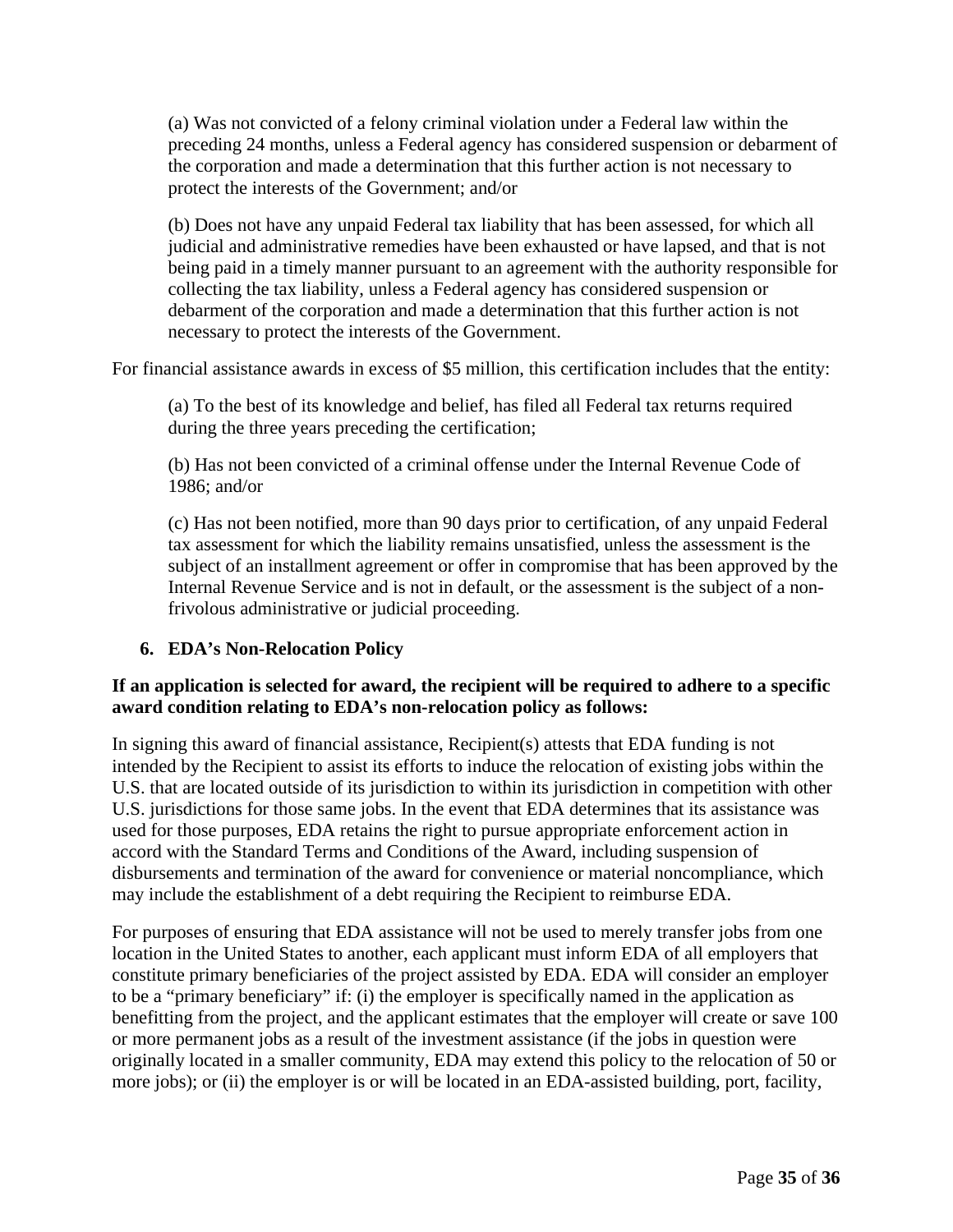or industrial, commercial, or business park constructed or improved in whole or in part with investment assistance prior to EDA's final disbursement of funds.

## <span id="page-35-0"></span>**7. Audit Requirements**

Single or program-specific audits shall be performed in accordance with the requirements contained in the Uniform Guidance (see 2 C.F.R. part 200, Subpart F, "Audit Requirements"). The Uniform Guidance requires any non-Federal entity (i.e., non-profit organizations, including non-profit institutions of higher education and hospitals, States, local governments, and Indian Tribes) that expends Federal awards of \$750,000 or more in the recipient's fiscal year to conduct a single or program-specific audit in accordance with the requirements set out in the Uniform Guidance.

## <span id="page-35-1"></span>**8. Non-Discrimination and Equal Access by Those with Past Criminal Histories**

Consistent with certifications made during the SAM registration process, grant recipients must administer skills training programs funded under this NOFO in compliance with Federal statutes related to non-discrimination. Further, recipients must not discriminate against participants in skills training programs funded under this NOFO with past criminal records including justice-impacted and reentry participants.

## <span id="page-35-2"></span>**9. Fraud Awareness Training**

Consistent with 2 CFR part 200, in signing a financial assistance award, Recipient personnel responsible for managing the Recipient's finances and overseeing any contractors, subcontractors or sub-grantees, will be required to complete the training PowerPoint entitled "Compliance with EDA Disaster Assistance Program Requirements" and return the signed Certificate of Training Completion to EDA as instructed by the Agency. Further, Recipient will be required to monitor award activities for common fraud schemes and report suspicious activity to EDA and the Office of Inspector General.

## <span id="page-35-3"></span>**I. Instructions for Application Submission via Grants.gov**

The most up-to-date instructions for application submission via Grants.gov can be found at [https://www.grants.gov/web/grants/applicants/apply-for-grants.html.](https://www.grants.gov/web/grants/applicants/apply-for-grants.html) To begin, complete, and submit your application:

- Navigate to [https://www.grants.gov/web/grants/applicants/apply-for-grants.html;](https://www.grants.gov/web/grants/applicants/apply-for-grants.html)
- Click "Search for Opportunity Package";
- In the "Funding Opportunity Number" field, enter "EDA-HDQ-ARPGJ-2021-2006964";
- Click "Search";
- Click "Apply";
- Enter your email address (if you would like to receive updates from Grants.gov regarding this grant opportunity) or check the box that indicates you do not wish to provide it, then click "Submit";
	- Choose to apply using Workspace by clicking "Login to Apply Now" or choose to download the legacy application package by clicking "Download Package"; and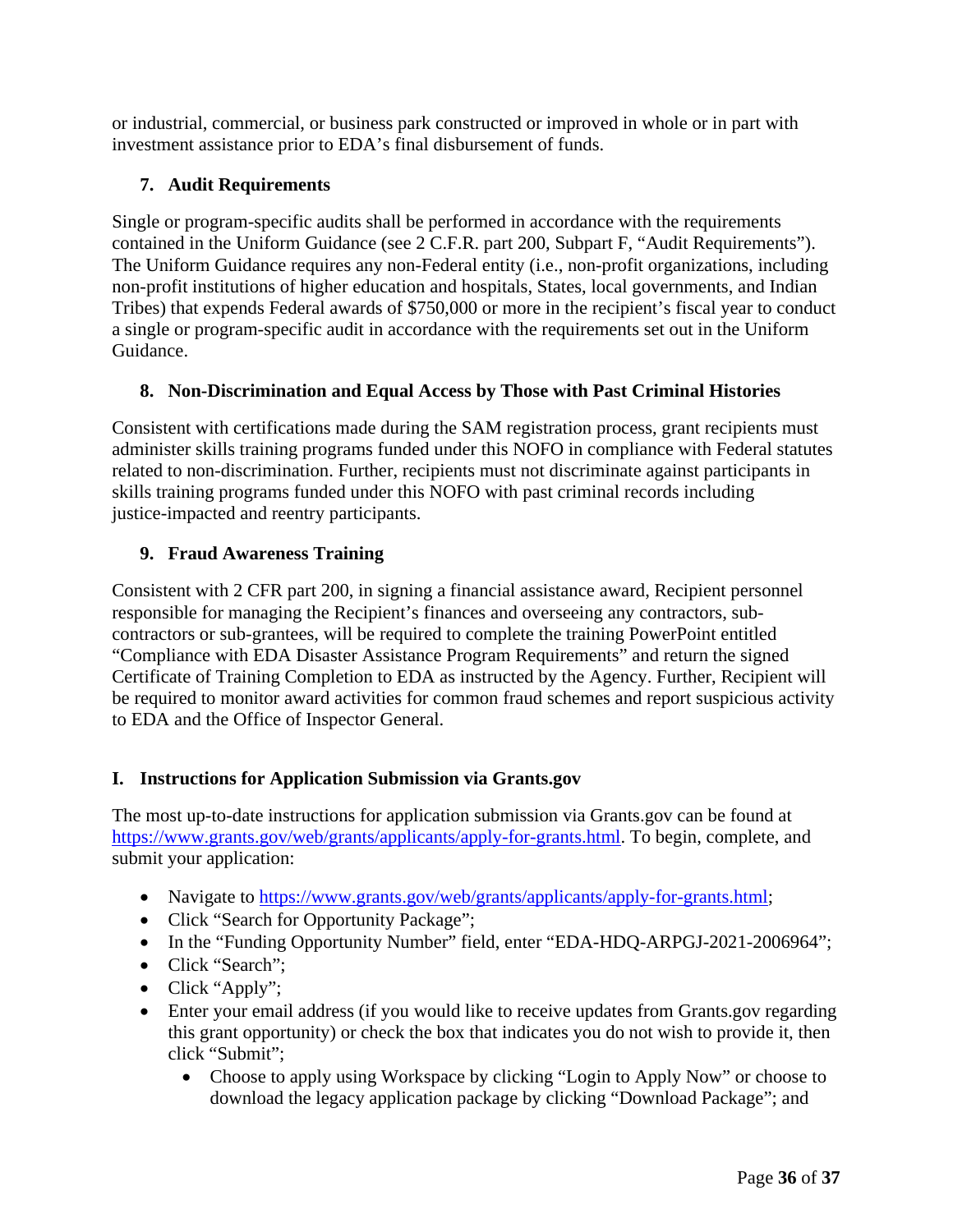• Follow the instructions provided on the Grants.gov website and on each webpage to complete and submit your application.

# <span id="page-36-0"></span>**1. Register Early and Submit Early.**

In order to submit an application through<http://www.grants.gov/> (Grants.gov), an applicant must register for a Grants.gov user ID and password. Note that this process can take between **three to five business days** or **as long as four weeks** if all steps are not completed correctly. Information about the Grants.gov registration process for organizations can be found at [http://www.grants.gov/web/grants/applicants/organization-registration.html.](http://www.grants.gov/web/grants/applicants/organization-registration.html) Please note that organizations already registered with Grants.gov do not need to re-register; however, all registered organizations must keep their System for Award Management (SAM), which includes the Central Contractor Registration (CCR) database, registration up-to-date through sam.gov or their applications will not be accepted by Grants.gov.

## **a. Pre-Submission Registration**

Before submitting a Full Application under this NOFO, each applicant must both register with Grants.gov and register its Authorized Organization Representative (AOR) with Grants.gov. Applicants should note that this process can be lengthy, requires interaction with multiple organizations not affiliated with EDA, and requires confirmation at each step.



Applicants may have already completed one or more of the steps set forth in the above flowchart, which depicts an example of how the pre-submission registration process generally flows (e.g., applicants may have already registered with Grants.gov, in which case they do not need to re-register). However, note that applicants that have not completed any of the above steps may require 23 or more business days to complete the required steps serially**.** Grants.gov is a centrally-managed Federal grants portal, and changes or updates to the process outlined above may occur after the publication of this NOFO. Prospective applicants should visit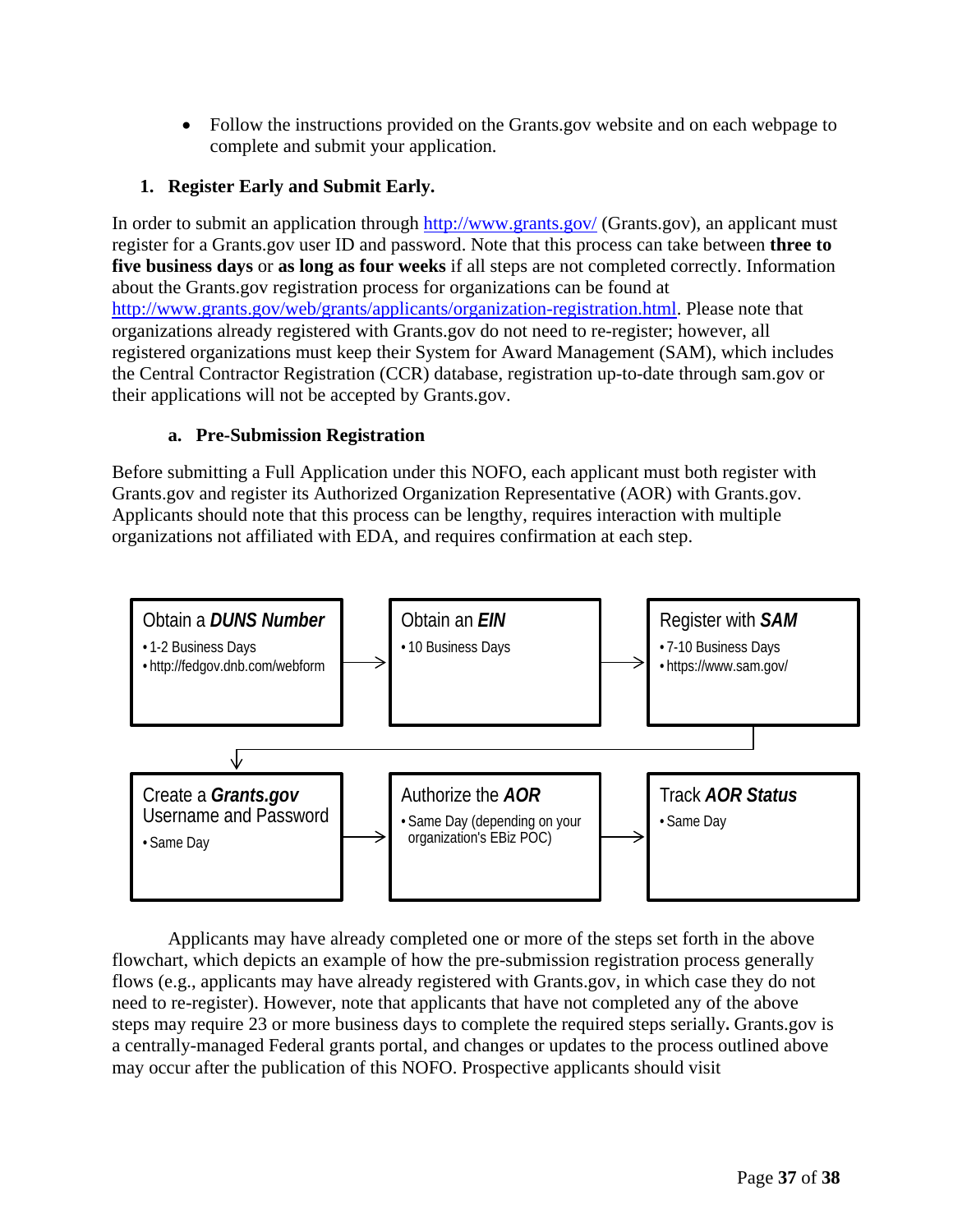<http://www.grants.gov/web/grants/applicants/organization-registration.html> to ensure that they follow the most up-to-date instructions.

## <span id="page-37-0"></span>**2. AOR Requirement**

Applicants must register as organizations, not as individuals. As part of the registration process, you will register at least one Authorized Organization Representative (AOR) for your organization. AORs registered at Grants.gov are the only officials with the authority to submit applications at Grants.gov so please ensure that your organization's application is submitted by an AOR. **If the application is submitted by anyone other than your organization's AOR, it**  will be rejected by the Grants.gov system and cannot be considered by EDA. Note that a given organization may designate multiple individuals as AORs for Grants.gov purposes.

## <span id="page-37-1"></span>**3. Field Limitations and Special Characters**

Please be advised that **Grants.gov** provides the following notice with respect to form field limitations and special characters: [https://www.grants.gov/web/grants/applicants/submitting-utf-](https://www.grants.gov/web/grants/applicants/submitting-utf-8-special-characters.html)[8-special-characters.html.](https://www.grants.gov/web/grants/applicants/submitting-utf-8-special-characters.html)

## <span id="page-37-2"></span>**4. Verify That Your Submission Was Successful**

Applicants should save and print written proof of an electronic submission made at Grants.gov. Applicants can expect to receive multiple emails regarding the status of their submission. Since email communication can be unreliable, applicants must proactively check on the status of their application if they do not receive email notifications within a day of submission.

An applicant should expect to receive two initial emails from Grants.gov: the first will confirm receipt of the application, and the second will indicate that the application has either been successfully validated by the system before transmission to EDA or has been rejected due to errors. It can take up to two business days after Grants.gov receives an application for applicants to receive email notification of an error. Applicants will receive a third email once EDA has retrieved their applications.

EDA requests that applicants kindly refrain from submitting multiple copies of the same application package.

Applicants should save and print both the confirmation screen provided on the Grants.gov website after the applicant has submitted an application, and the confirmation email sent by Grants.gov when the application has been successfully received and validated in the system. If an applicant receives an email from Grants.gov indicating that the application was received and subsequently validated, but does not receive an email from [Grants.gov i](http://www.grants.gov/)ndicating that EDA has retrieved the application package within 72 hours of that email, the applicant may contact EDA using the contact information in section [G](#page-32-0) to inquire if EDA is in receipt of the applicant's submission.

It is the applicant's responsibility to verify that its submission was timely received and validated successfully at Grants.gov. To see the date and time your application was received, navigate to [https://www.grants.gov](https://www.grants.gov/) and click on the "Track My Application" link under the "Applicants" tab. For a successful submission, the application must be received and validated by Grants.gov